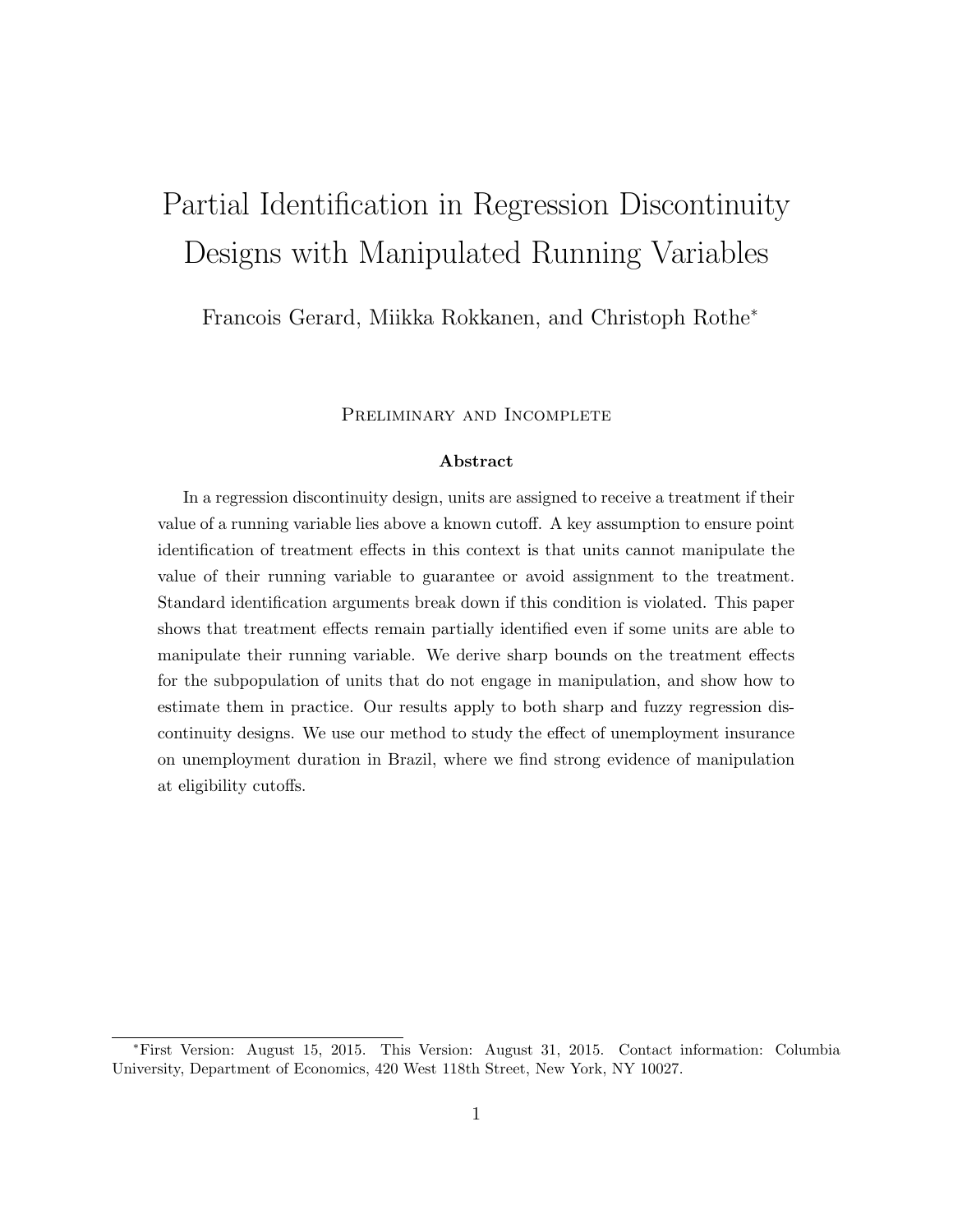#### 1. Introduction

The regression discontinuity (RD) design (Thistlethwaite and Campbell, 1960) has become a popular empirical strategy in economics to evaluate the causal impact of treatments using observational data. Its distinct feature is that units are assigned to receive the treatment if and only if their value of a continuous running variable lies above a known cutoff. This structure provides a transparent way to identify and estimate treatment effects for units close to the cutoff. The key idea is that the design creates a form of local randomization: it is essentially random whether a unit falls just below or just above the cutoff (Lee and Lemieux, 2010). For this argument to be valid, it is necessary that units cannot manipulate the value of their running variable in order to guarantee or avoid assignment to treatment. If such manipulation was possible, units just below and just above the cutoff would unlikely be comparable because of self-selection. Thus manipulation is likely to break down local randomization and consequently the identification of treatment effects.<sup>1</sup>

Manipulation is an issue that commonly arises in empirical applications. Urquiola and Verhoogen (2009) document that schools manipulate enrollment to avoid having to add an additional classroom when faced with class-size caps in Chile. Scott-Clayton (2011) finds that students manipulate high school credits in order to qualify for the PROMISE scholarship in West Virginia. Card and Giuliano (2014) deal with manipulation of IQ scores used to assign students to a gifted classroom in an unnamed large urban school district in the US. Dee, Dobbie, Jacob, and Rockoff (2014) provide evidence that teachers manipulate test scores so that students meet performance standards in New York City. Manipulation of running variables around kinks and discontinuities in tax and transfer systems has also generated its own literature in public economics (e.g., Saez, 2010; Kleven and Waseem, 2013).

<sup>1</sup>Note that here manipulation refers to the fact that units have perfect control over which side of the cutoff they are located in. This is similar to the concept of "complete manipulation" in McCrary (2008). If units have only imperfect control over which side of the cutoff they are located in, local randomization typically still holds. This is similar to the concept of "partial manipulation" in McCrary (2008).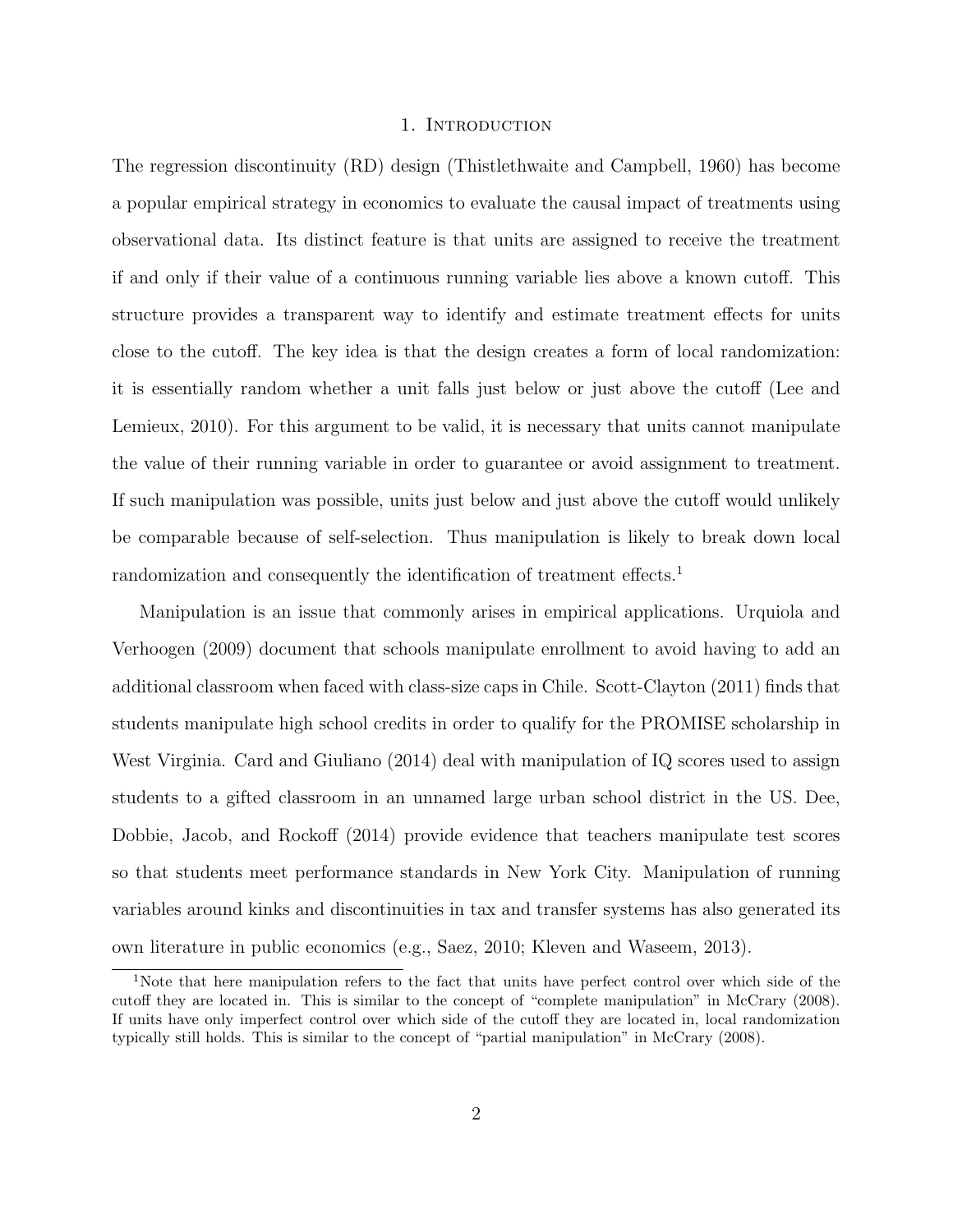A jump in the density of the running variable at the cutoff is a strong indication that some units have perfect control over the value of their running variable (McCrary, 2008). In the applied literature, it has therefore become current practice to address concerns about manipulation by testing the null hypothesis that the density of the running variable is smooth around the cutoff. If this null hypothesis is not rejected, researchers typically proceed with their empirical analysis under the assumption that no manipulation occurs, while when facing a rejection they often simply give up on using the cutoff for inference on treatment effects.<sup>2</sup> This practice is problematic for at least two reasons. First, a non-rejection might not be due to a total lack of manipulation, but to a lack of statistical power. The local randomization assumption could thus still be violated, and estimates based on ignoring this possibility potentially be severely biased in this case. Second, even if a test rejects the null hypothesis of no manipulation, the number of units engaging in manipulation could still be relatively modest, and the data thus still be informative to some extent.

In this paper, we propose a partial identification approach to dealing with the issue of potentially manipulated running variables in RD designs. We show that while the data are unable to uniquely pin down (or *point identify*) treatment effects if manipulation occurs, they are generally still informative in the sense that they imply bounds on (or *partially* identify) the value of interesting causal parameters. Our main contribution is to derive and explicitly characterize these bounds. We also propose methods to estimate our bounds in practice, and discuss how to construct confidence intervals for treatment effects that have good coverage properties. Our results apply to both sharp and fuzzy RD designs. The approach is illustrated with an application to the Brazilian unemployment insurance (UI) system.

We model manipulation by considering a setting in which each unit is of one of two un-

<sup>2</sup>There is a small number of papers that develops tailored solutions that are only valid under strong (often unspecified) assumptions in this case. For examples, see Bajari, Hong, Park, and Town (2011), Davis, Engberg, Epple, Sieg, and Zimmer (2013), and Anderson and Magruder (2012).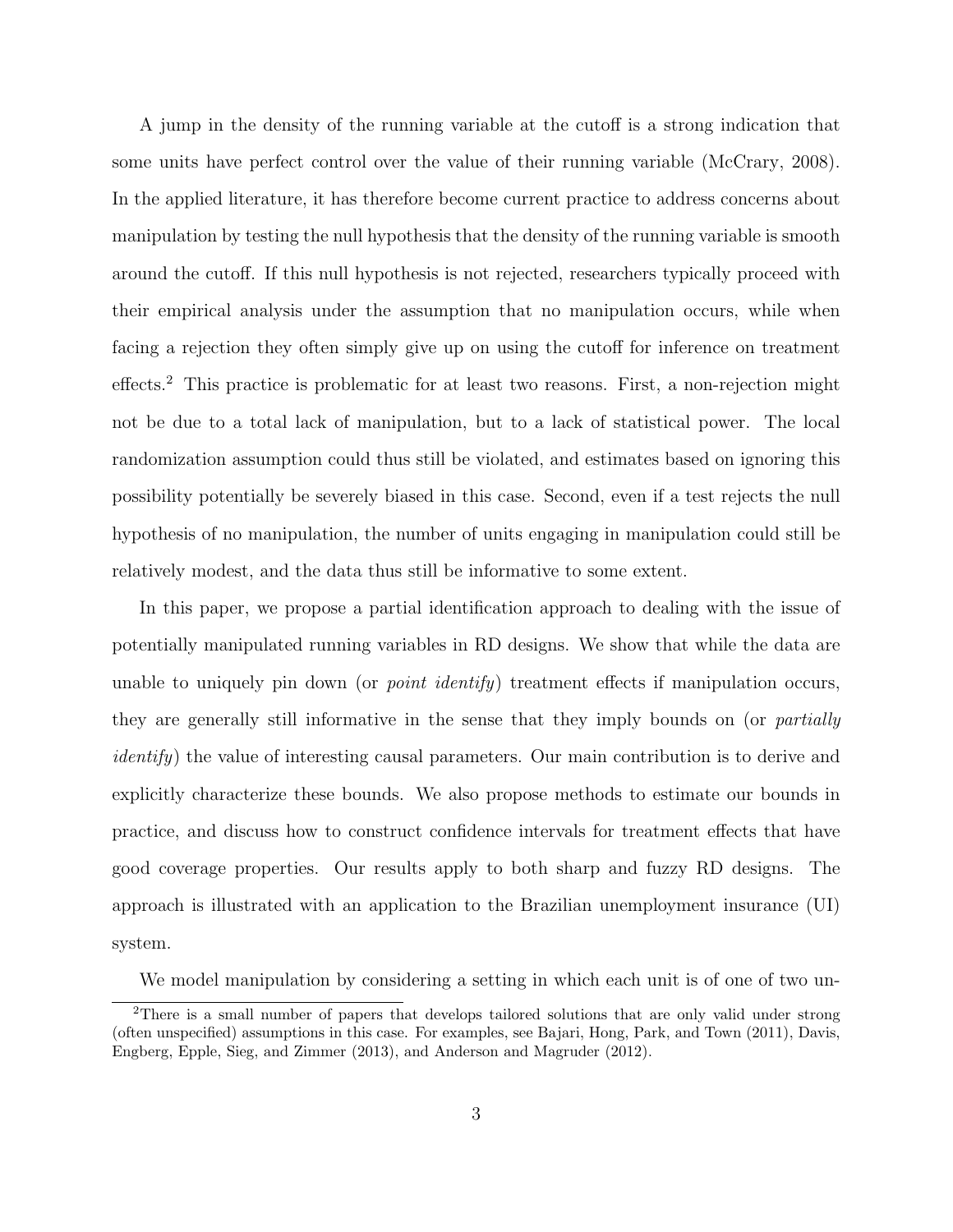observed types, which we call "manipulators" and "non-manipulators", respectively. Here manipulators are units that can perfectly control whether their value of the running variable falls above or below the cutoff, whereas non-manipulators behave as postulated by the standard assumptions of an RD design. Since the lack of randomization makes it impossible to learn something about the effect of the treatment on manipulators, we focus on causal effects on non-manipulators as our parameter of interest. Our identification strategy consists of two steps. First, building on the arguments of McCrary (2008), we use the height of the jump of the running variable's density at the cutoff to identify the proportion of manipulators among units close to the cutoff. Second, we use this information to bound treatment effects by considering the "worst case" scenarios in which manipulators are the units with either the highest or the lowest value of the outcome variable, and then trimming the respective observations. This approach is similar to that of Lee (2009) for bounding treatment effects in randomized experiments under sample selection,<sup>3</sup> but is more involved especially in the case of a fuzzy RD design due to the more complicated structure of our model.

Our partial identification results are constructive, in the sense that they deliver explicit expressions for the bounds. While these expressions are somewhat complicated, it is still relatively straightforward to compute their sample analogues in an empirical application. In this paper, we propose computationally simple procedures that involve nonparametric estimation of density, conditional quantile, and (truncated) conditional expectation functions using local polynomial smoothing (Fan and Gijbels, 1996). Our approach also includes a novel "polynomial truncation" method, which is required due to the particular structure of our bounds. We also discuss how to construct valid confidence intervals using techniques proposed by Imbens and Manski (2004) and Chernozhukov, Lee, and Rosen (2013). We recommend the use of such confidence intervals in applications irrespective of the outcome

<sup>3</sup>Chen and Flores (2012) extend Lee (2009) to sample selection in randomized experiments with imperfect compliance. Kim (2012) and Dong (2015) extend Lee (2009) to sample selection RD.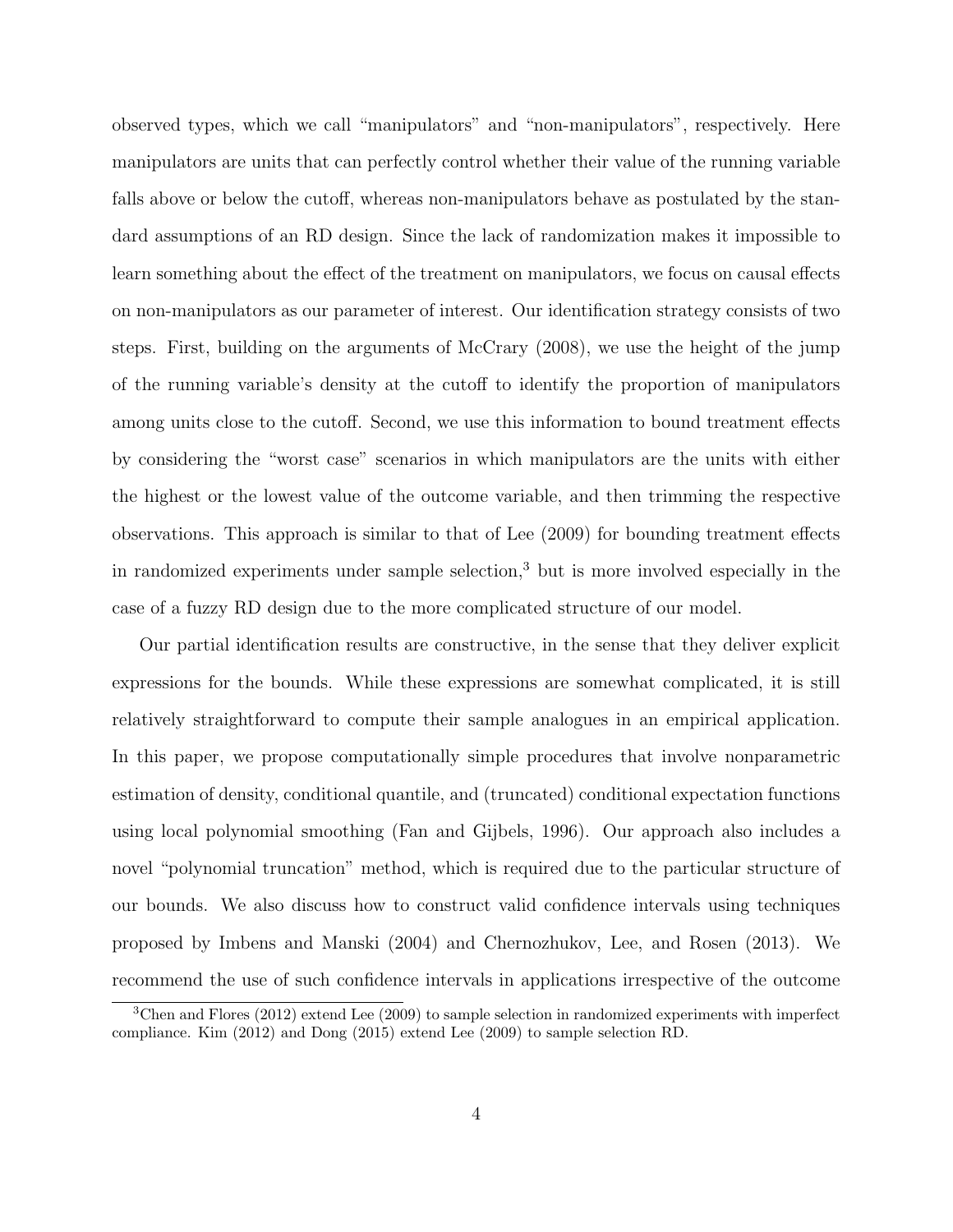of McCrary's (2008) test in order to ensure robustness against manipulation.

In this paper, we apply our approach to study the effect of UI eligibility in Brazil. UI is a relevant program to consider. It typically varies benefits based on some discontinuous rules. For instance, eligibility often requires a minimum number of months of employment prior to layoff. Such a rule may lead to changes in the number and timing of layoffs, thus potentially breaking down the point identification of the effects of UI eligibility at the cutoff. Brazil is also a relevant country to study. UI programs have been adopted or considered in a growing number of developing countries, but there is still limited evidence on their impacts. Moreover, providing new evidence may be challenging because manipulation of UI eligibility around existing cutoffs may be more likely in countries where informal employment is prevalent. We find strong evidence of manipulation around one such cutoff. Yet, we are able to infer that UI eligibility increases the time it takes to return to a formal job by at least 15.5% for non-manipulators at the cutoff.

Our paper contributes to the methodological literature on RD designs. Earlier papers in this literature have focused on nonparametric identification and estimation of average treatment effects (Hahn, Todd, and Van der Klaauw, 2001; Porter, 2003) and quantile treatment effects (Frandsen, Frölich, and Melly, 2012) as well as optimal bandwidth choice (Imbens and Kalyanaraman, 2012) and bias-correction (Calonico, Cattaneo, and Titiunik, 2015) for local polynomial regression-based estimators, inference with discrete running variables (Lee and Card, 2008), testing for manipulation of the running variable (McCrary, 2008; Cattaneo, Jansson, and Ma, 2015), and extrapolation of treatment effects away from the cutoff (Angrist and Rokkanen, forthcoming; Rokkanen, 2015).

Our paper is also related to the extensive literature on partial identification. Much of this literature focuses on identification and in particular on the use of various assumptions to tighten the identified set. For references, see Manski (1990), Manski (1997), Horowitz and Manski (1995), Horowitz and Manski (2000), Manski and Tamer (2002), and Blundell,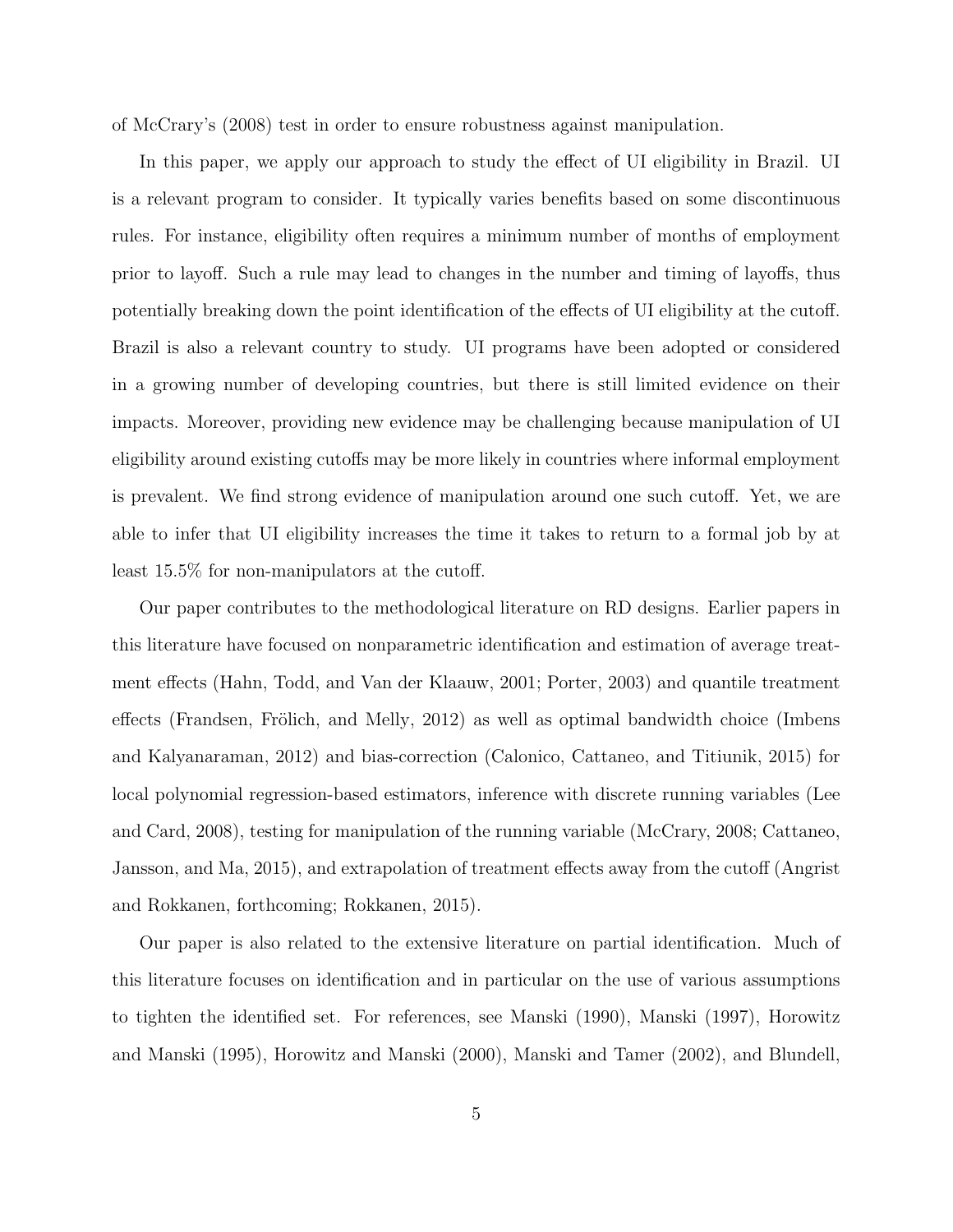Gosling, Ichimura, and Meghir (2007). Another strand of this literature focuses on inference on either the identified set or the unidentified parameters. For references, see Imbens and Manski (2004), Chernozhukov, Hong, and Tamer (2007), Andrews and Soares (2010), Romano and Shaikh (2010), Andrews and Shi (2013), and Chernozhukov, Lee, and Rosen (2013)

The remainder of the paper is organized as follows. In Section 2, we introduce a framework for RD designs with manipulation. In Section 3, we study partial identification of treatment effects in both Sharp and Fuzzy RD designs. Section 4 discusses estimation and inference. Section 5 contains the empirical application. Finally, Section 6 concludes. Proofs and additonal material can be found in the Appendix.

# 2. SETUP

#### 2.1. Existing Results for Sharp and Fuzzy RD Designs

The aim of an RD design is to study the causal effect of a binary treatment or intervention on some outcome variable. We observe a random sample of n units, indexed by  $i = 1, \ldots, n$ , from some large population. The effect of the treatment is potentially heterogeneous among these units, which could be individuals or firms for instance. Following Rubin (1974), each unit is therefore characterized by a pair of potential outcomes,  $Y_i(1)$  and  $Y_i(0)$ , which denote the outcome of unit  $i$  with and without receiving the treatment, respectively. Of these two potential outcomes, we only observe the one corresponding to the realized treatment status. Let  $D_i \in \{0,1\}$  denote the treatment status of unit i, with  $D_i = 1$  if unit i receives the treatment, and  $D_i = 0$  if unit i does not receive the treatment. The observed outcome can then be written as  $Y_i = D_i Y_i(1) + (1 - D_i) Y_i(0)$ .

In an RD design, each unit  $i$  is assigned a treatment status according to a deterministic function of a continuous running variable  $X_i$  that is measured prior to, or is not affected by, the treatment. Let  $Z_i \in \{0,1\}$  denote the treatment assigned to unit i, with  $Z_i = 1$  if unit i is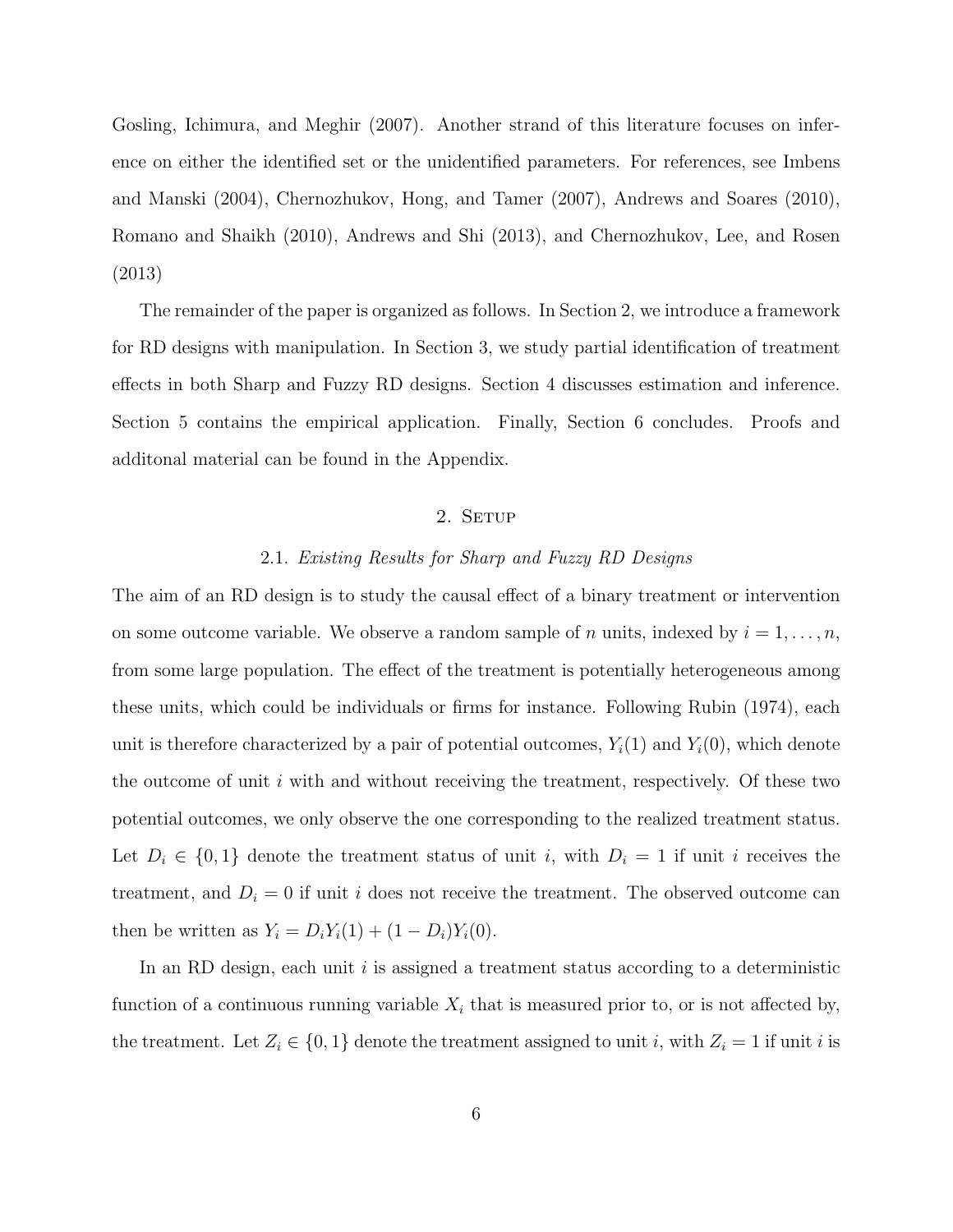assigned to receive the treatment, and  $Z_i = 0$  if unit i is not assigned to receive the treatment. Then  $Z_i = \mathbb{I}(X_i \geq c)$  for some known cutoff value c. Let the potential treatment status of unit i as a function of the running variable be  $D_i(x)$ , so that the observed treatment status is  $D_i = D_i(X_i)$ . Also define the limits  $D_i^1 = D_i(c^+) \equiv \lim_{x \downarrow c} D_i(x)$  and  $D_i^0 = D_i(c^-) \equiv$  $\lim_{x \uparrow c} D_i(x)$ .<sup>4</sup> The extent to which units comply with their assignment distinguishes the two main types of RD designs that are commonly considered in the literature: the Sharp RD (SRD) design and the Fuzzy RD (FRD) design. In a SRD design, compliance with the treatment assignment is perfect, and thus  $D_i^1 = 1$  and  $D_i^0 = 0$  for all units i. In a FRD design, on the other hand, values of  $D_i^1$  and  $D_i^0$  differ across units, but the conditional treatment probability  $\mathbb{E}(D_i|X_i=x)$  is discontinuous at  $x=c$ .

Hahn, Todd, and Van der Klaauw (2001) showed that under some mild continuity conditions the average treatment effect of units at the cutoff is nonparametrically identified in the SRD design:

$$
\Delta \equiv \mathbb{E}(Y_i(1) - Y_i(0)|X_i = c) = \mathbb{E}(Y_i|X_i = c^+) - \mathbb{E}(Y_i|X_i = c^-). \tag{2.1}
$$

They also showed that under an additional monotonicity condition on the potential treatment states, similar to that of Imbens and Angrist (1994), an FRD design nonparametrically identifies a local average treatment effect for units at the cutoff:

$$
\Gamma \equiv \mathbb{E}(Y_i(1) - Y_i(0)|X_i = c, D_i^1 > D_i^0) = \frac{\mathbb{E}(Y_i|X_i = c^+) - \mathbb{E}(Y_i|X_i = c^-)}{\mathbb{E}(D_i|X_i = c^+) - \mathbb{E}(D_i|X_i = c^-)}.
$$
\n(2.2)

Here the units with  $D_i^1 > D_i^0$  can be understood as "compliers" who would get the treatment if their running variable  $X_i$  was greater or equal than c, but would not get the treatment if it was below c.

<sup>&</sup>lt;sup>4</sup>Throughout the paper, we use the notation that  $g(c^+) = \lim_{x \downarrow c} g(x)$  and  $g(c^-) = \lim_{x \uparrow c} g(x)$  for a generic function  $g(.)$ . We will also follow the convention that whenever we take a limit we implicitly assume that this limit exists and is finite. Similarly, whenever an expectation or some other moment of a random variable is taken, it is implicitly assumed that the corresponding object exists and is finite.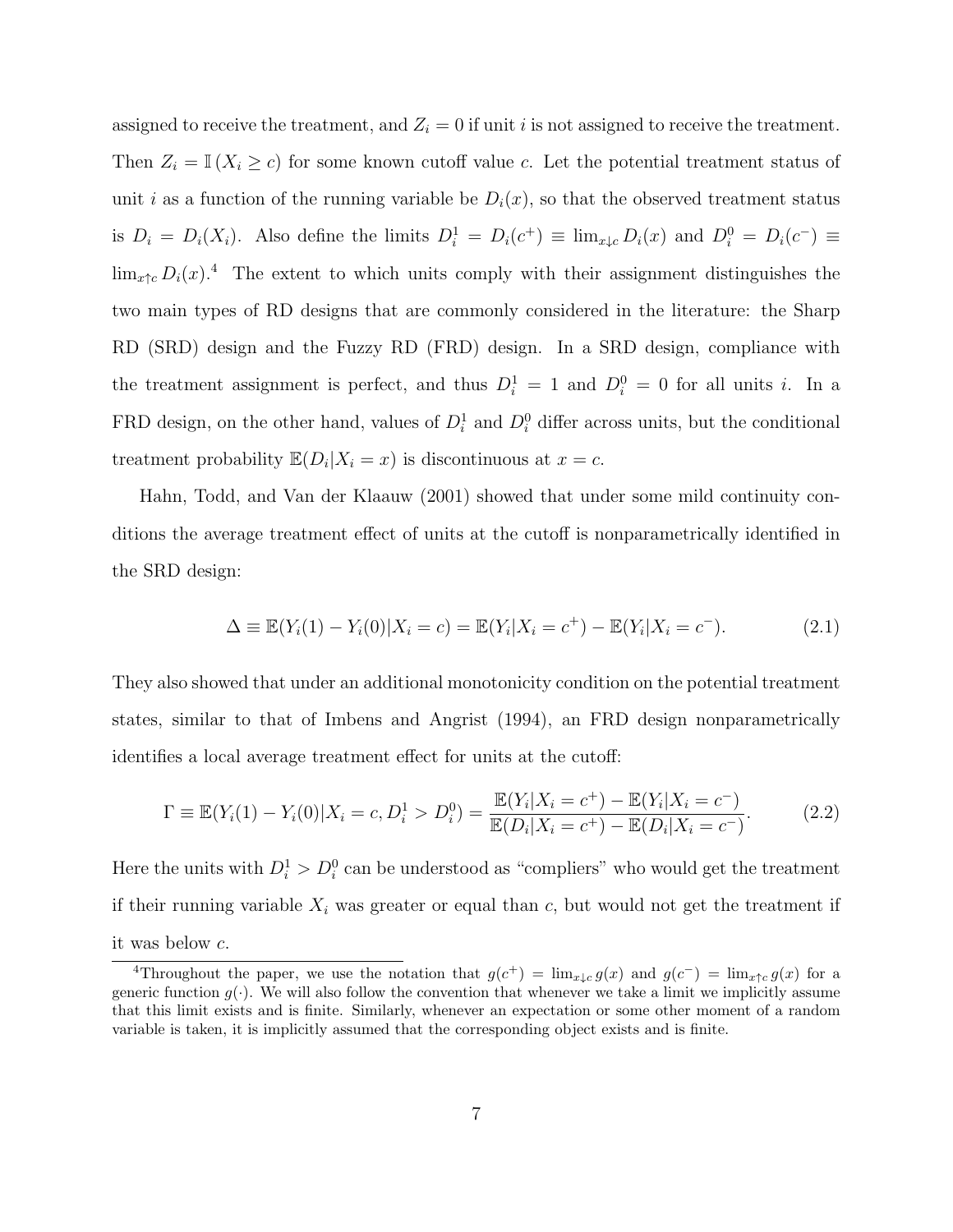#### 2.2. Manipulation

Identification in standard RD designs relies on the idea of local randomization; namely that  $Z_i$  is as good as randomly assigned around the cutoff (Lee and Lemieux, 2010). This feature allows one to identify treatment effects by comparing outcomes (and treatment probabilities) of units just to the left and right of the cutoff. This source of identification may break down if at least some of the units have perfect control over the realization of the running variable, and are thus able to affect their treatment assignment through this channel. We will refer to this behavior as "manipulation of the running variable"<sup>5</sup>; and model this by assuming that each unit is of one of two unobservable types, which we call "manipulators" and "nonmanipulators", respectively. Here we think of manipulators as units that exert perfect control over their value of the running variable, whereas among non-manipulators the usual RD design is valid. We use the "manipulation" terminology since in many applications those units with perfect control over their value of the running variable achieve this by violating certain institutional rules, or at at least by acting in bad faith. However, this is not necessary for our setup. For example, we would refer to units as manipulators even if those units are not directly taking any actions themselves: if a teacher would manipulate the grades of certain students to make them eligible for scholarship, we would still refer to these students as "manipulators", even if they are unaware of the teacher's actions.

More formally, let  $M_i \in \{0,1\}$  denote an indicator for the unobserved type of unit i, with  $M_i = 1$  if unit i is a manipulator and  $M_i = 0$  otherwise. We then impose the following standard assumption from the RD literature (e.g. Hahn, Todd, and Van der Klaauw, 2001; Frandsen, Frölich, and Melly, 2012) regarding the behavior of non-manipulators.

Assumption 1. (i)  $Pr(D_i = 1 | X = c^+, M_i = 0) > Pr(D_i = 1 | X = c^-, M_i = 0)$ ; (ii)  $Pr(D_i^1 \geq D_i^0 | X = c, M_i = 0) = 1$ ; (iii)  $\mathbb{E}(Y_i(d)|D_i^1 = d^1, D_i^0 = d^0, X_i = x, M_i = 0)$  and

 ${}^{5}\text{McC}$ rary (2008) refers to this as complete manipulation. He also discusses the concept of partial manipulation in which units have only imperfect control over the running variable. We ignore partial manipulation because it is unlikely to break down local randomization.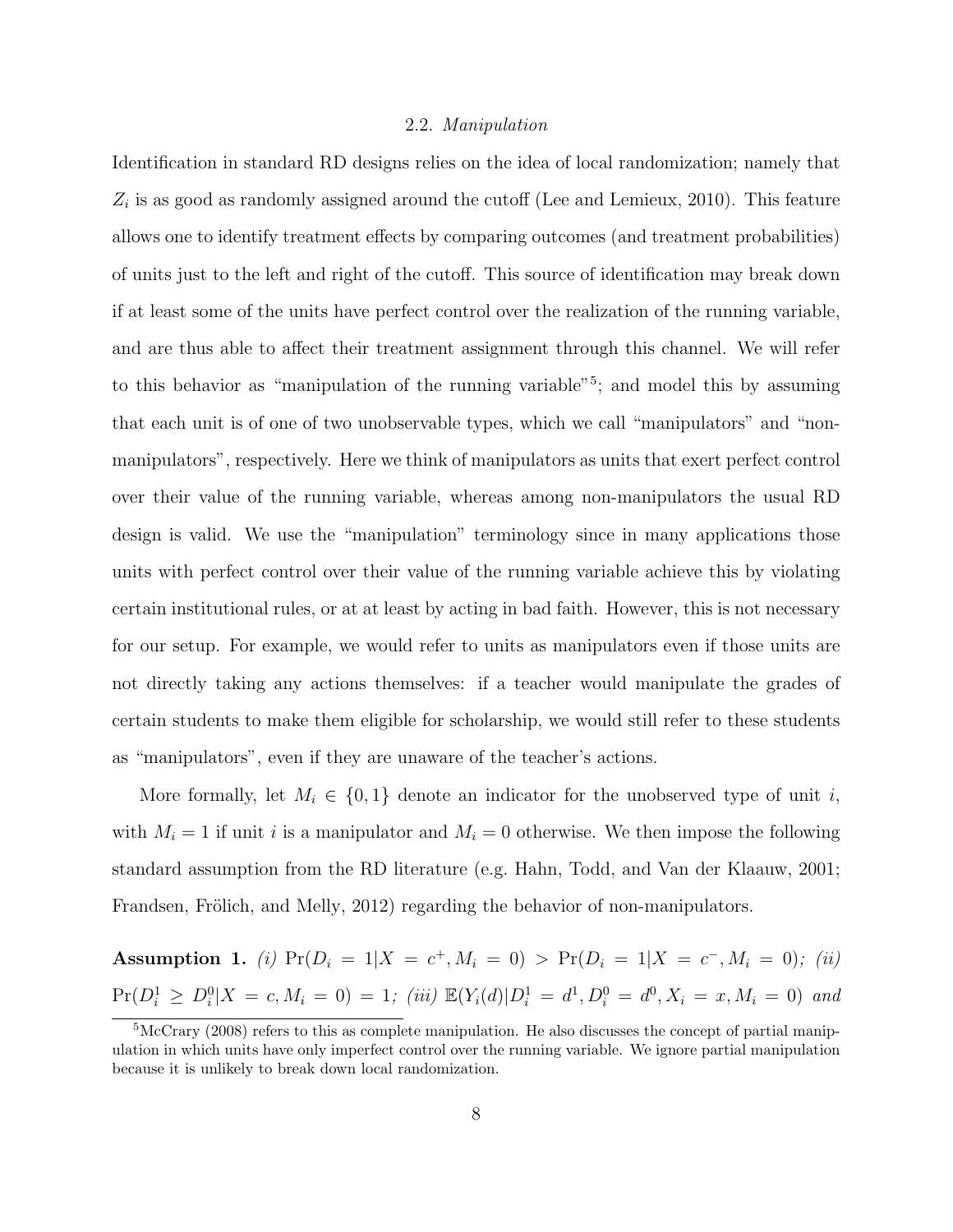$Pr(D_i^d = 1 | X = x, M_i = 0)$  are continuous in x at c for  $d, d^0, d^1 \in \{0, 1\}$ ; (iv)  $F_{X|M=0}(x)$  is differentiable in  $x$  at  $c$ , and the density is strictly positive.

Assumption 1(i) states that the treatment probability changes discontinuously at the cutoff value of the running variable, with the direction of the change normalized to be positive. Assumption 1(ii) is a monotonicity condition that states that the response of treatment selection to crossing the threshold is monotone for every unit. Assumption 1(iii) is a continuity condition which roughly speaking requires the mean of potential outcomes and treatment states to the same on both sides of the cutoff. Finally, Assumption 1(iv) implies that the running variable has a positive density at the cutoff, and thus that there are non-manipulating units close to cutoff on either side.

In addition to Assumption 1, which is standard in the RD literature, we also impose the following weak regularity condition on the distribution of the running variable among non-manipulators.

# **Assumption 2.** The derivative of  $F_{X|M=0}(x)$  is continuous in x at c.

This assumption implies that the density of  $X_i$  among non-manipulators is continuous at the cutoff, and, together with Assumption 1(iv), that this density is strictly positive over some open neighborhood of c. Continuity of the running variable's density around the cutoff would seem like a reasonable condition in applications, and is generally considered to be an indication for the absence of manipulation in the literature (McCrary, 2008).

The only restriction concerning the behavior of manipulators that we impose in our setup is the following.

# Assumption 3. (i)  $Pr(X_i \ge c | M_i = 1) = 1$ , (ii)  $F_{X|M=1}(x)$  is right-differentiable in x at c.

The first part of Assumption 3, which will be key for our following analysis, states that no unit will manipulate the value of its running variables such that it falls below the cutoff. Such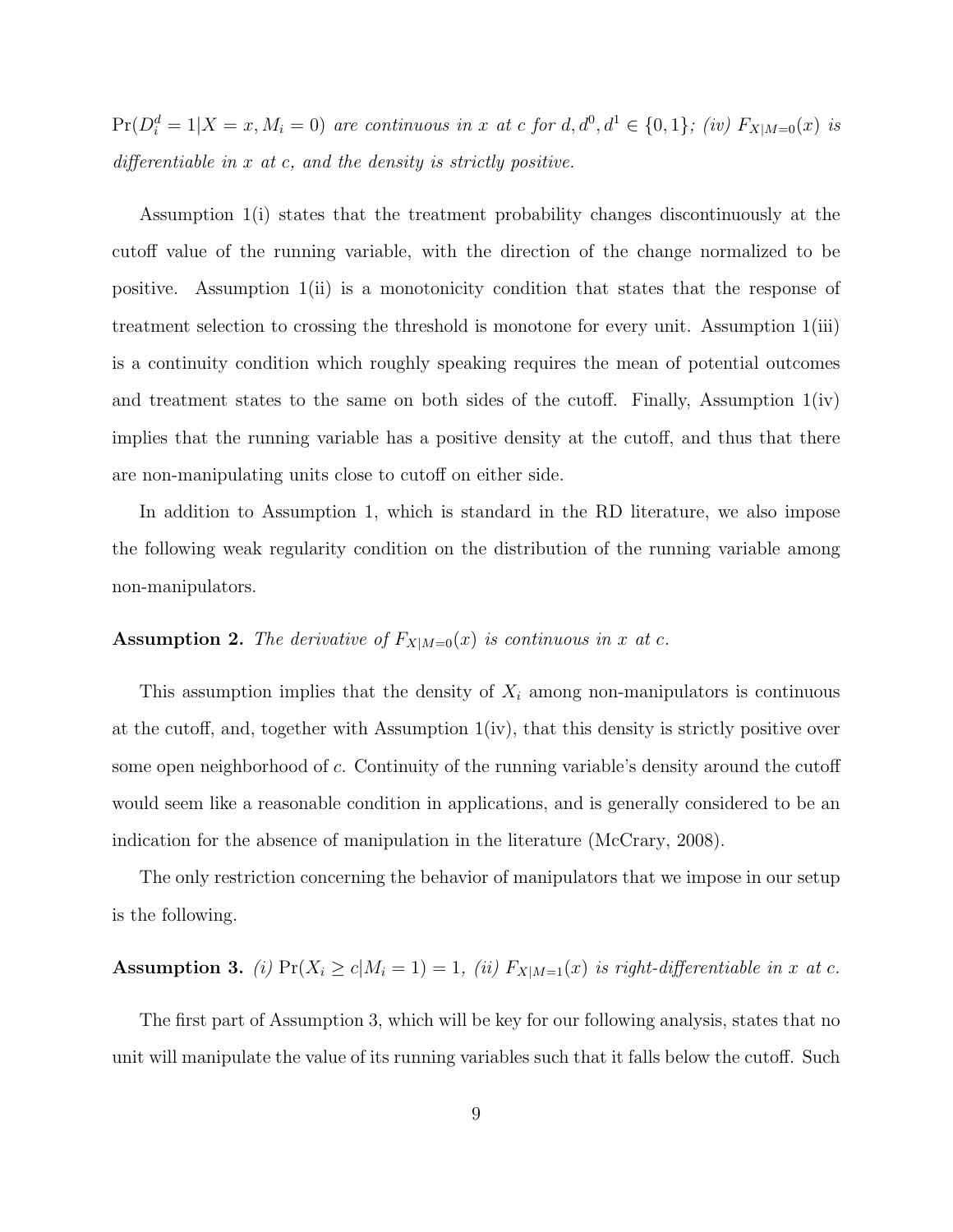"one-sided" manipulation would seem empirically plausible if eligibility for the treatment is unambiguously desirable from any unit's point of view; as in the case of a cash transfer or unemployment benefits, for example. The assumption seems also generally plausible in FRD designs, where being above the threshold does not imply mandatory treatment uptake. Note that the condition has no implications for manipulators' values of the running variable would change in a counterfactual scenario in which manipulation became suddenly impossible. For example, we do not require that in the absence of manipulation the running variable of manipulators would fall below the cutoff (such additional structure would not affect our analysis below).

Assumption 3(ii) rules out mass points in the distribution of  $X_i$  for manipulators around the cutoff. In particular, it postulates that manipulators do not choose their running variable to be exactly equal to c with positive probability. However, the distribution of  $X_i$  is allowed to be arbitrarily highly concentrated close to the cutoff. In view of Assumption 1(iv), the condition implies that manipulators cannot simply be distinguished from non-manipulators through their values of the observed running variable (without such a condition the analysis would be trivial, as manipulation would *de facto* be observable). It also implies that in the full population that contains both manipulators and non-manipulators the observed running variable  $X_i$  will be continuously distributed, although its density will generally be discontinuous at c. Moreover, taken together Assumptions 2 and 3 imply that all units observed to the left of the cutoff are non-manipulators, i.e.  $Pr(M_i = 1 | X_i = c^-) = 0$ , whereas to the right of the cutoff we observe a mixture of manipulators and non-manipulators.

#### 3. Identification under Manipulation

#### 3.1. Parameters of Interest

Since manipulators have perfect control over the value of their running variable, no nontrivial conclusions can be drawn about causal effects of the treatment for this subgroup of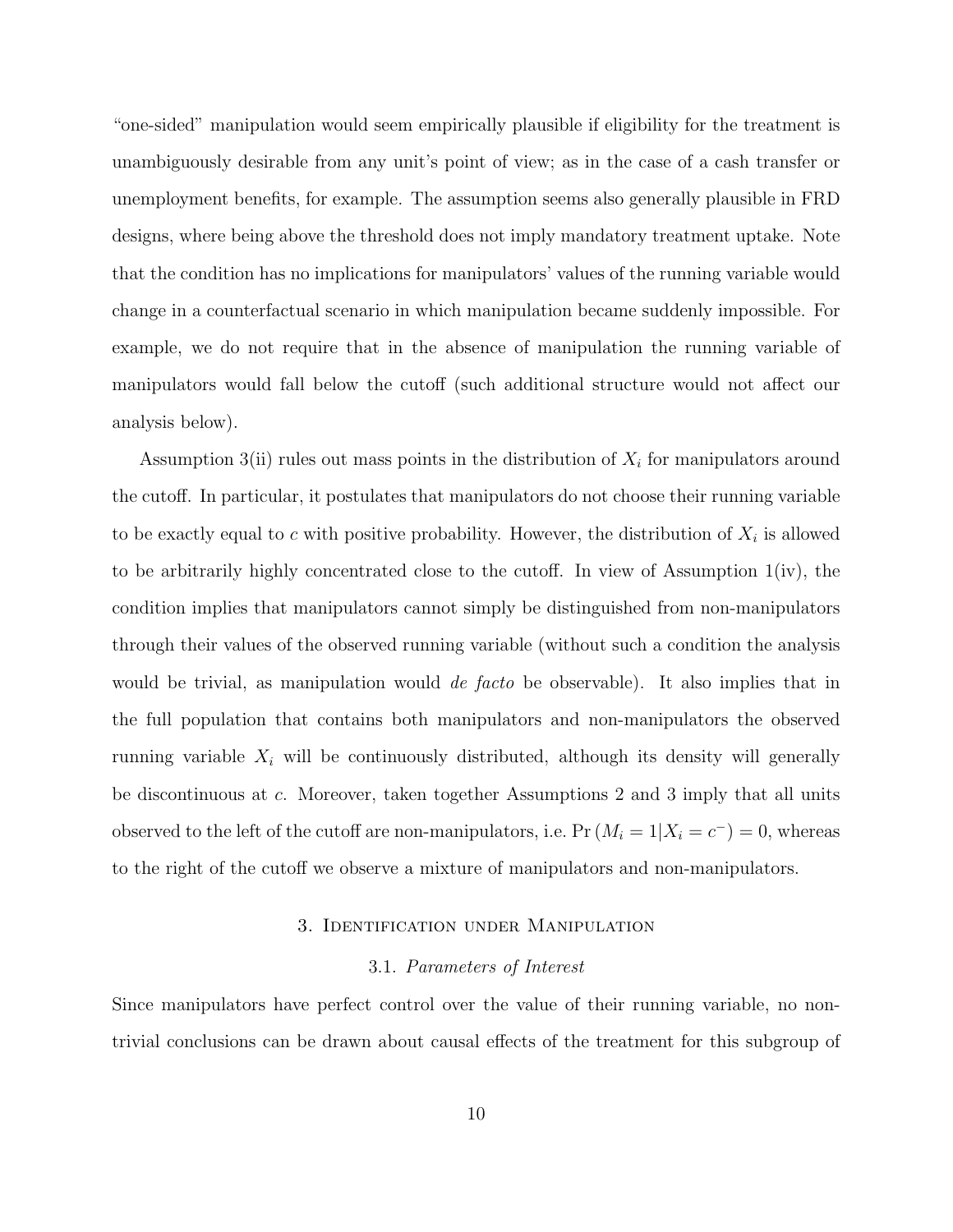the population through the RD design. That is, even if could observe any given unit's type, we would be unable to rule out any logically conceivable value for the average treatment effects of manipulators due to the lack of local randomization. This means that trying to find bounds on the causal parameters  $\Delta$  and  $\Gamma$  that we defined in Section 2.1 is not going to be fruitful. These parameters naturally take the form of a weighted average of causal effects among non-manipulators and manipulators, respectively; and since the latter can literally be almost anything there is little hope to recover meaningful information about  $\Delta$  and  $\Gamma$ from the data. For this reason, we focus on causal effects for non-manipulators in this paper. Specifically, we study identification of

$$
\Delta_0 = \mathbb{E}(Y_i(1) - Y_i(0)|X_i = c, M_i = 0) \text{ and } (3.1)
$$

$$
\Gamma_0 = \mathbb{E}(Y_i(1) - Y_i(0)|X_i = c, D_i^1 > D_i^0, M_i = 0),
$$
\n(3.2)

which are the analogues of the causal parameters  $\Delta$  and  $\Gamma$  defined in (2.1) and (2.2), respectively, for the subgroup of the population that consists of all non-manipulators. By Assumption 1 and standard arguments from the RD literature, it follows that these causal parameters can be written as

$$
\Delta_0 = \mathbb{E}(Y_i | X_i = c^+, M_i = 0) - \mathbb{E}(Y_i | X_i = c^-, M_i = 0) \text{ and}
$$
  
\n
$$
\Gamma_0 = \frac{\mathbb{E}(Y_i | X_i = c^+, M_i = 0) - \mathbb{E}(Y_i | X_i = c^-, M_i = 0)}{\mathbb{E}(D_i | X = c^+, M_i = 0) - \mathbb{E}(D_i | X_i = c^-, M_i = 0)},
$$

respectively. We take this latter representation to be the main estimands in our paper.

#### 3.2. Proportion of Manipulators

In order to derive bounds on  $\Delta_0$  and  $\Gamma_0$ , we first study identification of an important intermediate quantity, the proportion  $\tau$  of manipulators among all units just to the right of the cutoff. While we cannot observe or infer the type of any given unit, under our assumptions we can identify  $\tau$  from the height of the jump of the density of the observed running variable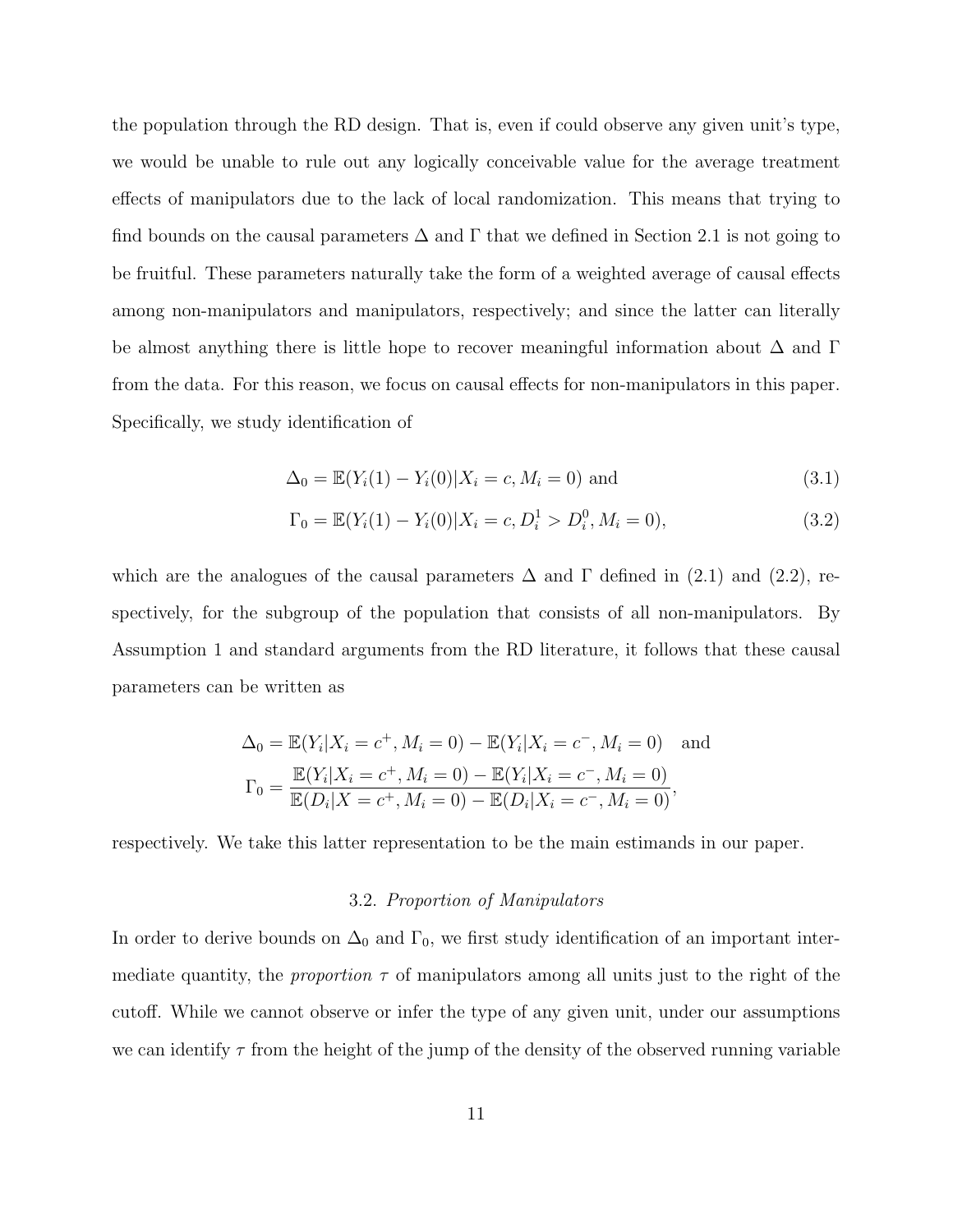at the cutoff, as shown by the following lemma.

Lemma 1. Suppose Assumptions 1–2 hold. Then

$$
\tau \equiv \Pr(M_i = 1 | X_i = c^+) = 1 - \frac{f_X(c^-)}{f_X(c^+)},
$$

where  $f_X$  denotes the density of  $X_i$ .

This result extends the finding of McCrary (2008), who argued that absence of manipulation implies  $f_X(c^-) = f_X(c^+)$ , and proposed a formal test for the existence of manipulators based on this insight.

## 3.3. Bounds on  $\Delta_0$  in the SRD Design

Identification of  $\tau$  can be used in the SDR design to bound the average treatment effect among non-manipulators, as defined in (3.1), by following a strategy similar to that in Lee (2009) for sample selection in randomized experiments. An upper bound on the expected outcome of non-manipulators is given by the expected outcome of all units just to the right of the cutoff whose outcomes are bigger than the corresponding  $\tau$  quantile; and a lower bound by the expected outcome of those with outcomes smaller than the corresponding  $1 - \tau$  quantile. These bounds correspond to two "worst case" scenarios in which the proportion  $\tau$  of units with either the highest or the lowest outcomes are all manipulators. The bounds are "sharp" in the sense that the corresponding "worst case" scenarios are empirically conceivable, and thus the upper or lower bound could potentially coincide with the parameter of interest. Just to the left of the cutoff, we observe only non-manipulators, and thus the expected outcome of this group is point identified there. Theorem 1 combines these arguments into sharp bounds on  $\Delta_0$ .

**Theorem 1.** Suppose Assumptions 1–2 hold, that  $D_i^z = z$  for  $z \in \{0, 1\}$ , and that  $F_{Y|X}(y|c^+)$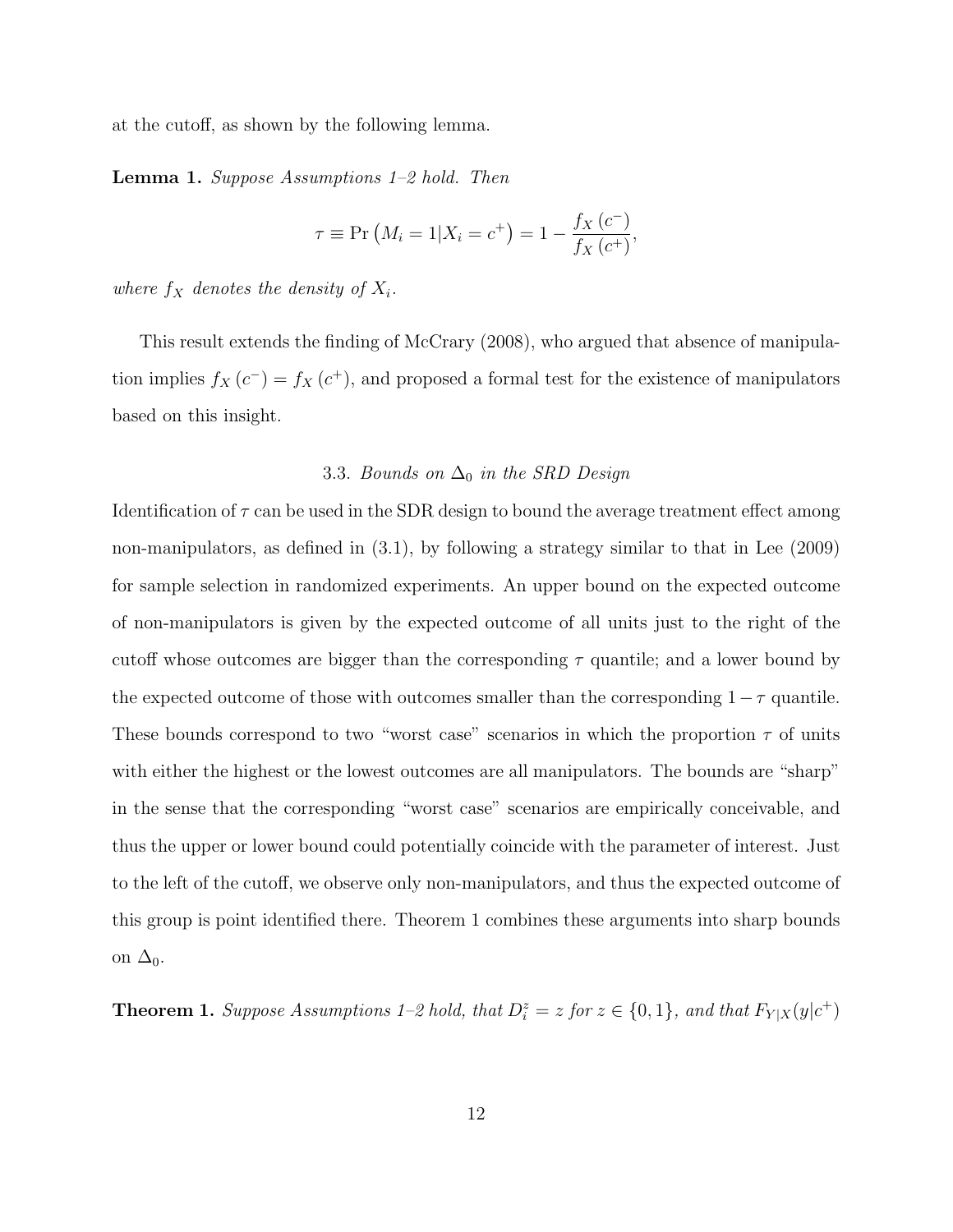is continuous in y. Then sharp lower and upper bounds on  $\Delta_0$  are given by

$$
\Delta_0^L = \mathbb{E}\left(Y_i|X_i = c^+, Y_i \le Q_{Y|X}\left(1 - \tau|c^+\right)\right) - \mathbb{E}\left(Y_i|X_i = c^-\right) \text{ and}
$$
  

$$
\Delta_0^U = \mathbb{E}\left(Y_i|X_i = c^+, Y_i \ge Q_{Y|X}\left(\tau|c^+\right)\right) - \mathbb{E}\left(Y_i|X_i = c^-\right),
$$

respectively, where  $Q_{Y|X}$  denotes the conditional quantile function of  $Y_i$  given  $X_i$ .

# 3.4. Bounds on  $\Gamma_0$  in the FRD Design

The identification result in Theorem 1 can be extended to the FRD design. Note that we can write the estimand in this case as

$$
\Gamma_0 = \frac{\Delta_0}{\Psi_0}
$$
 with  $\Psi_0 = \mathbb{E}(D_i|X_i = c^+, M_i = 0) - \mathbb{E}(D_i|X_i = c^-, M_i = 0).$ 

The term  $\Psi_0$  is the difference in treatment probabilities among non-manipulators just to the right and just to left of the cutoff. The treatment probability of non-manipulators just to the left of the cutoff is again point identified, as they are the only type observed there:

$$
\mathbb{E}(D_i|X_i = c^-, M_i = 0) = \mathbb{E}(D_i|X_i = c^-).
$$

Just to the right of the cutoff, we observe the treatment probability for a mixture of manipulators and non-manipulators. Let  $\tau_d$  denote proportion of manipulators just to the right of the cutoff among units with treatment status  $d \in \{0, 1\}$ ; that is

$$
\tau_d = \Pr(M_i = 1 | X_i = c^+, D_i = d) \text{ for } d \in \{0, 1\},\
$$

and suppose for a moment  $\tau_1$  and  $\tau_0$  were actually known. By Bayes' Theorem, the treatment probability of manipulators just to the right of the cutoff would then be given by

$$
\mathbb{E}(D_i|X_i = c^+, M_i = 0) = \mathbb{E}(D_i|X_i = c^+) \cdot \frac{1 - \tau_1}{1 - \tau},
$$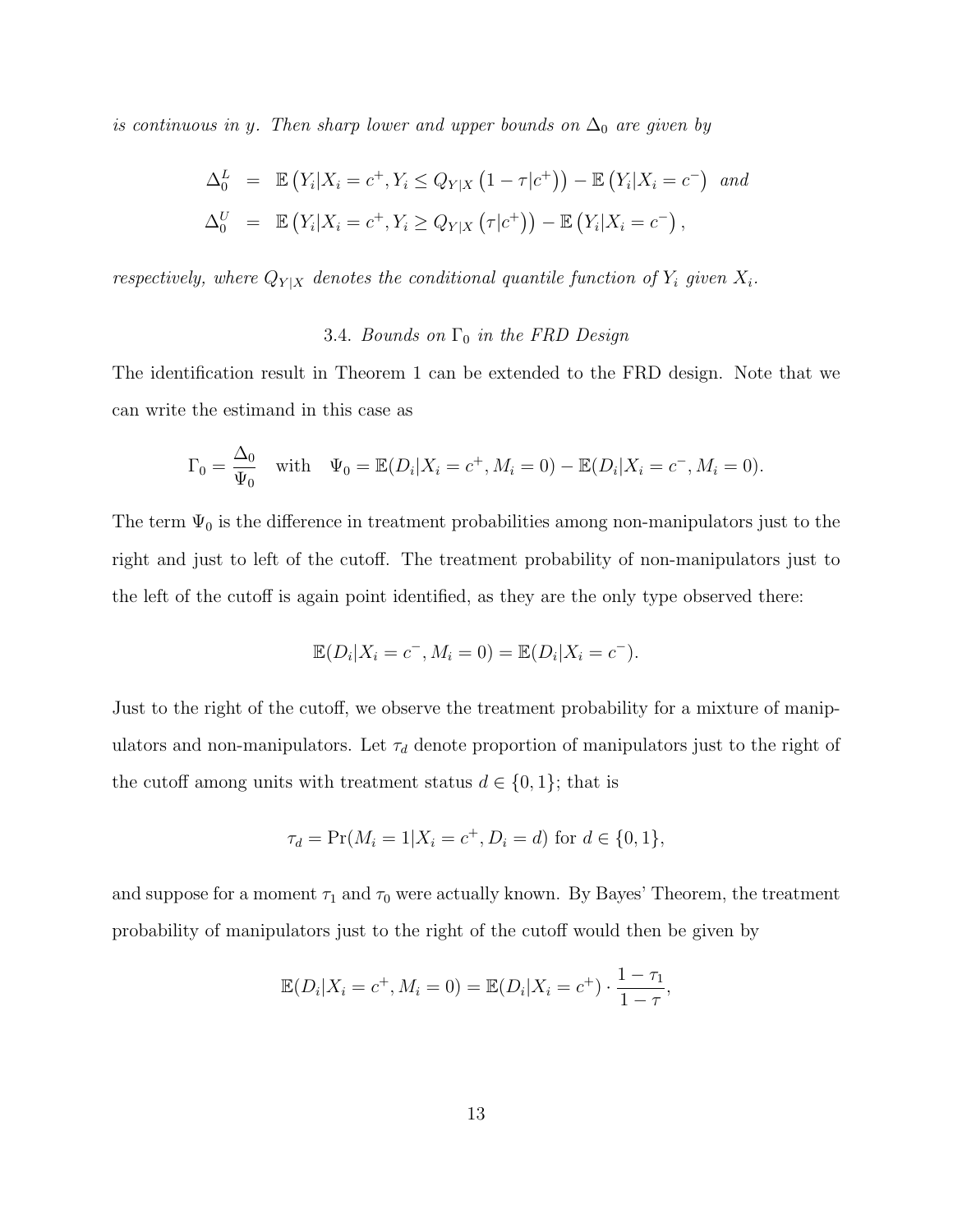and hence the term  $\Psi_0$  would be point identified:

$$
\Psi_0 = \Psi_0(\tau_1) \equiv \mathbb{E}(D_i | X_i = c^+) \cdot \frac{1 - \tau_1}{1 - \tau} - \mathbb{E}(D_i | X_i = c^-). \tag{3.3}
$$

Knowledge of  $\tau_1$  and  $\tau_0$  could also be used to obtain sharp bounds on  $\Delta_0$ . To see how, note that by the law of iterated expectations we have that

$$
\mathbb{E}(Y_i|X_i = c^+, M_i = 0)
$$
  
=  $\mathbb{E}(Y_i|X_i = c^+, M_i = 0, D_i = 1) \cdot \Pr(D_i = 1|X_i = c^+, M_i = 0)$  (3.4)  
+  $\mathbb{E}(Y_i|X_i = c^+, M_i = 0, D_i = 0) \cdot \Pr(D_i = 0|X_i = c^+, M_i = 0).$ 

Now the two conditional expectations on the right-hand side can be bounded by considering the "worst case" scenarios in which manipulators of either treatment status are the units with the highest or the lowest outcomes. That is, an upper bound on the first conditional expectation could be obtained by trimming the treated units just to the right of the cutoff with outcomes below the corresponding  $\tau_1$  quantile, and for the second conditional expectation by trimming those untreated units just to the right of the cutoff with outcomes below the corresponding  $\tau_0$  quantile. Lower bounds could be obtained analogously. Moreover, with knowledge of  $\tau_1$  and  $\tau_0$ , the two probabilities on the right-hand side of (3.4) are point identified since

$$
\Pr(D_i = 1 | X_i = c^+, M_i = 0) = \frac{\Pr(D_i = 1 | X_i = c^+) \cdot (1 - \tau_1)}{1 - \tau} \text{ and}
$$

$$
\Pr(D_i = 0 | X_i = c^+, M_i = 0) = \frac{\Pr(D_i = 0 | X_i = c^+) \cdot (1 - \tau_0)}{1 - \tau},
$$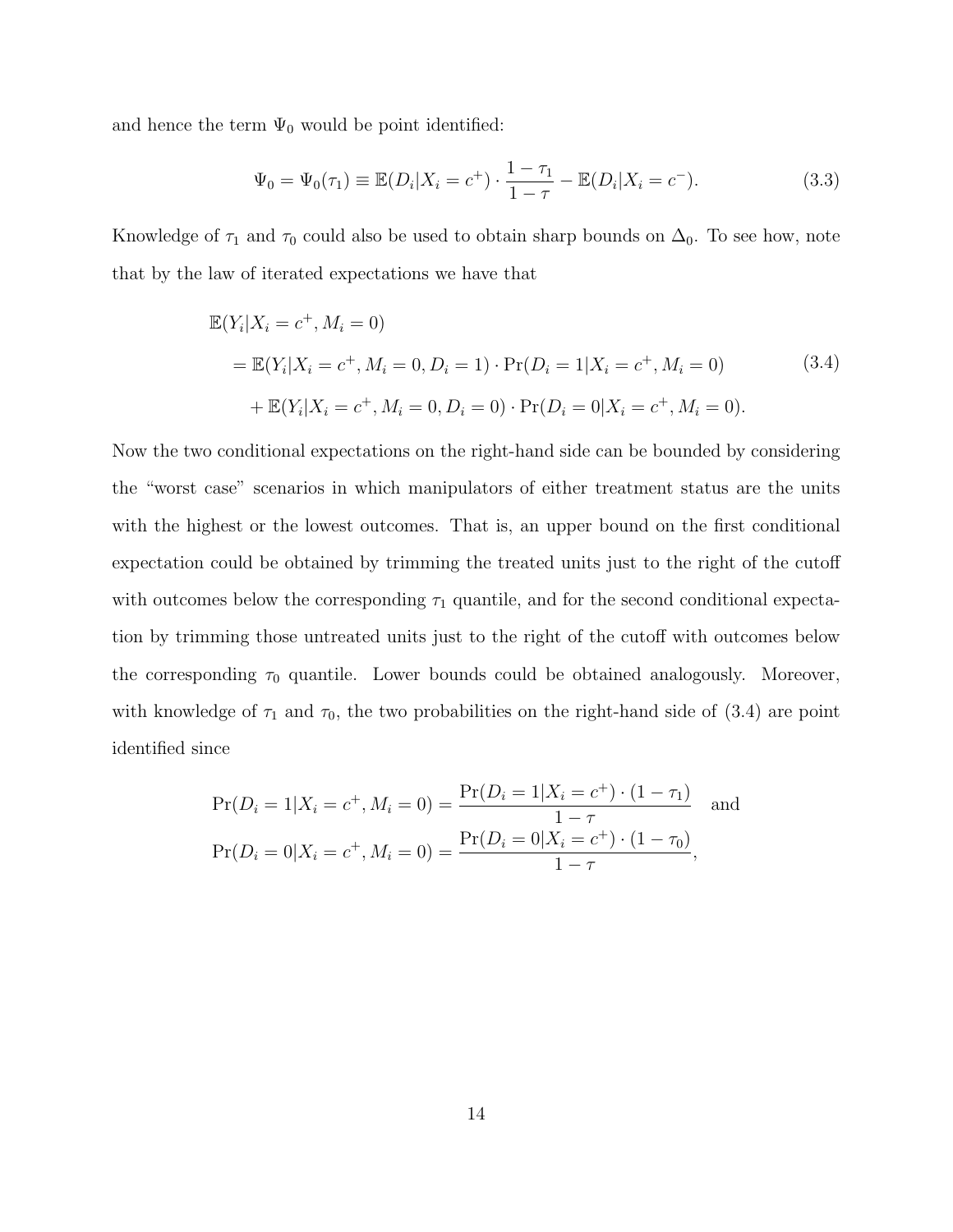respectively; a result which follows again from a simple application of Bayes' Theorem. Thus, if we knew  $\tau_1$  and  $\tau_0$ , sharp lower and upper bounds on  $\Delta_0$  would be given by

$$
\Delta_0^L(\tau_1, \tau_0) = \mathbb{E}(Y_i | X_i = c^+, Y_i \le Q_{Y|XD}(1 - \tau_1 | c^+, 1), D_i = 1) \cdot \frac{g^+ \cdot (1 - \tau_1)}{1 - \tau} \n+ \mathbb{E}(Y_i | X_i = c^+, Y_i \le Q_{Y|XD}(1 - \tau_0 | c^+, 0), D_i = 0) \cdot \frac{(1 - g^+) \cdot (1 - \tau_0)}{1 - \tau} \n- \mathbb{E}(Y_i | X_i = c^-) \quad \text{and} \n\Delta_0^U(\tau_1, \tau_0) = \mathbb{E}(Y_i | X_i = c^+, Y_i \ge Q_{Y|XD}(\tau_1 | c^+, 1), D_i = 1) \cdot \frac{g^+ \cdot (1 - \tau_1)}{1 - \tau} \n+ \mathbb{E}(Y_i | X_i = c^+, Y_i \ge Q_{Y|XD}(\tau_0 | c^+, 0), D_i = 0) \cdot \frac{(1 - g^+) \cdot (1 - \tau_0)}{1 - \tau} \n- \mathbb{E}(Y_i | X_i = c^-),
$$

respectively, using the shorthand notation that  $g^+ = \Pr(D_i = 1 | X_i = c^+)$ . Combined with the result (3.3), this means that with knowledge of  $\tau_1$  and  $\tau_0$  sharp lower and upper bounds on  $\Gamma_0$  would be given by

$$
\Gamma_0^L(\tau_1, \tau_0) \equiv \frac{\Delta_0^L(\tau_1, \tau_0)}{\Psi_0(\tau_1)} \quad \text{and} \quad \Gamma_0^U(\tau_1, \tau_0) \equiv \frac{\Delta_0^U(\tau_1, \tau_0)}{\Psi_0(\tau_1)}.
$$
\n(3.5)

Now  $\tau_1$  and  $\tau_0$  are clearly *not* known in our setting. However, these two probabilities are still partially identified since the data and our model impose some logical restrictions the range of their plausible values. First, by the law of total probability, any pair of candidate values  $(\tau_1,\tau_0)\in [0,1]^2$  has to satisfy the restriction that

$$
\tau = \tau_1 \cdot \mathbb{E}(D_i | X_i = c^+) + \tau_0 \cdot (1 - \mathbb{E}(D_i | X_i = c^+)). \tag{3.6}
$$

Second, our monotonicity condition in Assumption 1(i) implies that

$$
\mathbb{E}(D_i|X_i = c^+) \cdot \frac{1 - \tau_1}{1 - \tau} > \mathbb{E}(D_i|X_i = c^-),
$$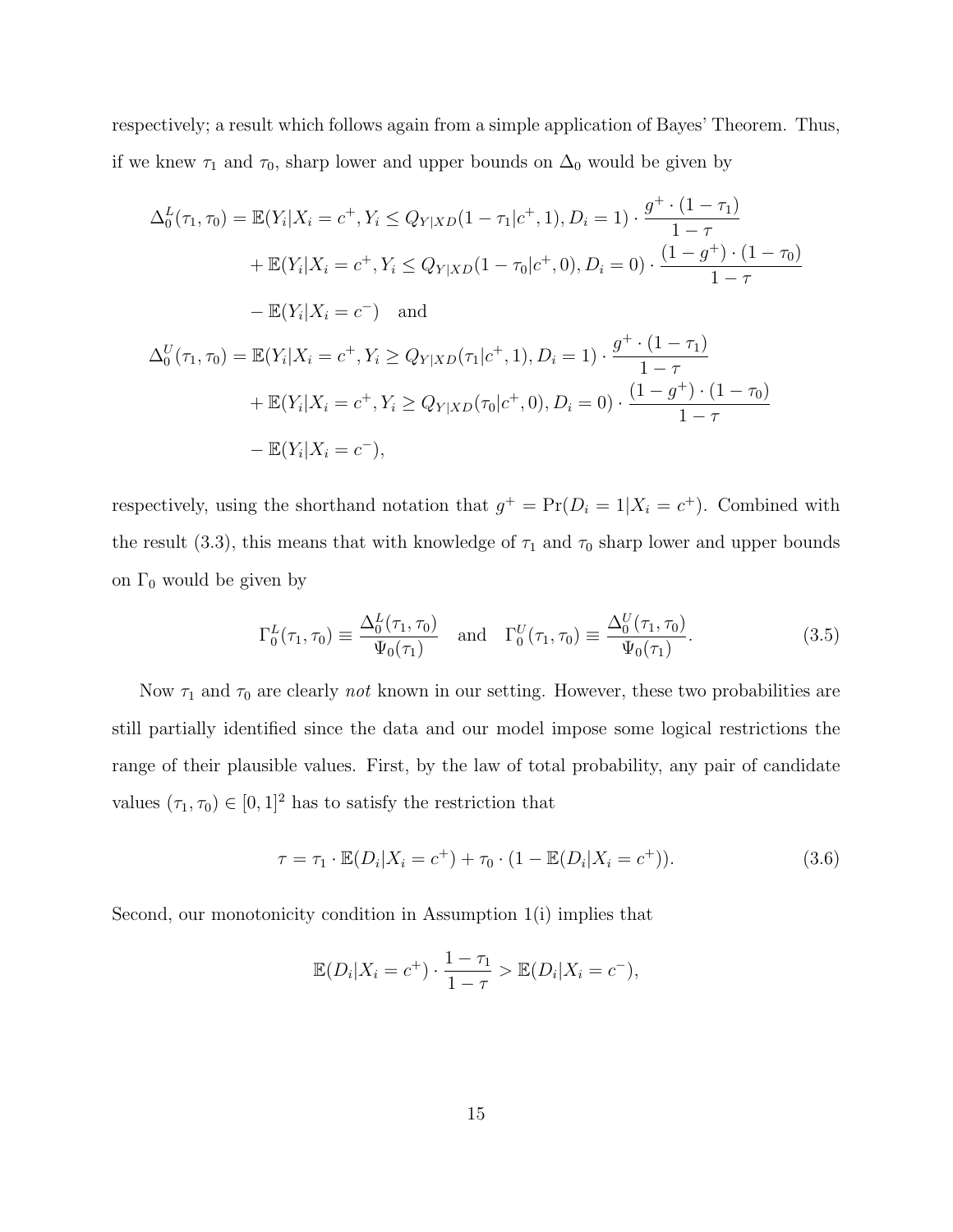from which is follows that it must be the case that

$$
\tau_1 < 1 - (1 - \tau) \cdot \frac{\mathbb{E}(D_i | X_i = c^-)}{\mathbb{E}(D_i | X_i = c^+)}.\tag{3.7}
$$

Geometrically, the set  $\mathcal T$  of candidate values  $(\tau_1, \tau_0) \in [0,1]^2$  that satisfy the two restrictions  $(3.6)$ – $(3.7)$  thus forms a line in  $[0, 1]^2$ . It is notationally convenient to represent this set in terms of the location of the endpoints of the line; that is

$$
\mathcal{T} \equiv \{ (\eta_1(t), \eta_0(t)) : t \in [0, 1] \} \quad \text{with} \quad \eta_d(t) = \tau_d^L + t \cdot (\tau_d^U - \tau_d^L)
$$

for  $d \in \{0, 1\}$ , where

$$
\begin{split} &\tau^L_1=\max\left\{0,1-\frac{1-\tau}{g^+}\right\},\qquad \tau^U_1=\min\left\{1-\frac{(1-\tau)\cdot g^-}{g^+},\frac{\tau}{g^+}\right\},\\ &\tau^L_0=\min\left\{1,\frac{\tau}{1-g^+}\right\},\qquad \qquad \tau^U_0=\max\left\{0,\tau-\frac{(1-\tau)\cdot(g^+-g^-)}{1-g^+}\right\}, \end{split}
$$

using the shorthand notation that  $g^+ = \Pr(D_i = 1 | X_i = c^+)$  and  $g^- = \Pr(D_i = 1 | X_i = c^-)$ . The following Lemma states that  $(3.6)$ – $(3.7)$  exhaust the informational content of the model with respect to  $(\tau_1, \tau_0)$ 

**Lemma 2.** Suppose that Assumptions 1–2 hold. Then  $\mathcal T$  is a sharp identified set for the pair of probabilities  $(\tau_1, \tau_0)$ .

We exploit this partial identification result to obtain sharp bounds on  $\Gamma_0$  by finding the those values of  $\tau_1$  and  $\tau_0$  within the identified set that lead to the most extreme values of the quantities defined in (3.5). This "worst case" approach is formalized in the following theorem.

**Theorem 2.** Suppose that Assumptions 1–2 hold, and that  $F_{Y|XD}(y|c^+,d)$  is continuous in y for  $d = 0, 1$ . Then sharp lower and upper bounds on the local average treatment effect  $\Gamma_0$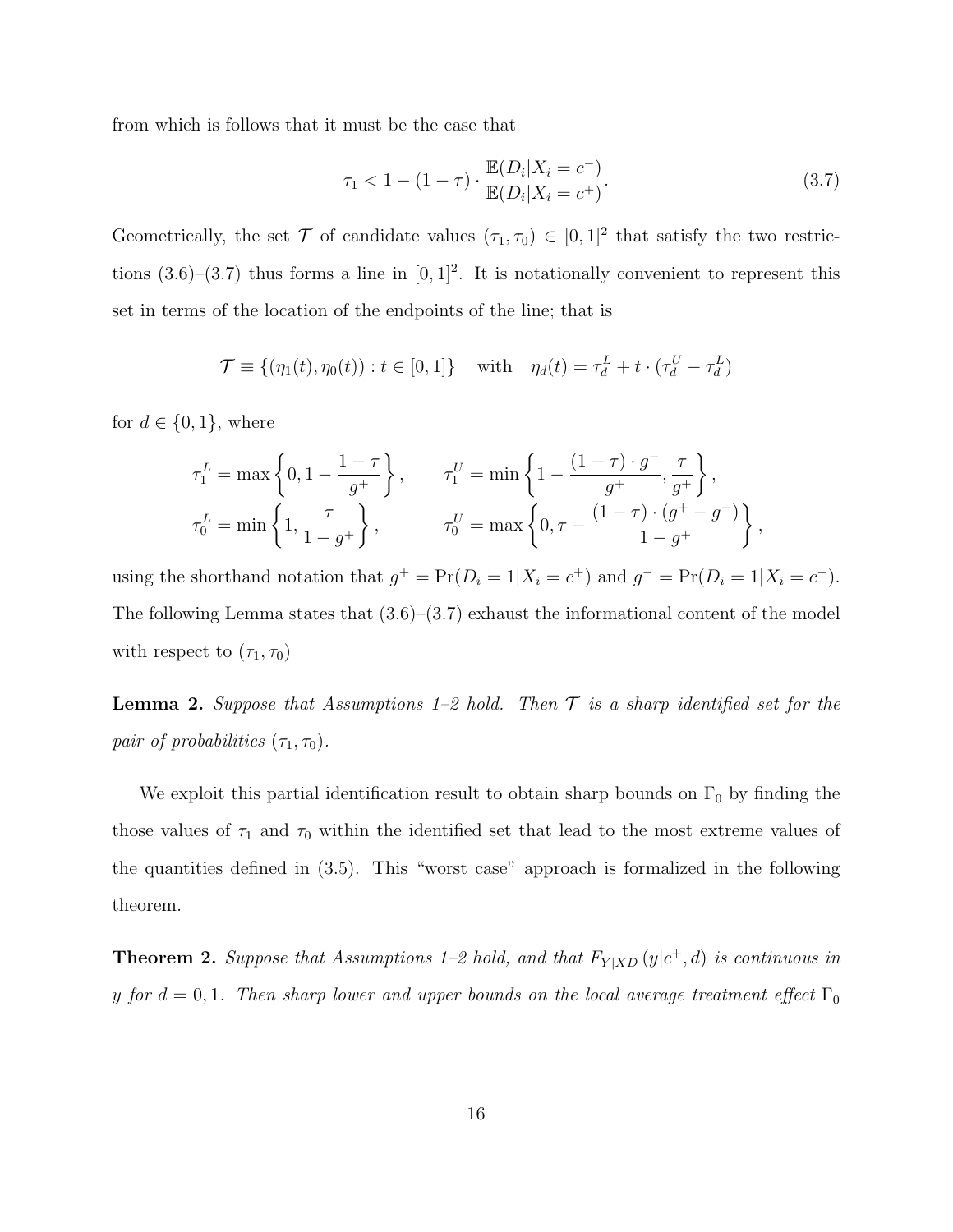are given by

$$
\Gamma_0^L = \inf_{(t_1, t_0) \in \mathcal{T}} \frac{\Delta_0^L(t_1, t_0)}{\Psi_0(t_1)} \quad \text{and} \quad \Gamma_0^U = \sup_{(t_1, t_0) \in \mathcal{T}} \frac{\Delta_0^U(t_1, t_0)}{\Psi_0(t_1)},
$$

respectively.

Note that the bounds on  $\Gamma_0$  are not necessarily finite. While  $\Psi_0(t_1)$  is strictly positive for all feasible values of  $t_1$ , its value is not necessarily bounded away from zero. Depending on the data generating process, it could be the case that  $\Gamma_0^L = -\infty$ , or  $\Gamma_0^U = \infty$ , or both. In such settings the data are hence not informative enough to rule our arbitrarily small and/or large values of  $\Gamma_0$ . A simple sufficient condition that ensures that both the upper and lower bound in Theorem 2 are finite is that the proportion of manipulators is not "too large". More specifically, it follows from simple algebra that for some  $\epsilon', \epsilon'' > 0$  we have:

$$
\Psi_0(t_1) \ge \epsilon'
$$
 for all  $(t_1, t_0) \in \mathcal{T}$  if  $\tau \le \frac{\mathbb{E}(D_i|X_i = c^+) - \mathbb{E}(D_i|X_i = c^-)}{1 - \mathbb{E}(D_i|X_i = c^-)} - \epsilon''$ .

For larger values of  $\tau$  the bounds could be non-finite because in such cases it might not be possible to distinguish empirically between a setting where manipulators just to the right of the cutoff have very low treatment probabilities, and a setting where the treatment probability of non-manipulators just to the left and just to the right of the cutoff is identical. In the latter setting,  $\Gamma_0$  would not be identified even if we could observe each unit's type, thus yielding the whole real line as the set of feasible values.

The bounds in Theorem 2 can be narrowed further if one is willing to impose stronger assumptions on the behavior of manipulators (relative to non-manipulators) than the ones that we have imposed so far. If studying a setting where one would think of the treatment as generally being attractive, and manipulators thus presumably exert some effort in order to become eligible, it might seem plausible to assume that their probability of accepting the treatment given eligibility is relatively high. Depending on the exact details of the empirical application, one might be willing to assume for example that manipulators are at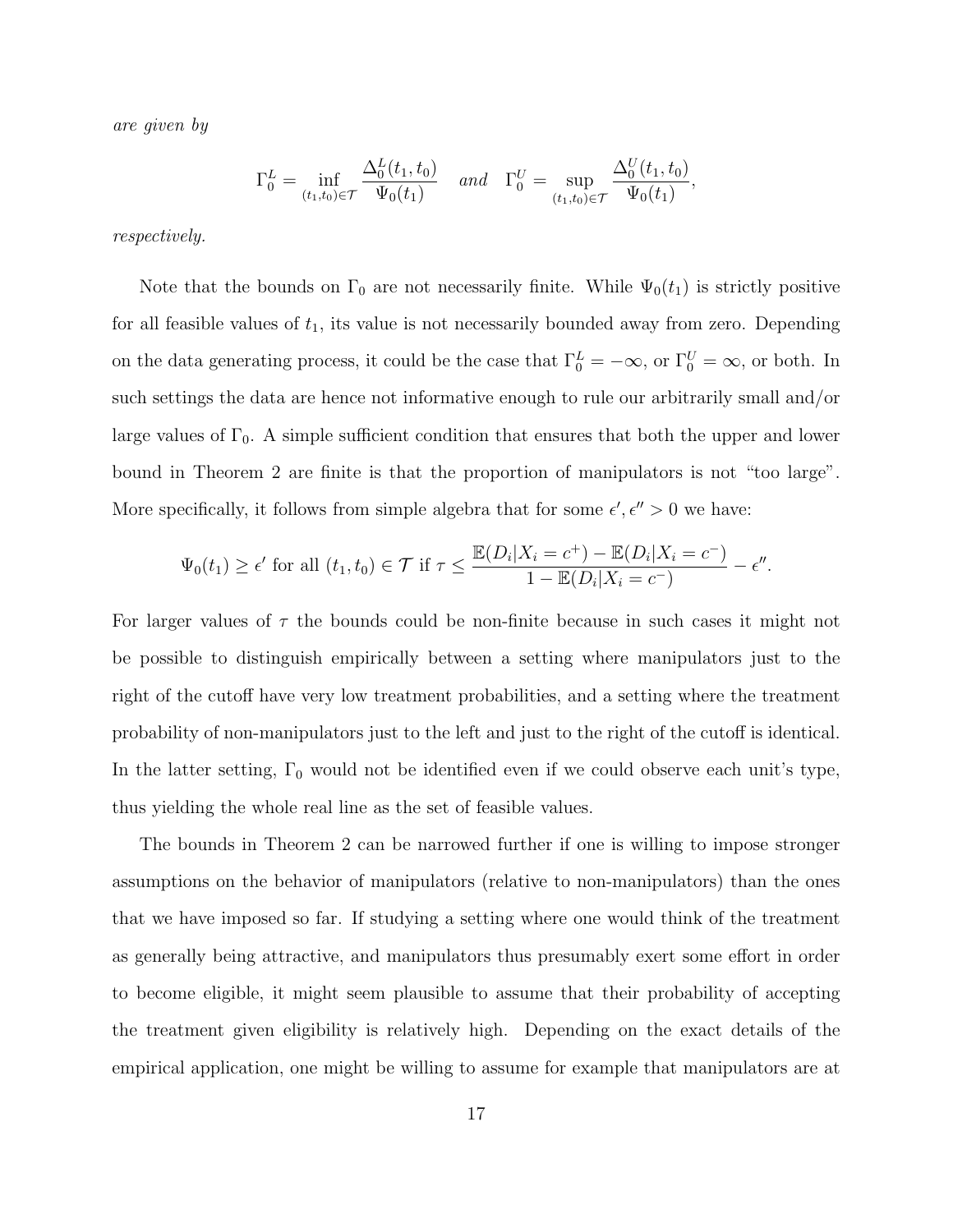least as likely to get treated as eligible non-manipulators, or maybe even that manipulators always receive the treatment. The following corollary explores the impact of such additional assumptions on the bounds from Theorem 2.

**Corollary 1.** (a) Suppose that the conditions of Theorem 2 hold, and that  $\mathbb{E}(D_i|X_i)$  $(c^+, M_i = 1) \geq \mathbb{E}(D_i | X_i = c^+, M_i = 0)$ . Then the set  $\mathcal{T}_a$  of possible values of  $(\tau_1, \tau_0)$  that are compatible with the data is given by

$$
\mathcal{T}_a \equiv \{ (t_1, t_0) : (t_1, t_0) \in \mathcal{T} \text{ and } t_1 \geq \tau \},
$$

and thus sharp lower and upper bounds on the local average treatment effect  $\Gamma_0$  are given by

$$
\Gamma_{0,a}^L = \inf_{(t_1,t_0) \in \mathcal{T}_a} \frac{\Delta_0^L(t_1,t_0)}{\Psi_0(t_1)} \quad \text{and} \quad \Gamma_{0,a}^U = \sup_{(t_1,t_0) \in \mathcal{T}_a} \frac{\Delta_0^U(t_1,t_0)}{\Psi_0(t_1)},
$$

respectively, in this case.

(b) Suppose that the conditions of Theorem 2 hold, and that  $\mathbb{E}(D_i|X_i = c^+, M_i = 1) = 1$ . Then  $\tau_1$  and  $\tau_0$  are point identified through the relationships  $\tau_1 = \tau/\mathbb{E}(D_i|X_i = c^+)$  and  $\tau_0 = 0$ . Moreover, sharp lower and upper bounds on the local average treatment effect  $\Gamma_0$  are given by

$$
\Gamma_{0,b}^L = \frac{\Delta_0^L(\tau/\mathbb{E}(D_i|X_i = c^+), 0)}{\Psi_0(\tau/\mathbb{E}(D_i|X_i = c^+))} \quad and \quad \Gamma_{0,b}^U = \frac{\Delta_0^U(\tau/\mathbb{E}(D_i|X_i = c^+), 0)}{\Psi_0(\tau/\mathbb{E}(D_i|X_i = c^+))},
$$

respectively, in this case.

Comparing this result to Lemma 2, we see the conditions of part (a) of the Corollary increase the lowest possible value  $\tau_1$  from  $\max\{0, 1 + (\tau - 1)/\mathbb{E}(D_i|X_i = c^+)\}\)$  to  $\tau$ , and correspondingly decrease the largest possible value for  $\tau_0$  from  $\min\{1, \tau/(1 - \mathbb{E}(D_i|X_i))\}$  $(c^+$ ))} to  $\tau$ . Depending on the specifics of the application, this could narrow the bounds for  $\Gamma_0$  substantially. Under the conditions of part (b), the probabilities  $(\tau_1, \tau_0)$  are point identified, which means that bounds on  $\Gamma_0$  can be defined without invoking a minimization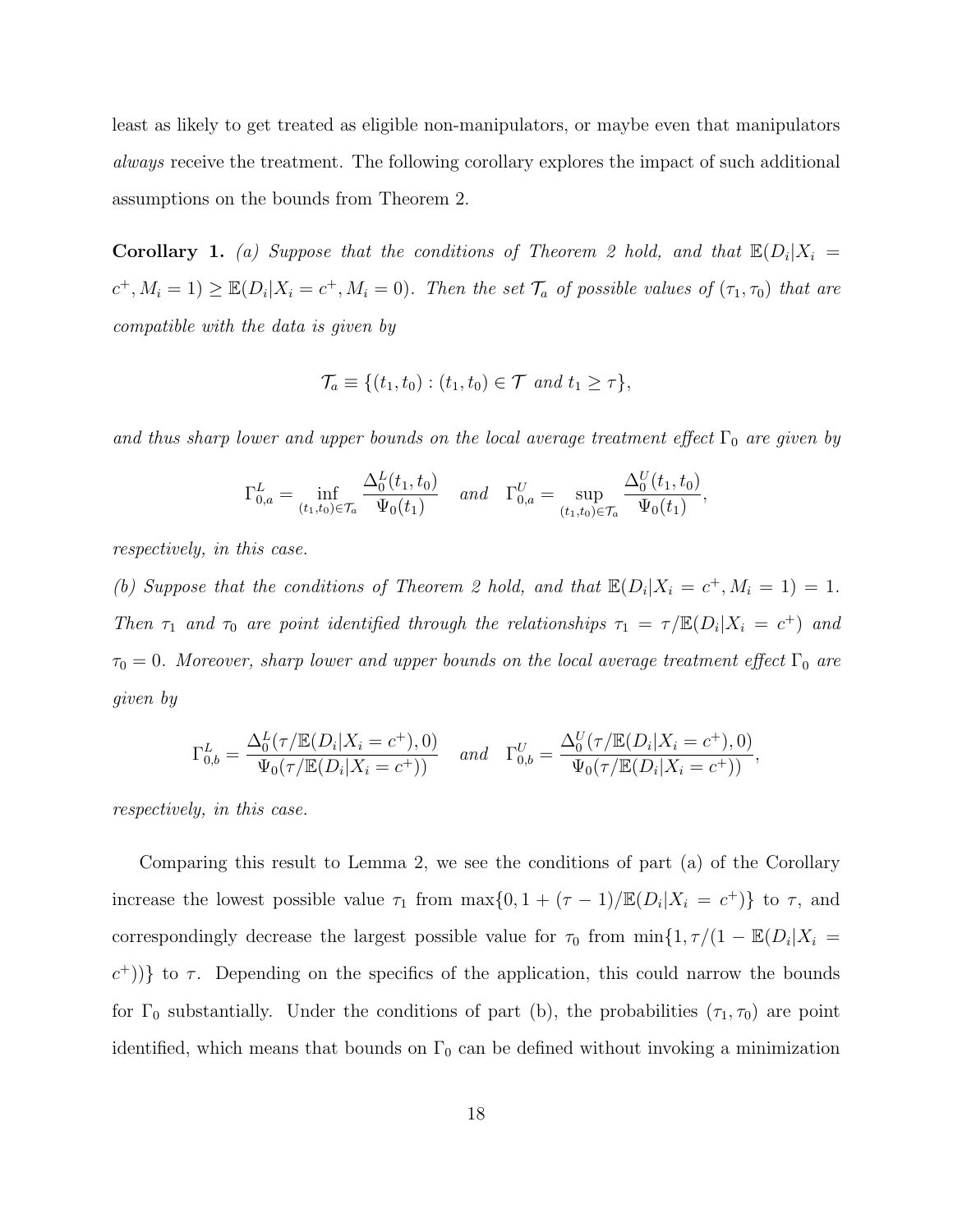or maximization. As it will turn out below, this means that in this case it will be much more simple to obtain estimates of these bounds.

#### 3.5. Further Extensions and Remarks

In this subsection, we discuss a number of extensions and remarks related to our main results that we derived above.

3.5.1. Using Covariates to Tighten the Bounds. It is possible to use covariates that are measured prior to the treatment to obtain bounds on causal effects that are more narrow than the ones derived in the previous subsection, and thus potentially more informative in applications. Consider for simplicity the case of a SRD design, and let  $W_i$  be a vector of such covariates. Then by using arguments similar to those in Lee (2009), one can narrow the lower and upper bounds on  $\Delta_0$  as described in the following corollary (more narrow bounds on  $\Gamma_0$  than those given in Theorem 2 can be derived in a similar fashion).

Corollary 2. Suppose that the assumptions of Theorem 1 hold, mutatis mutandis, conditional on the covariates W<sub>i</sub> with probability 1. Then sharp lower and upper bounds on  $\Delta_0$ are given by

$$
\bar{\Delta}_0^L = \int \mathbb{E} \left( Y_i | X_i = c^+, Y_i \le Q_{Y|XW} \left( 1 - \tau(w) | c^+, w \right), W_i = w \right) dF_{W|X}(x, c^+)
$$

$$
- \mathbb{E} \left( Y_i | X_i = c^- \right) \quad and
$$

$$
\bar{\Delta}_0^U = \int \mathbb{E} \left( Y_i | X_i = c^+, Y_i \ge Q_{Y|XW} \left( \tau(w) | c^+, W_i = w \right) \right) dF_{W|X}(x, c^+)
$$

$$
- \mathbb{E} \left( Y_i | X_i = c^- \right),
$$

respectively, where  $\tau(w) = 1 - f_{X|W}(c^+|w)/f_{X|W}(c^-|w)$ .

3.5.2. Bounds for Discrete Outcomes. The results in Theorem 1 and 2 are stated for the case that the outcome variable is continuously distributed. This is for notational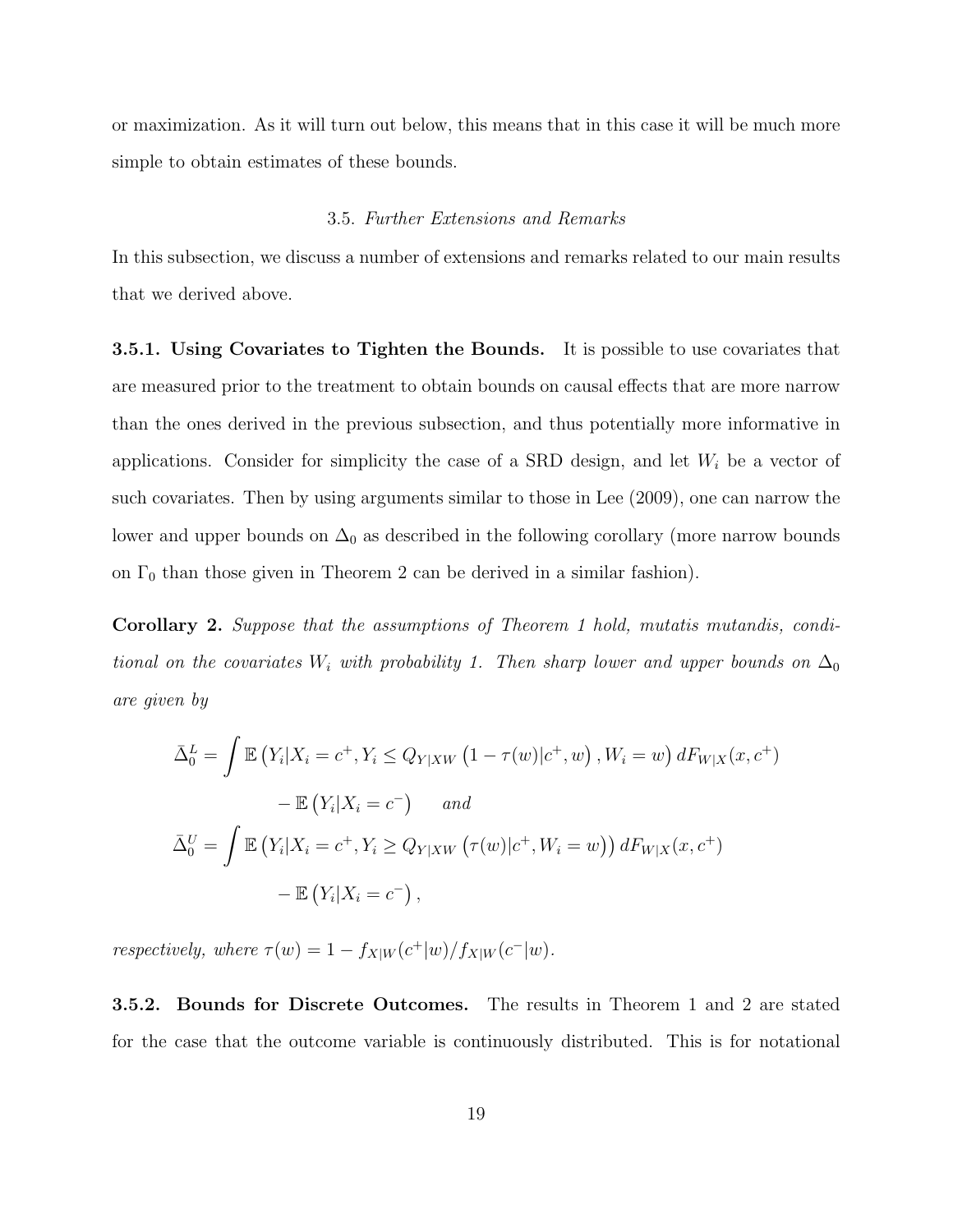convenience only, and our results immediately generalize to the case of a discrete outcome variable. This can be important in many empirical settings. For example, if the outcome variable is the duration in months until a worker finds a new job after being laid off (and the treatment is being eligible for unemployment benefits, for instance), then in practice the outcome will only take a relatively small number of distinct values. The following corollary generalizes the statement of Theorem 1 to the case of a discrete outcome (an extension of Theorem 2 could be obtained analogously).

**Corollary 3.** Suppose that Assumptions 1–2 hold, that  $D_i^z = z$  for  $z \in \{0,1\}$ , and that  $supp(Y_i|X_i = c^+)$  is a finite set. Then sharp lower and upper bounds on  $\Delta_0$  are given by

$$
\bar{\Delta}_0^L = \left(1 - \theta^L\right) \mathbb{E}\left(Y_i | X_i = c^+, Y_i < Q_{Y|X} \left(1 - \tau | c^+\right)\right) \\
+ \theta^L Q_{Y|X} \left(1 - \tau | c^+\right) - \mathbb{E}\left(Y_i | X_i = c^-\right) \quad \text{and} \\
\bar{\Delta}_0^U = \left(1 - \theta^U\right) \mathbb{E}\left(Y_i | X_i = c^+, Y_i > Q_{Y|X} \left(\tau | c^+\right)\right) \\
+ \theta^U Q_{Y|X} \left(\tau | c^+\right) - \mathbb{E}\left(Y_i | X_i = c^-\right),
$$

respectively, with

$$
\theta^{L} = \frac{\Pr(Y_{i} \ge Q_{Y|X} (1 - \tau|c^{+}) | X_{i} = c^{+}) - \tau}{1 - \tau} \quad and
$$

$$
\theta^{U} = \frac{\Pr(Y_{i} \le Q_{Y|X} (\tau|c^{+}) | X_{i} = c^{+}) - \tau}{1 - \tau},
$$

and using the convention that  $\mathbb{E}(A|A \leq \min supp(A)) = \mathbb{E}(A|A \geq \max supp(A)) = 0$  for a generic random variable A with finite support.

#### 3.5.3. Identifying the Characteristics of Manipulators and Non-Manipulators.

It is not possible in our setup to determine whether any given unit is a manipulator or not. This does not mean, however, that it is impossible to give any further characterization of these two subgroups. In particular, if the data include a vector  $W_i$  of pretreatment covariates, it is possible to identify the distribution of these covariates among manipulators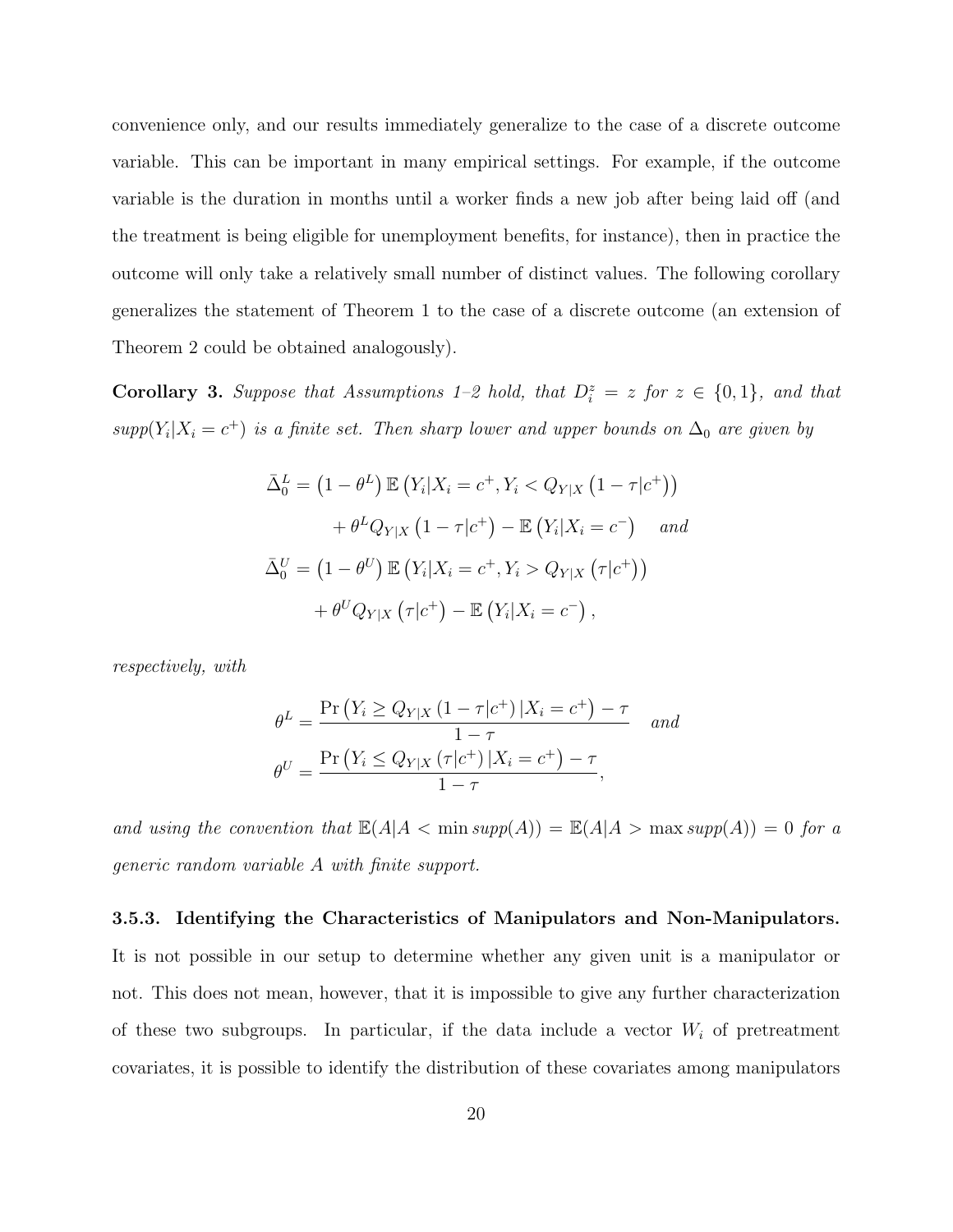and non-manipulators just to the right of the cutoff if the distribution of  $W_i$  does not change discontinuously at c. The following corollary formally states the result.

Corollary 4. Suppose that Assumptions 1–2 hold, and that  $\mathbb{E}(g(W_i)|X_i^* = x, M_i = 0)$  is continuous in x at c for some known function  $g(\cdot)$ . Then

$$
\mathbb{E}\left(g\left(W_{i}\right)|X_{i}=c^{+},M_{i}=1\right)=\frac{1}{\tau}\left(\mathbb{E}\left(g\left(W_{i}\right)|X_{i}=c^{+}\right)-\mathbb{E}\left(g\left(W_{i}\right)|X_{i}=c^{-}\right)\right)
$$

$$
+\mathbb{E}\left(g\left(W_{i}\right)|X_{i}=c^{-}\right) \quad and
$$

$$
\mathbb{E}\left(g\left(W_{i}\right)|X_{i}=c^{+},M_{i}=0\right)=\mathbb{E}\left(g\left(W_{i}\right)|X_{i}=c^{-}\right).
$$

By putting  $g(w) = w^k$ , for example, the corollary shows that the data identify the kth moment of the distribution of  $W_i$  among manipulators and non-manipulators just to the right of the cutoff, where  $k \in \mathbb{N}$ . If  $W_i$  was the age of an individual, for instance, this approach would make it possible to determine whether manipulators are older on average than non-manipulators. By putting  $g(w) = \mathbb{I}\{w \leq r\}$ , we obtain an identification result for the (conditional) CDF of the covariates at any level  $r \in \mathbb{R}$ , which means that we can identify any feature of the (conditional) distribution of  $W_i$ .

#### 4. Estimation and Inference

In this section, we describe how the upper and lower bounds on treatment effects that we derived in the previous section can be estimated in practice, and how one can construct confidence intervals. Our methods make use of many existing results from the literature on estimation and inference under partial identification, but also involve steps that are specific to our setting.

Estimating our bounds requires combining a number of intermediate steps in which the right and/or left limits of various density, conditional quantile or (truncated) conditional expectation functions have to be estimated. Following the recent RD literature, we focus on flexible nonparametric methods, and in particular local polynomial smoothing, for this task.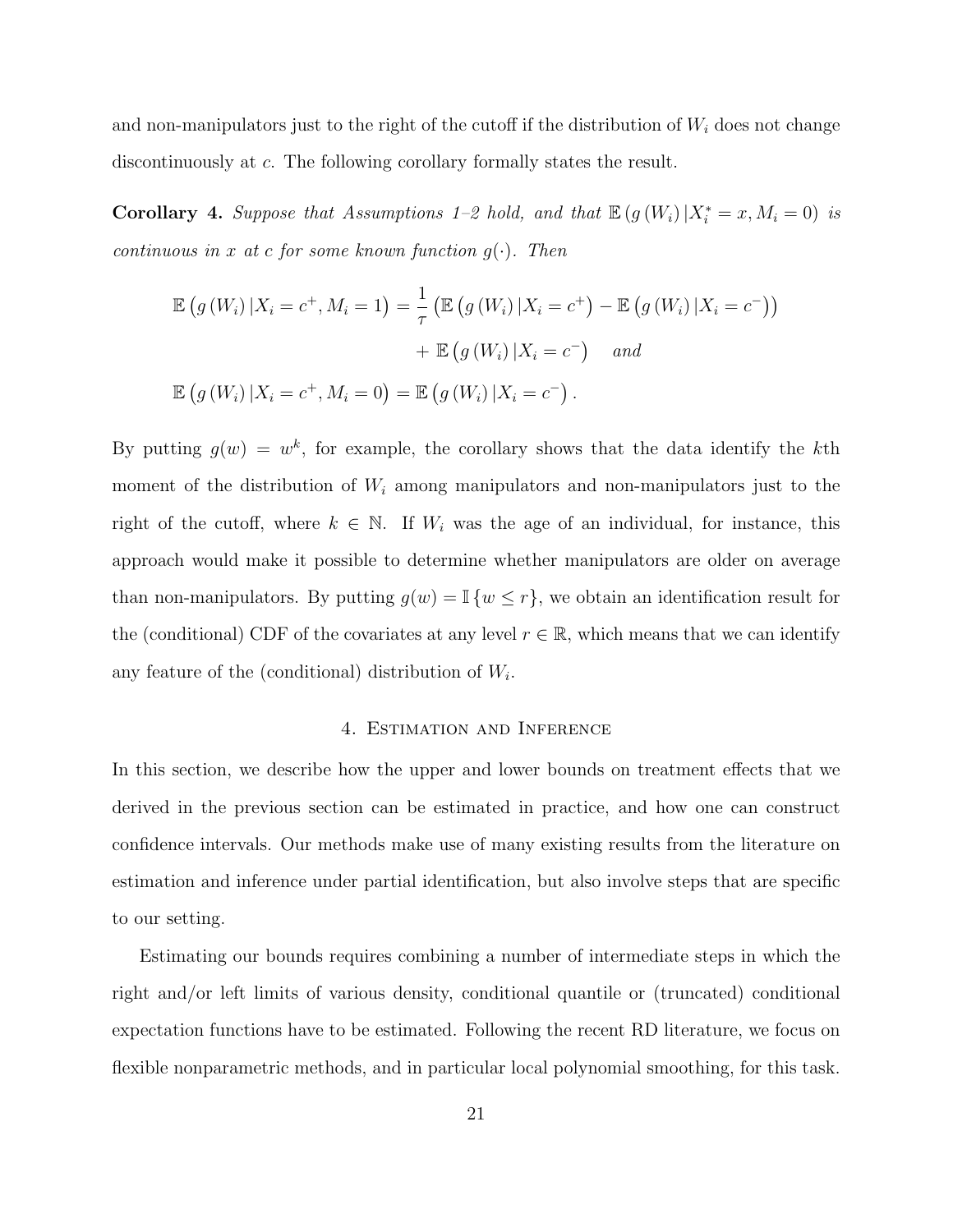Local polynomial estimators are well-known to have good properties in boundary regions, and are thus appealing for RD settings. The main idea is to approximate the respective unknown function with a polynomial of order  $p \in \mathbb{Z}_+$ , often taken to be 1 in applications, and then to estimate the coefficients of the approximating polynomial by minimizing some weighted measure of distance. The weighting results in a local approximation of the unknown function in the sense that weights are decreasing to zero with the distance of an observation to the cutoff. The exact value of this weights is determined by a smoothing parameter, or bandwidth,  $h \in \mathbb{R}_+$  and a kernel function  $K(\cdot)$ , taken to be a symmetric density function on the interval  $[-1, 1]$ .

#### 4.1. Estimation of Intermediate Quantities

We begin by describing the construction of a number of intermediate estimators, that will later be combined to obtain estimates of the bounds. To simplify the exposition, we use the same polynomial order p, bandwidth h and kernel function  $K(\cdot)$  in all intermediate estimation steps in this paper. We also use the notation that  $\pi_p(x) = (1/0!, x/1!, x^2/2!, \ldots, x^p/p!)'$  and  $K_h(x) = K(x/h)/h$  for any  $x \in \mathbb{R}$ , and define the  $(p+1)$ -vector  $\mathbf{e}_1 = (1, 0, \ldots, 0)$ '. The data available to the econometrician is an independent and identically distributed sample  $\{(Y_i, D_i, X_i), i = 1, ..., n\}$  of size *n*.

4.1.1. Proportion of Manipulators. Following the result in Lemma 1, estimating  $\tau$ requires estimates of the right and left limits of the density at the cutoff. There are a number of nonparametric estimators that can be used to estimate densities at boundary points; see for example Lejeune and Sarda (1992), Jones (1993), Cheng (1997) or Cattaneo, Jansson, and Ma (2015). Here we use a particularly simple procedure that corresponds to a standard Rosenblatt-Parzen estimator using the equivalent kernel of a local polynomial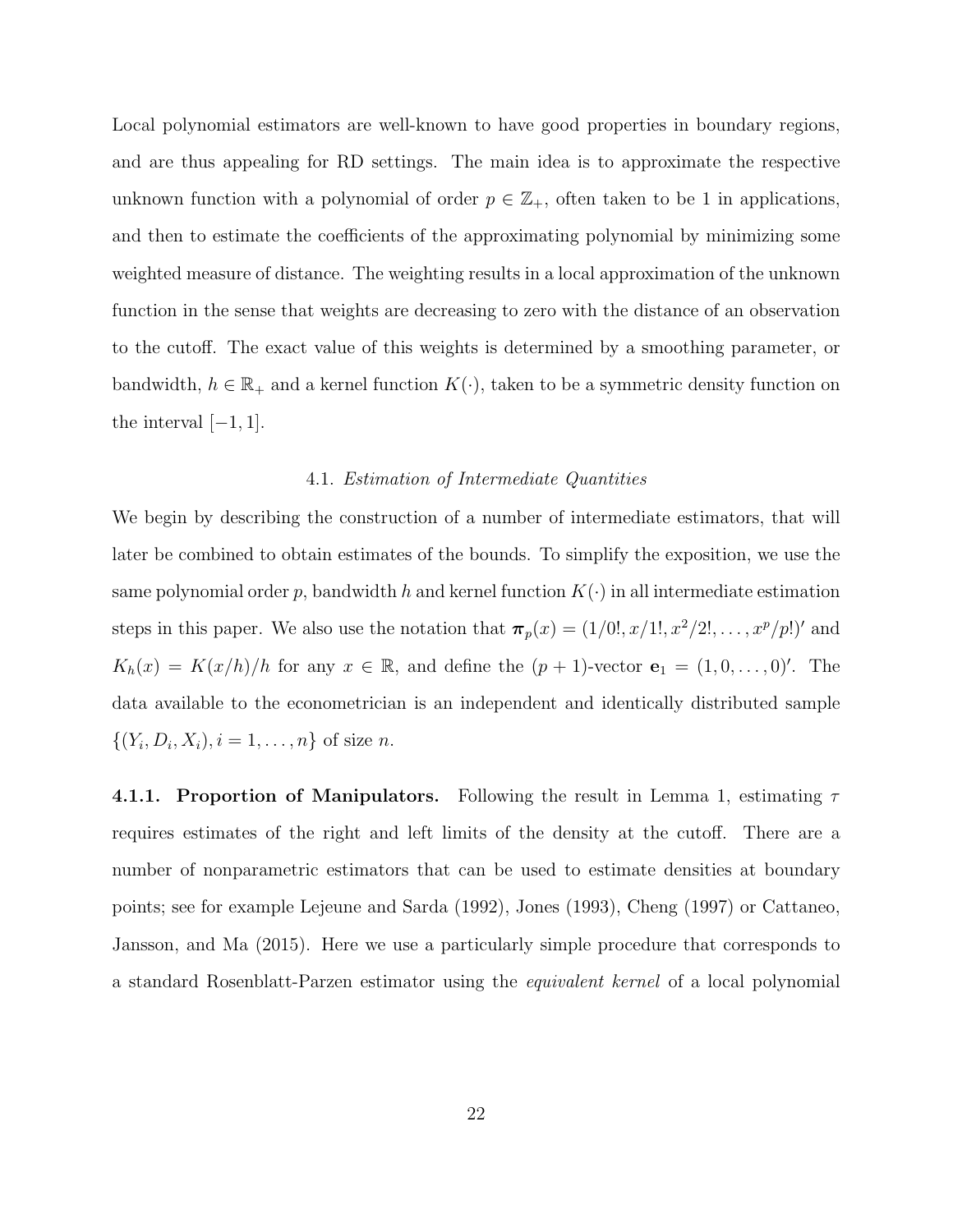regression of order p. Specifically, our estimators of  $f_X^+(c)$  and  $f_X^-(c)$  are given by

$$
\widehat{f}^+ = \frac{1}{n} \sum_{i=1}^n K_h^{p+}(X_i - c) \mathbb{I} \{ X_i \ge c \} \text{ and } \widehat{f}^- = \frac{1}{n} \sum_{i=1}^n K_h^{p-}(X_i - c) \mathbb{I} \{ X_i < c \},
$$

respectively, where  $K^{p+}(x) = e_1' S^{-1}(1, x, \ldots, x^p)' K(x)$  with  $S = (a_{j+l})_{0 \leq j,l \leq p}$  a matrix of dimension  $(p+1) \times (p+1)$  and  $a_j = \int_0^\infty u^j K(u) du$  for  $j = 1, \ldots, 2p$  being constants that depend on the kernel function only; and  $K^{p-}(x)$  is defined analogously with  $b_j = \int_{-\infty}^0 u^j K(u) du$ replacing the  $a_j$ . In view of Lemma 1, our estimate of the proportion of manipulators  $\tau$  is then given by

$$
\widehat{\tau} = 1 - \widehat{f}^- / \widehat{f}^+.
$$

To see the connection with local polynomial regression, let  $\tilde{f}_n(x) = \frac{1}{n} \sum_{i=1}^n \mathbb{I} \{X_i = x\}$  be the empirical density function of the sample points  $\{X_1, \ldots, X_n\}$ . Then we have that

$$
\widehat{f}^+ = \mathbf{e}'_1 \operatorname*{argmin}_{\beta \in \mathbb{R}^{p+1}} \int_c^{\infty} (\widetilde{f}_n(x) - \pi_p(x - c)'\beta)^2 K_h(x - c) dx \text{ and}
$$

$$
\widehat{f}^- = \mathbf{e}'_1 \operatorname*{argmin}_{\beta \in \mathbb{R}^{p+1}} \int_{-\infty}^c (\widetilde{f}_n(x) - \pi_p(x - c)'\beta)^2 K_h(x - c) dx.
$$

These two estimators can thus be interpreted as local polynomial approximations to the empirical density function (cf. Lejeune and Sarda, 1992).

4.1.2. Conditional Quantile Functions. Next, we construct estimates of the conditional quantile function of the outcome given the running variable, and of the outcome given the running variable and the unit's treatment status. For reasons that will become apparent below, it will be useful to not only estimate these functions themselves, but also their right derivatives with respect to the running variable up to order  $p$ . To simplify the notation, we denote the vector that contains the right limit of the respective conditional quantile functions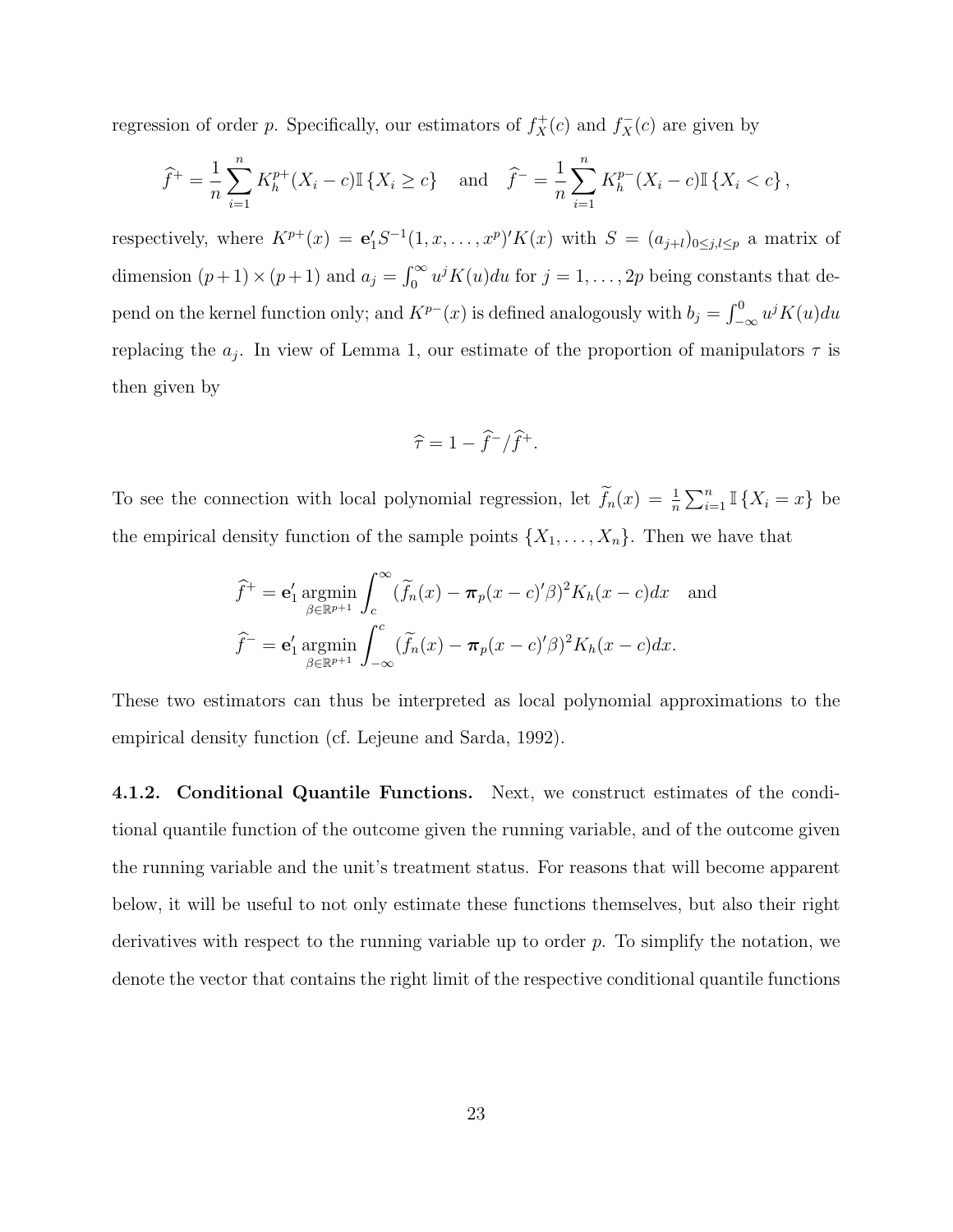and their first  $p$  derivatives at the cutoff by

$$
Q_{\nabla}^{+}(t) = (Q_{Y|X}(t, c^{+}), \partial_{x}Q_{Y|X}(t, x)|_{x=c^{+}}, \dots, \partial_{x}^{p}Q_{Y|X}(t, x)|_{x=c^{+}})' \text{ and}
$$
  

$$
Q_{\nabla}^{+}(t, d) = (Q_{Y|XD}(t, c^{+}, d), \partial_{x}Q_{Y|XD}(t, x, d)|_{x=c^{+}}, \dots, \partial_{x}^{p}Q_{Y|XD}(t, x, d)|_{x=c^{+}})',
$$

respectively. Note that to keep the notation simple we distinguish these two vectors of functions through their arguments only. For any  $t \in (0,1)$  and  $d \in \{0,1\}$ , our estimates of these two objects are then given by

$$
\widehat{Q}_{\nabla}^{+}(t) = \underset{\beta \in \mathbb{R}^{p+1}}{\text{argmin}} \sum_{i=1}^{n} \rho_{t}(Y_{i} - \pi_{p}(X_{i} - c)^{t}\beta) K_{h}(X_{i} - c) \mathbb{I} \{X_{i} \ge c\}, \text{ and}
$$
  

$$
\widehat{Q}_{\nabla}^{+}(t, d) = \underset{\beta \in \mathbb{R}^{p+1}}{\text{argmin}} \sum_{i=1}^{n} \rho_{t}(Y_{i} - \pi_{p}(X_{i} - c)^{t}\beta) K_{h}(X_{i} - c) \mathbb{I} \{X_{i} \ge c, D_{i} = d\},
$$

respectively, where  $\rho_t(x) = (t - \mathbb{I}\{x < 0\})x$  is the "check" function commonly used in the quantile regression literature (Koenker and Bassett, 1978; Koenker, 2005). See Yu and Jones (1998) for more details on local polynomial quantile regression. From a numerical point of view, these estimation steps can be carried out by any software package able to computed a weighted linear quantile regression estimator.

4.1.3. Conditional Expectations. Our last groups of intermediate estimands are the left and right limits of various (possibly truncated) conditional expectation functions. To simplify the exposition, we use the shorthand notation that

$$
Q^+(t) = Q_{Y|X}(t, c^+)
$$
 and  $Q^+(t, d) = Q_{Y|XD}(t, c^+, d)$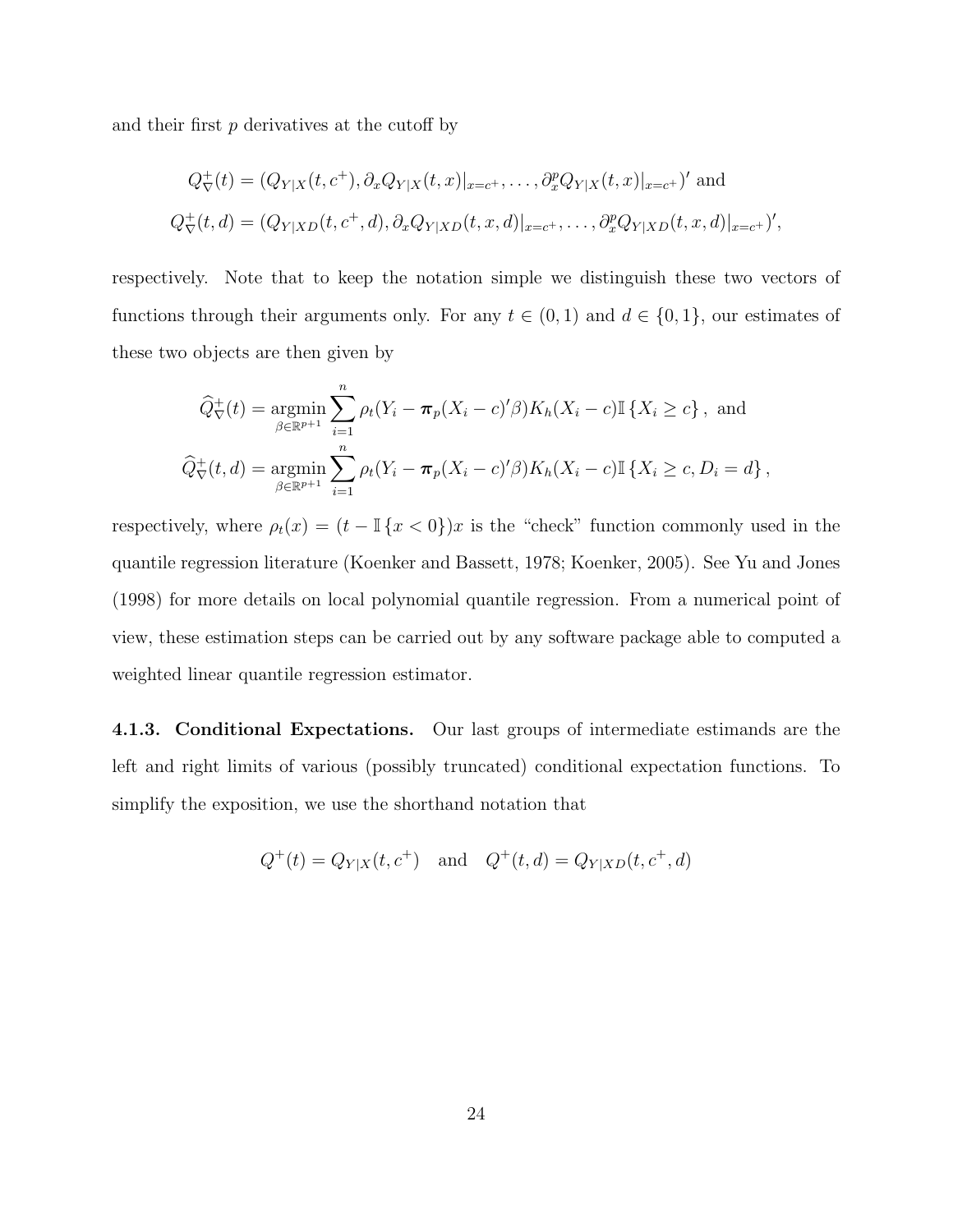for the conditional quantiles, write

$$
m^{L+} = \mathbb{E}(Y_i | X_i = c^+, Y_i \le Q^+(\tau)),
$$
  
\n
$$
m^{U+} = \mathbb{E}(Y_i | X_i = c^+, Y_i \ge Q^+(1-\tau)),
$$
  
\n
$$
m^{L+}(t_1, t_0, d) = \mathbb{E}(Y_i | X_i = c^+, Y_i \le Q^+(t_d, d), D_i = d),
$$
  
\n
$$
m^{U+}(t_1, t_0, d) = \mathbb{E}(Y_i | X_i = c^+, Y_i \ge Q^+(1-t_d, d), D_i = d),
$$

for the various truncated conditional expectation functions, and

$$
m^- = \mathbb{E}(Y_i | X_i = c^-), \quad g^+ = \mathbb{E}(D_i | X_i = c^+), \quad g^- = \mathbb{E}(D_i | X_i = c^-)
$$

for the "non-truncated" conditional expectations that we have to estimate.

We begin by discussing estimation of the truncated conditional expectations  $m^{L+}$  and  $m^{U+}$ , as this involves a subtle issue. At first sight, one might think that a natural way to estimate these objects is to run local polynomial regressions in the subsamples with  $Y_i \leq \hat{Q}^+(\hat{\tau})$  and  $Y_i \geq \hat{Q}^+(1-\hat{\tau})$ , respectively. However, such a "constant truncation" rule has several undesirable properties, as illustrated in the top left panel of Figure 4.1 for the case of  $m^{L+}$  and a linear approximating function, that is  $p = 1$ . Suppose that the conditional quantiles of Y given  $X = x$  are downward sloping in x over the area from c to  $c+h$ , the right neighborhood of the cutoff. Then first the proportion of units that is going to be truncated from this neighborhood will be substantially smaller than  $\hat{\tau}$ . And second, those units that are being truncated will all have values of  $X_i$  very close to the cutoff. This leads to an additional bias in the local linear estimator (similar to the bias of the OLS estimator in a standard linear model with fixed censoring).

An alternative, seemingly natural way to estimate  $m^{L+}$  and  $m^{U+}$  if a uniform kernel is used would be to run local polynomial regressions in the subsamples with  $Y_i \leq \widehat{Q}_{Y \mid c < X < c+h}(\widehat{\tau})$ and  $Y_i \geq \hat{Q}_{Y|c, respectively, where  $\hat{Q}_{Y|c denotes the empirical quantile$$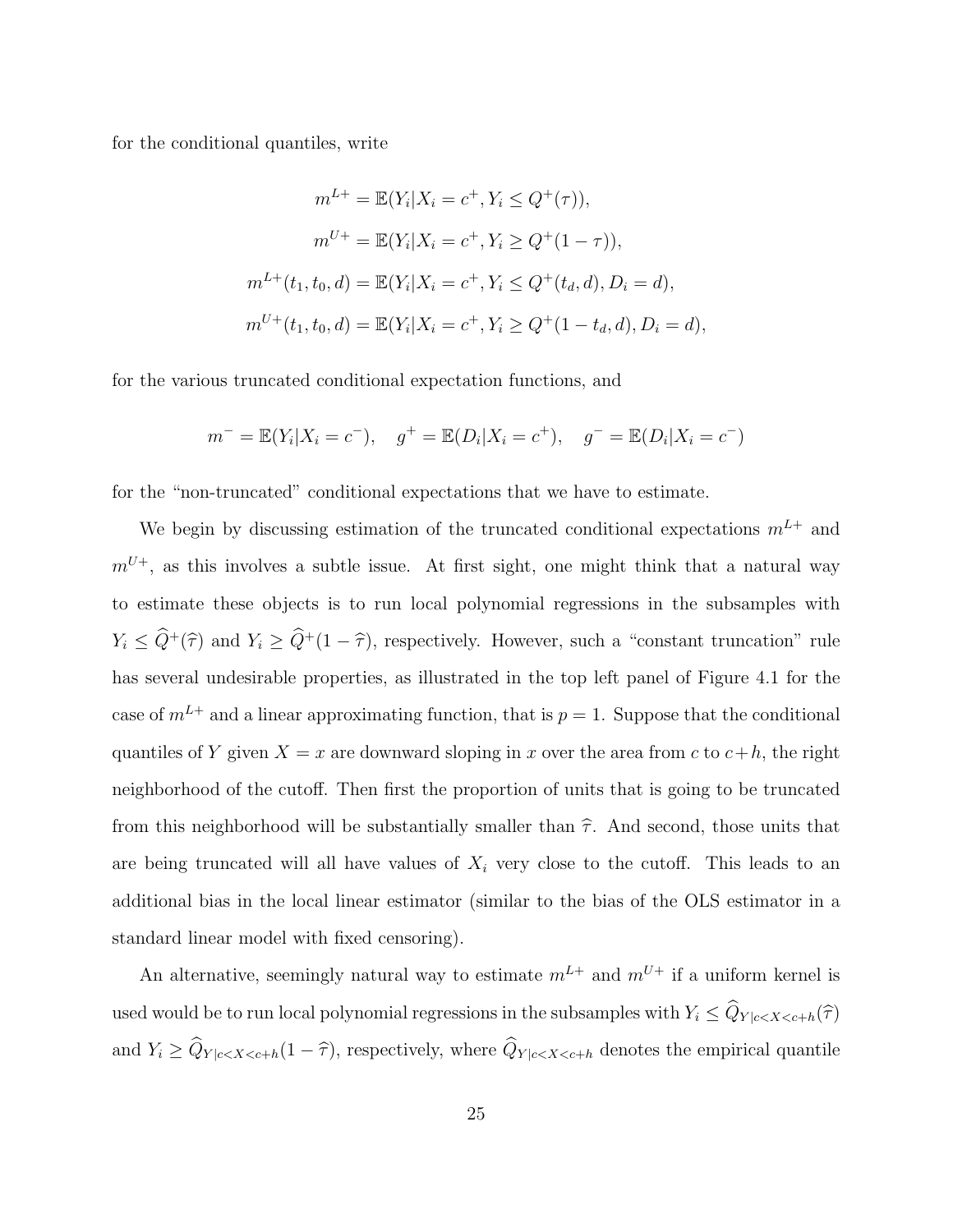

Figure 4.1: Illustration of the benefits of polynomial truncation.

function of the outcomes of those units whose value of  $X_i$  falls into the right neighborhood of the cutoff. As illustrated in the top right panel of Figure 4.1, this alternative "constant truncation" rule does not resolve the problem, as it again tends to remove a disproportionate number of units very close to the cutoff.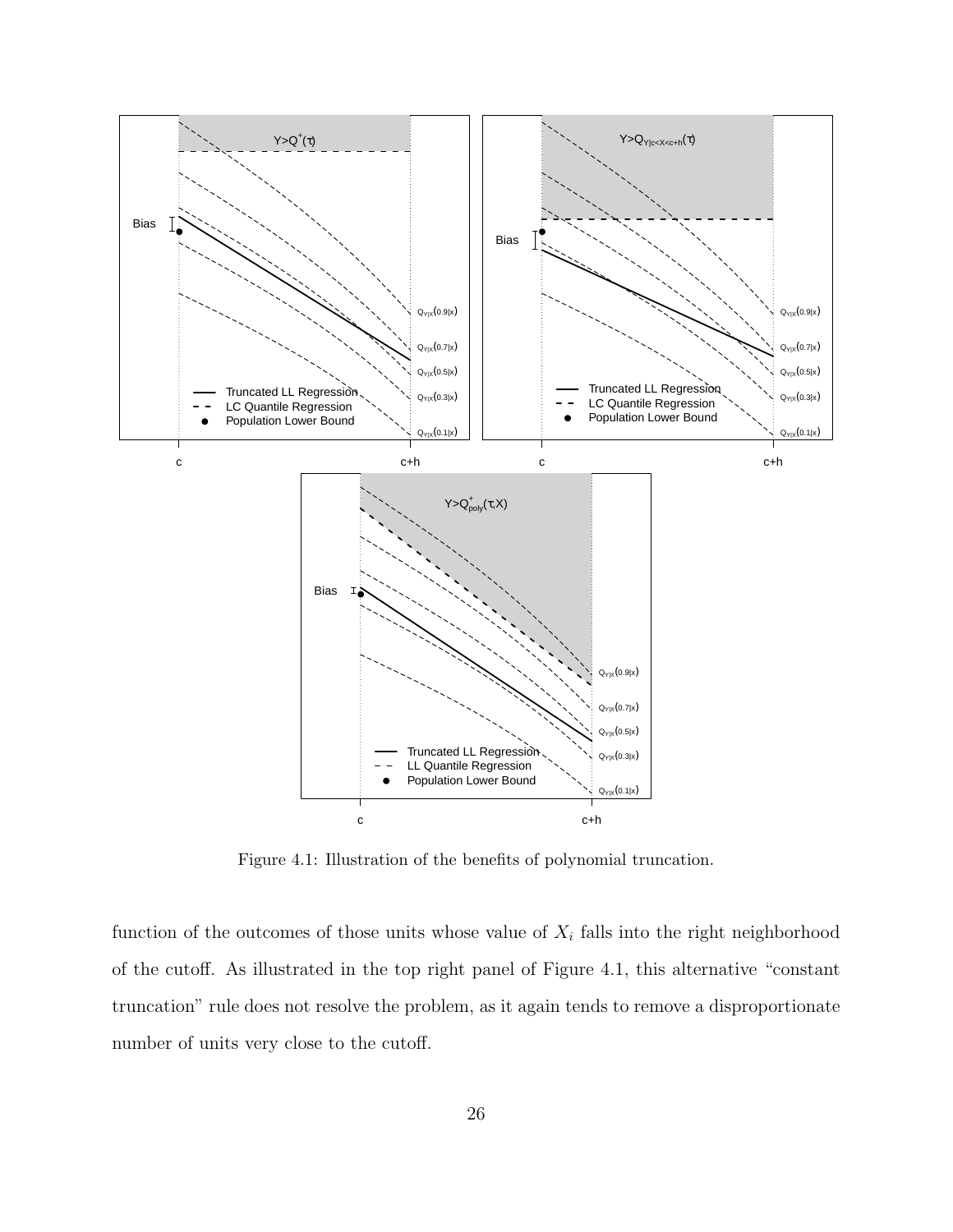To address the problem, we propose to use a "polynomial truncation" rule, which removes units whose value of  $Y_i$  is below the value of a polynomial approximation of the conditional quantile function, before fitting an approximate regression function. The bottom panel of Figure 4.1 illustrates how proceeding like this can remove a substantial amount of bias from the estimates of the bounds. Stated more formally, our "polynomially truncated" local polynomial regression estimator of  $m^{L+}$  and  $m^{U+}$  can be described as follows. In a first step, we compute

$$
\widehat{Q}_{\text{poly}}^+(t,x) = \pi_p(x-c)'\widehat{Q}_{\nabla}^+(t),
$$

which is the estimated pth order polynomial approximation of the conditional quantile function  $x \mapsto Q_{Y|X}(t, x)$  in a local neighborhood to the right of the cutoff. In a second step, we then estimate  $m^{L+}$  and  $m^{U+}$  by running local polynomial regression in the subsamples with  $Y_i \leq \widehat{Q}_{\text{poly}}^+(\widehat{\tau}, X_i)$  and  $Y_i \geq \widehat{Q}_{\text{poly}}^+(1-\widehat{\tau}, X_i)$ , respectively:

$$
\widehat{m}^{L+} = \mathbf{e}'_1 \operatorname*{argmin}_{\beta \in \mathbb{R}^{p+1}} \sum_{i=1}^n (Y_i - \pi_p (X_i - c)' \beta)^2 K_h (X_i - c) \mathbb{I} \left\{ X_i \ge c, Y_i \le \widehat{Q}^+_{\text{poly}}(\widehat{\tau}, X_i) \right\}
$$

$$
\widehat{m}^{U+} = \mathbf{e}'_1 \operatorname*{argmin}_{\beta \in \mathbb{R}^{p+1}} \sum_{i=1}^n (Y_i - \pi_p (X_i - c)' \beta)^2 K_h (X_i - c) \mathbb{I} \left\{ X_i \ge c, Y_i \ge \widehat{Q}^+_{\text{poly}}(1 - \widehat{\tau}, X_i) \right\}.
$$

The same issue that complicates estimating  $m^{L+}$  and  $m^{U+}$  must also be taken into account when estimating  $m^{L+}(t_1, t_0)$  and  $m^{U+}(t_1, t_0)$ . By following the same reasoning as above, we propose similar "polynomially truncated" local polynomial regression estimators for this task. We begin by computing

$$
\widehat{Q}_{\text{poly}}^+(t,x,d) = \pi_p(x-c)'\widehat{Q}_{\nabla}^+(t,d),
$$

which is the estimated pth order polynomial approximation of the conditional quantile function  $x \mapsto Q_{Y|XD}(t, x, d)$  in a local neighborhood to the right of the cutoff, and then estimate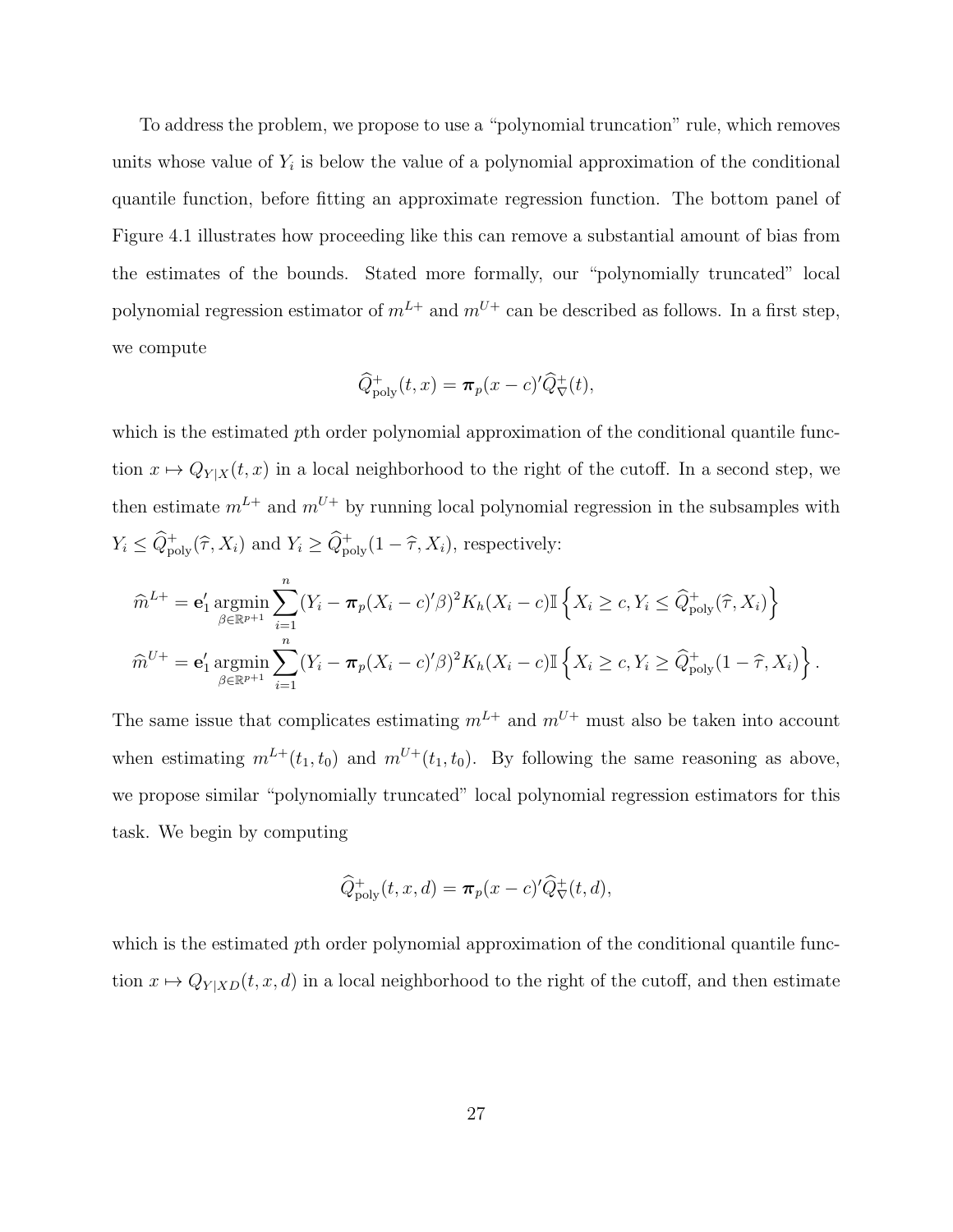$m^{L+}(t_1, t_0, d)$  and  $m^{U+}(t_1, t_0, d)$  by

$$
\widehat{m}^{L+}(t_1, t_0, d) = \mathbf{e}'_1 \operatorname*{argmin}_{\beta \in \mathbb{R}^{p+1}} \sum_{i=1}^n (Y_i - \pi_p(X_i - c)'\beta)^2 K_h(X_i - c) \mathbb{I}_i^L(t_1, t_0, d),
$$
  

$$
\widehat{m}^{U+}(t_1, t_0, d) = \mathbf{e}'_1 \operatorname*{argmin}_{\beta \in \mathbb{R}^{p+1}} \sum_{i=1}^n (Y_i - \pi_p(X_i - c)'\beta)^2 K_h(X_i - c) \mathbb{I}_i^U(t_1, t_0, d)
$$

respectively, with

$$
\mathbb{I}_{i}^{L}(t_{1}, t_{0}, d) = \mathbb{I}\left\{X_{i} \geq c, Y_{i} \leq \widehat{Q}_{poly}^{+}(t_{d}, X_{i}, d), D_{i} = d\right\},
$$
  

$$
\mathbb{I}_{i}^{U}(t_{1}, t_{0}, d) = \mathbb{I}\left\{X_{i} \geq c, Y_{i} \geq \widehat{Q}_{poly}^{+}(1 - t_{d}, X_{i}, d), D_{i} = d\right\}.
$$

These estimates can easily be computed by any software package able to solve weighted least squares problems.

Estimating the remaining conditional expectations we mentioned above poses no particular difficulties. Estimates of  $m^-$ ,  $g^+$  and  $g^-$  can be obtained by local polynomial regression:

$$
\widehat{m}^{-} = \mathbf{e}'_1 \operatorname*{argmin}_{\beta \in \mathbb{R}^{p+1}} \sum_{i=1}^{n} (Y_i - \pi_p (X_i - c)' \beta)^2 K_h (X_i - c) \mathbb{I} \{ X_i < c \},
$$
\n
$$
\widehat{g}^{+} = \mathbf{e}'_1 \operatorname*{argmin}_{\beta \in \mathbb{R}^{p+1}} \sum_{i=1}^{n} (D_i - \pi_p (X_i - c)' \beta)^2 K_h (X_i - c) \mathbb{I} \{ X_i \ge c \},
$$
\n
$$
\widehat{g}^{-} = \mathbf{e}'_1 \operatorname*{argmin}_{\beta \in \mathbb{R}^{p+1}} \sum_{i=1}^{n} (D_i - \pi_p (X_i - c)' \beta)^2 K_h (X_i - c) \mathbb{I} \{ X_i < c \},
$$

Again, any software package able to solve weighted least squares problems can be used to compute these estimates.

#### 4.2. Estimation and Inference in the Sharp RD Design

Using the intermediate estimates defined in the previous subsection, we can now construct straightforward sample analogue estimators of the lower and upper bound on the average treatment effect  $\Delta_0$  in the SRD design derived in Theorem 1. Specifically, these estimators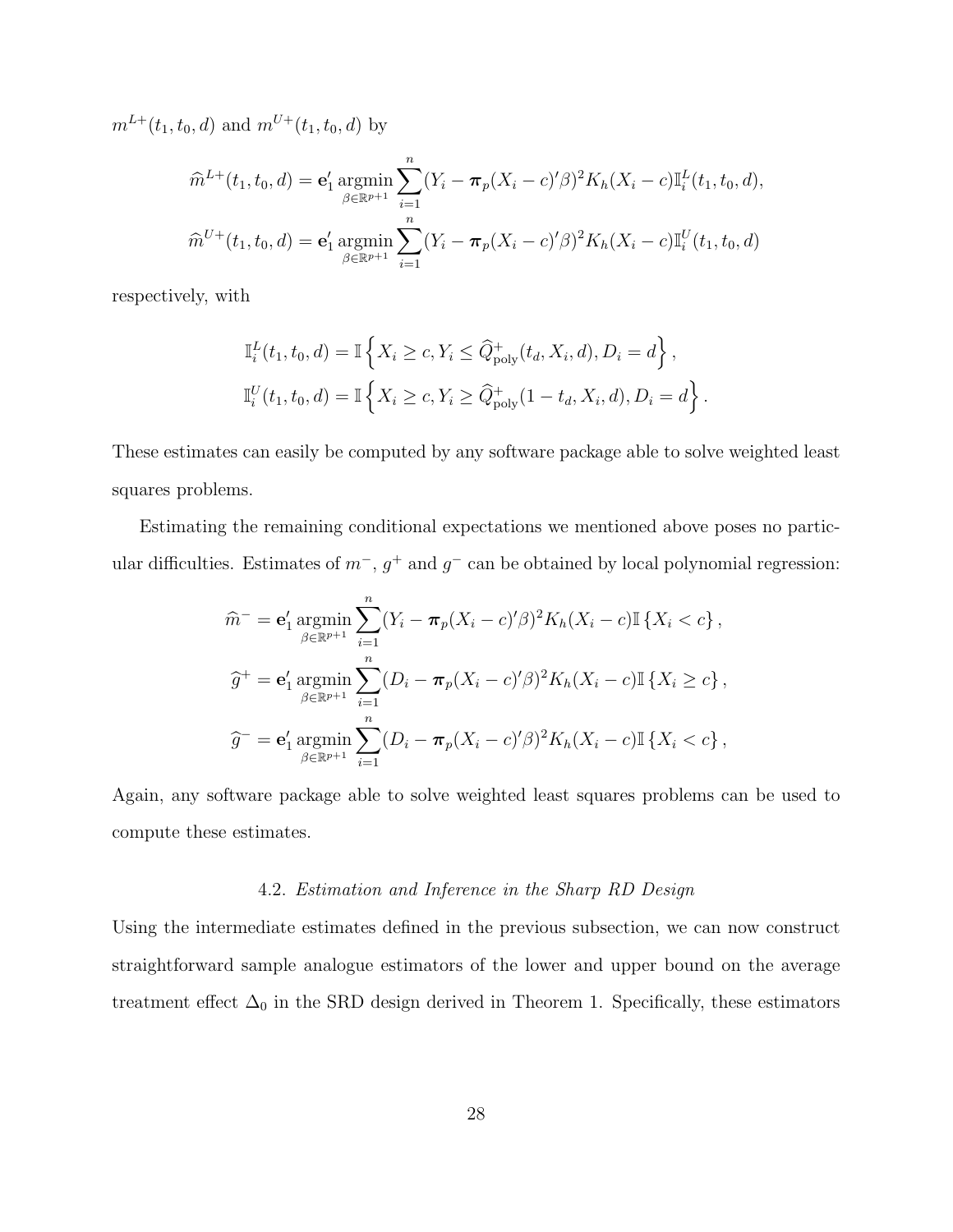of  $\Delta_0^L$  and  $\Delta_0^U$  are given by

$$
\widehat{\Delta}_0^L = \widehat{m}^{L+} - \widehat{m}^- \quad \text{and} \quad \widehat{\Delta}_0^U = \widehat{m}^{U+} - \widehat{m}^-,
$$

respectively. The asymptotic distribution of these estimators is derived formally in the Appendix. In summary, under standard regularity conditions the estimators of the upper and lower bound are going to converge jointly in distribution to a bivariate Normal distribution at the same rate as a one-dimensional nonparametric regression. Their asymptotic covariance can be characterized explicitly in principle, but due its complicated form a "plug-in" sample analogue estimator would be difficult to implement. In our empirical application, we therefore use the following bootstrap based algorithm to estimate the standard error  $\hat{s}^j$  of  $\widehat{\Delta}_0^j$  for  $j \in \{U, L\}$ :

- 1. Generate bootstrap samples  $\{Y_{i,b}^*, D_{i,b}^*, X_{i,b}^*\}_{i=1}^n$ ,  $b = 1, \ldots, B$  by sampling with replacement from the original data  $\{Y_i, D_i, X_i\}_{i=1}^n$  for some large integer B.
- 2. Calculate bootstrap estimates  $\widehat{\Delta}_{0,b}^j$ ,  $b = 1, \ldots, B$  from the bootstrap data for  $j \in$  $\{U, L\}.$
- 3. Put  $\hat{s}^j$  as the sample standard deviation of  $\{\hat{\Delta}_{0,b}^j\}_{b=1}^B$  for  $j \in \{U, L\}$ .

With these standard errors, one can then construct a valid confidence interval  $CI_{1-\alpha}$  with asymptotic level  $1 - \alpha$  for the parameter  $\Delta_0$  by following the approach suggested in Imbens and Manski (2004). Such a confidence interval is given by

$$
CI_{1-\alpha} \equiv \left[ \widehat{\Delta}_0^L + r_\alpha \cdot \widehat{s}^L, \ \widehat{\Delta}_0^U + r_\alpha \cdot \widehat{s}^U \right],
$$

with  $r_{\alpha}$  the value that solves the equation

$$
\Phi\left(r_{\alpha} + \frac{\widehat{\Delta}_{0}^{U} - \widehat{\Delta}_{0}^{L}}{\max\{\widehat{s}^{L}, \widehat{s}^{U}\}}\right) - \Phi(-r_{\alpha}) = 1 - \alpha,
$$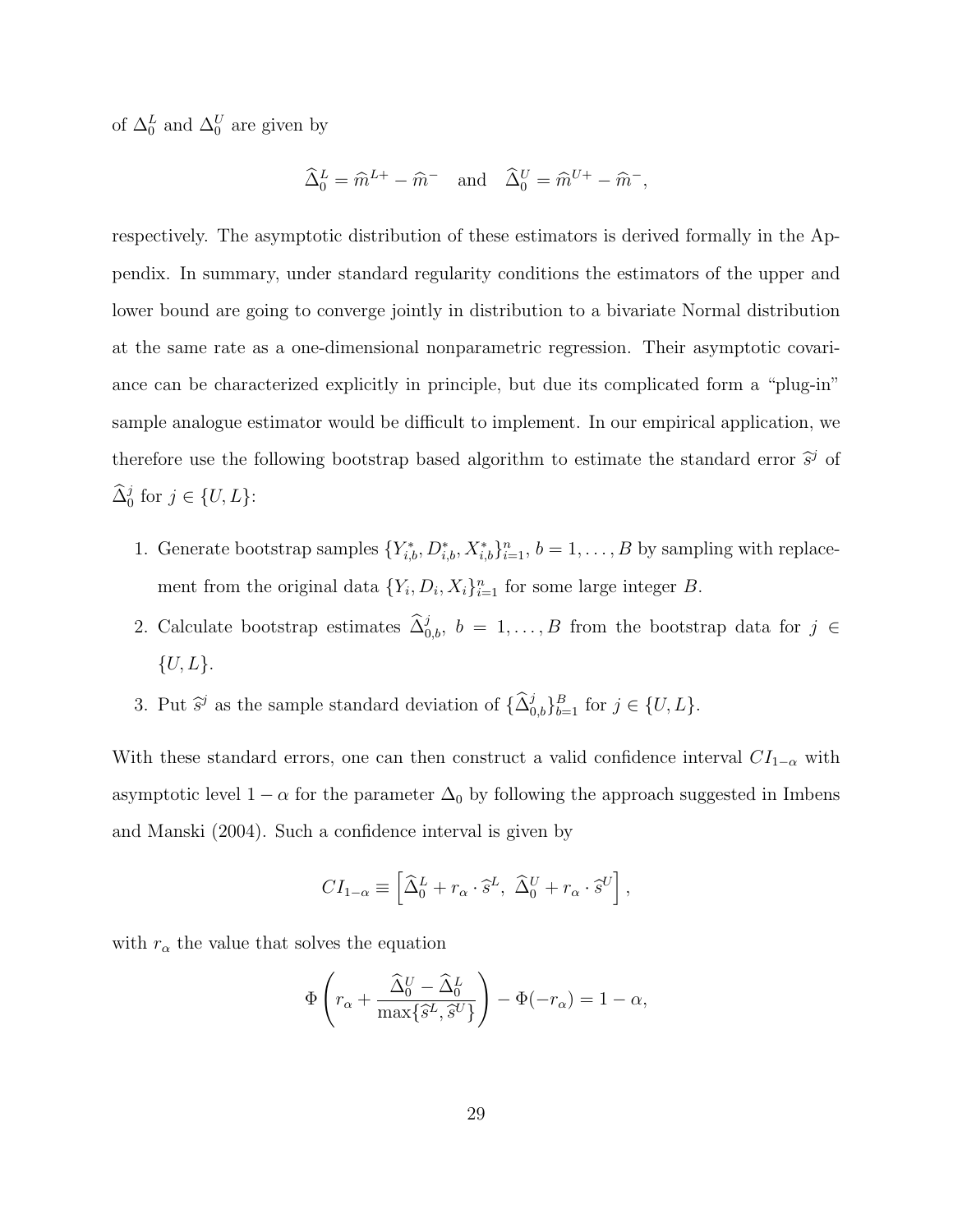and  $\Phi(\cdot)$  the CDF of the standard normal distribution. Note that for  $.5 < \alpha < 1$  the critical value  $r_{\alpha}$  satisfies  $\Phi^{-1}(1-\alpha) < r_{\alpha} < \Phi^{-1}(1-\alpha/2)$ ; and that  $r_{\alpha}$  is, all else equal, decreasing in the length  $\hat{\Delta}_0^U - \hat{\Delta}_0^L$  of the estimated identified set. As pointed out by Imbens and Manski (2004), this construction ensures that the confidence interval has good finite-sample coverage properties irrespective of the length of the identified set.

#### 4.3. Estimation and Inference in the Fuzzy RD Design

Estimation and inference in the FRD design under manipulation is somewhat more challenging than in the SRD design due to the more complicated structure of the bounds, which are defined as the infimum or the suprememum of some function over the set  $\mathcal T$ . As pointed out by Chernozhukov, Lee, and Rosen (2013), direct sample analogue estimators of objects with such structure, which would minimize or maximize and estimate of the function over an estimate of the set  $\mathcal{T}$ , have several undesirable properties in practice. In particular, they can exhibit a substantial finite sample bias even in applications with rather large data sets.

To estimate our bounds on  $\Gamma_0$ , we therefore consider a minor modification of the approach proposed by Chernozhukov, Lee, and Rosen (2013). Recall the definition of the set  $\mathcal T$  defined above Lemma 2, and note that the lower and upper bound on  $\Gamma_0$  can be written as

$$
\Gamma_0^L = \inf_{t \in [0,1]} \Gamma_0^L(t) \quad \text{and} \quad \Gamma_0^U = \sup_{t \in [0,1]} \Gamma_0^U(t),
$$

respectively, where

$$
\Gamma_0^j(t) = \frac{\Delta_0^j(\eta_1(t), \eta_0(t))}{\Psi_0(\eta_1(t))} \quad \text{for} \quad j \in \{L, U\}.
$$

This notation has the advantage that the set over which optimization explains does no longer depend on nuisance parameters. Naive sample analogue estimators of these bounds are

$$
\widehat{\Gamma}^L_{\text{naive}} = \inf_{t \in [0,1]} \widehat{\Gamma}^L_0(t) \quad \text{and} \quad \widehat{\Gamma}^U_{\text{naive}} = \sup_{t \in [0,1]} \widehat{\Gamma}^U_0(t),
$$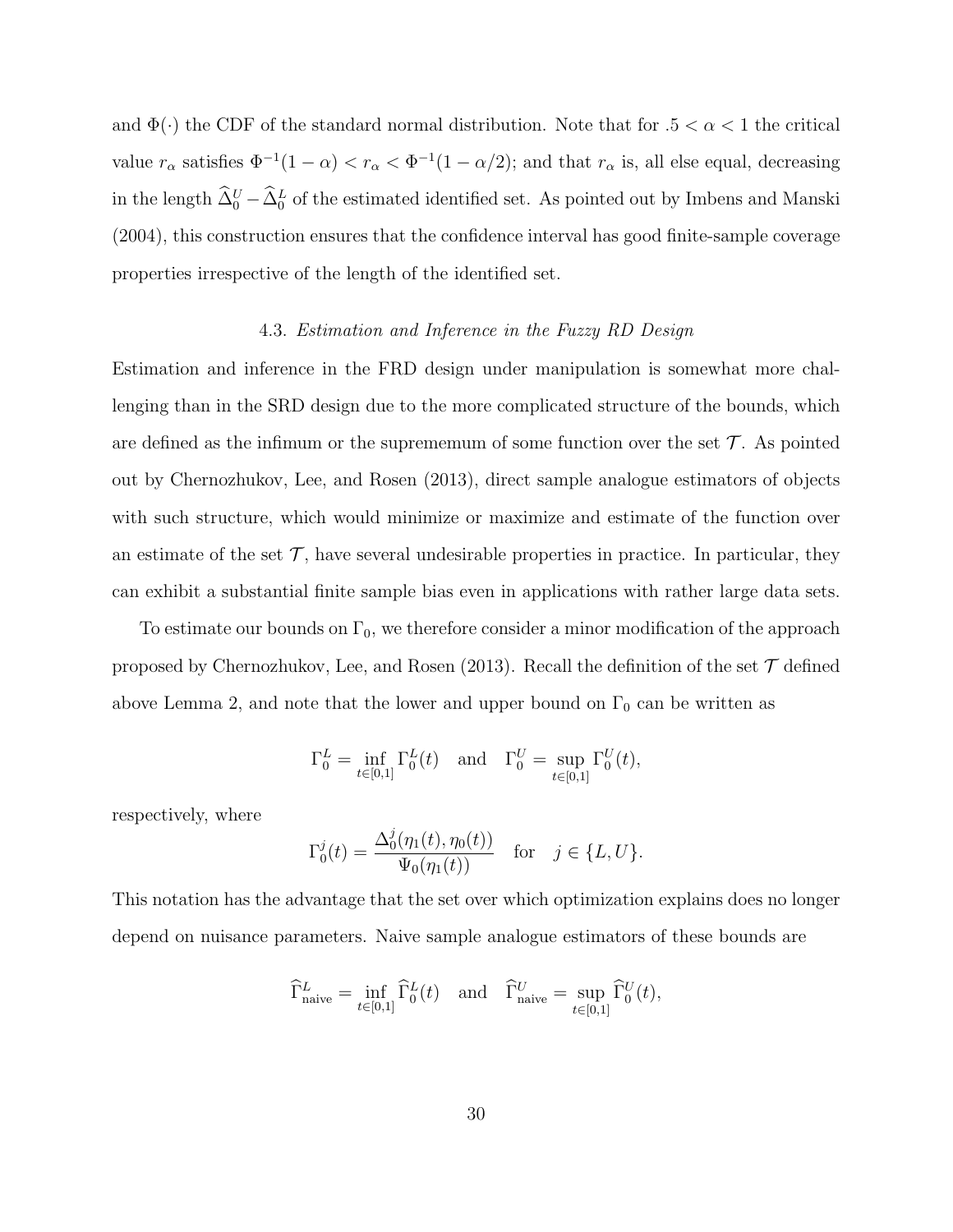respectively, where for  $j \in \{L, U\}$  we have

$$
\widehat{\Gamma}_0^j(t) = \frac{\widehat{\Delta}_0^j(\widehat{\eta}_1(t), \widehat{\eta}_0(t))}{\widehat{\Psi}_0(\widehat{\eta}_1(t))}, \qquad \widehat{\Psi}_0(t_1) = \frac{\widehat{g}^+ \cdot (1 - t_1)}{1 - \widehat{\tau}} - \widehat{g}^-, \qquad \widehat{\eta}_d(t) = \widehat{\tau}_d^L + t \cdot (\widehat{\tau}_d^U - \widehat{\tau}_d^L),
$$
  

$$
\widehat{\Delta}_0^j(t_1, t_0) = \widehat{m}^{j+}(t_1, t_0, 1) \cdot \frac{\widehat{g}^+(1 - t_1)}{1 - \widehat{\tau}} + \widehat{m}^{j+}(t_1, t_0, 0) \cdot \frac{(1 - \widehat{g}^+)(1 - t_0)}{1 - \widehat{\tau}} - \widehat{m}^-,
$$

and estimates of the endpoints of the line that constitutes our estimates of the set  $\mathcal T$  are given by

$$
\begin{aligned}\n\widehat{\tau}_1^L &= \max\left\{0, 1 - \frac{1 - \widehat{\tau}}{\widehat{g}^+}\right\}, \quad \widehat{\tau}_1^U = \min\left\{1 - \frac{\left(1 - \widehat{\tau}\right) \cdot \widehat{g}^-}{\widehat{g}^+}, \frac{\widehat{\tau}}{\widehat{g}^+}\right\}, \\
\widehat{\tau}_0^L &= \min\left\{1, \frac{\widehat{\tau}}{1 - \widehat{g}^+}\right\}, \quad \widehat{\tau}_0^U = \max\left\{0, \widehat{\tau} - \frac{\left(1 - \widehat{\tau}\right) \cdot \left(\widehat{g}^+ - \widehat{g}^-\right)}{1 - \widehat{g}^+}\right\}.\n\end{aligned}
$$

These naive estimators of the bounds would be consistent under standard regularity conditions, but still exhibit many undesirable properties in finite samples. Following the arguments in Chernozhukov, Lee, and Rosen (2013), one would expect  $\hat{\Gamma}^L_{\text{naive}}$  to be downward-biased, whereas  $\tilde{\Gamma}_{\text{naive}}^U$  should have a upward bias, even in applications with a relatively large sample size. The naive estimators would thus tend to overstate the degree of partial identification, returning conservative estimates of the bounds that are generally too wide.

The estimation strategy proposed in Chernozhukov, Lee, and Rosen (2013) involves adding a precision-correction term to an estimate of the bounding function before minimizing or maximizing it. In our context, the resulting estimates  $are<sup>6</sup>$ 

$$
\widehat{\Gamma}^{L}_{\text{CLR}} = \inf_{t \in [0,1]} \left( \widehat{\Gamma}^{L}_{0}(t) + \widehat{k}^{L} \cdot \widehat{s}^{L}(t) \right) \quad \text{and} \quad \widehat{\Gamma}^{U}_{\text{CLR}} = \sup_{t \in [0,1]} \left( \widehat{\Gamma}^{U}_{0}(t) - \widehat{k}^{U} \cdot \widehat{s}^{U}(t) \right),
$$

respectively, where for  $j \in \{U, L\}$  the term  $\hat{s}^j(t)$  is the pointwise standard error of  $\widehat{\Gamma}_0^j(t)$ , and  $\hat{k}^j$  is an estimate of the median of the distribution of the random variable  $\sup_{t\in[0,1]}(\hat{\Gamma}_0^j(t) \Gamma_0^j$  $\frac{\partial^j(t)}{\partial s^j}(t)$ , with  $s^j(t)$  the population version of  $\hat{s}^j(t)$ . The approach of Chernozhukov, Lee,

 $6T<sub>0</sub>$  simplify the exposition, we omit an analogue of the "inequality selection" step in Chernozhukov, Lee, and Rosen (2013). Adding such an additional layer to our estimation procedure would lead to a slightly more narrow estimate of the identified set.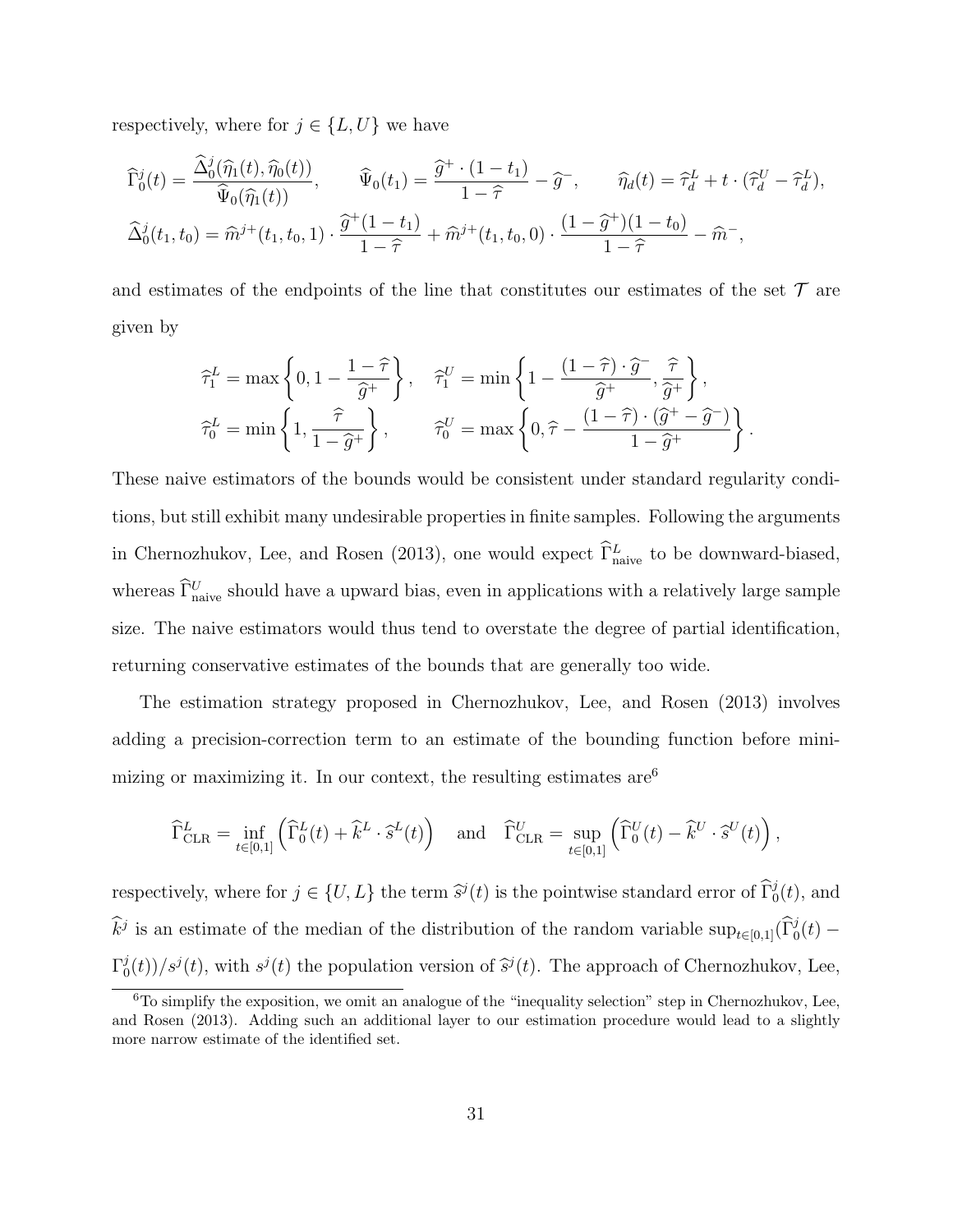and Rosen (2013) also leads to a confidence interval for  $\Gamma_0$  with nominal level  $1 - \alpha$  of the form

$$
CI_{1-\alpha} = \left[ \inf_{t \in [0,1]} \left( \widehat{\Gamma}_0^L(t) + \widehat{k}_\alpha^L \cdot \widehat{s}^L(t) \right), \sup_{t \in [0,1]} \left( \widehat{\Gamma}_0^U(t) - \widehat{k}_\alpha^U \cdot \widehat{s}^U(t) \right) \right],
$$

with  $\hat{k}^j_\alpha$  an estimate of the  $\alpha$ -quantile of the distribution of  $\sup_{t\in[0,1]}(\hat{\Gamma}^j_0(t)-\Gamma^j_0(t))$  $\frac{j_{0}(t))}{s^{j}(t)}$ .

Constructing the estimates  $\hat{s}^j(t)$ ,  $\hat{k}^j$ , and  $\hat{k}^j_\alpha$  for  $j \in \{U, L\}$  is complicated in our case. While one can in principle use the bootstrap to estimate the distribution of the various intermediate estimators, there are two difficulties when these estimators are transformed into the function  $\hat{\Gamma}_0^j(t)$ . The first occurs if the denominator  $\Psi_0(\eta_1(t))$  is close to zero (relative to the sampling uncertainty of the corresponding plug-in estimator), and the second shows up if one of the various max and min operators in the definition  $\eta_d(\cdot)$  is close to binding. Fortunately, in many empirical application, including the one that we study below, none of these two issues appears, and thus the bootstrap can be used. More formally, the procedure that we propose below is going to be valid under the condition that the proportion  $\tau$  of manipulators just to the right of the cutoff is relatively small, in the sense that

$$
\tau < \min\left\{1 - \mathbb{E}(D_i|X_i = c^+), \frac{\mathbb{E}(D_i|X_i = c^+) - \mathbb{E}(D_i|X_i = c^-)}{1 - \mathbb{E}(D_i|X_i = c^-)}\right\}.\tag{4.1}
$$

This condition is arguably reasonable in many applications, including the one we study below, but of course does not hold universally. However, its plausibility can be investigated empirically by checking whether  $\hat{\tau}$  is substantially smaller than estimates of the two quantities on the right-hand side of  $(4.1)$ , accounting for sampling uncertainty. Condition  $(4.1)$  implies that

$$
\tau_1^U = \tau / \mathbb{E}(D_i | X_i = c^+), \quad \tau_0^L = \tau / (1 - \mathbb{E}(D_i | X_i = c^+)), \text{ and } \tau_1^L = \tau_0^U = 0
$$

In turn, this means that all the max and min operators in the definition of the bounding functions  $\Gamma_0^j(t)$  are redundant, and can thus be ignored when studying the asymptotic prop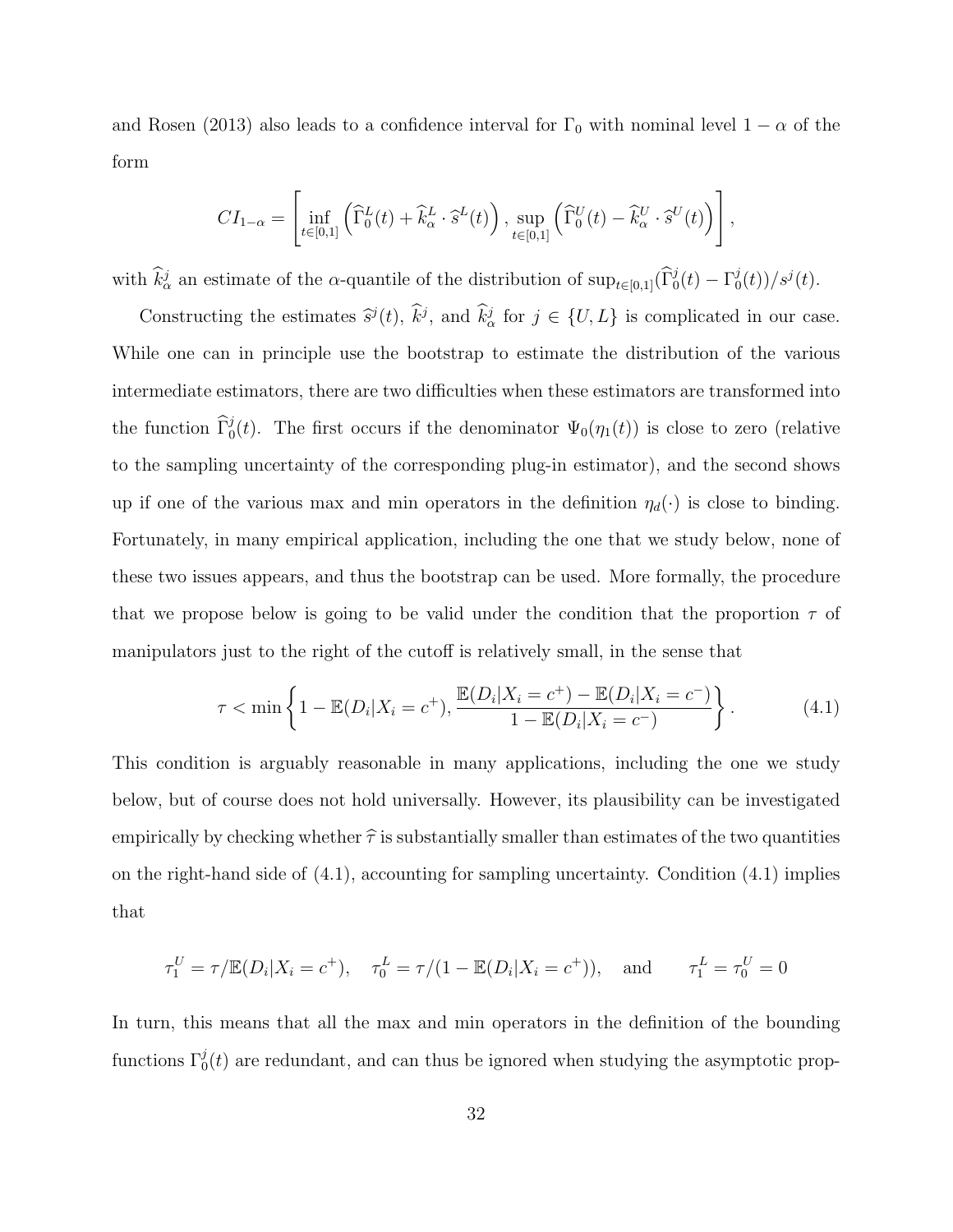erties of  $\widehat{\Gamma}_0^j(t)$ . Under some standard regularity conditions, one can then show validity of the bootstrap-based algorithm for estimating  $\hat{s}^j(t)$ ,  $\hat{k}^j$ , and  $\hat{k}^j_\alpha$  for  $j \in \{U, L\}$ :

- 1. Generate bootstrap samples  $\{Y_{i,b}^*, D_{i,b}^*, X_{i,b}^*\}_{i=1}^n$ ,  $b = 1, \ldots, B$  by sampling with replacement from the original data  $\{Y_i, D_i, X_i\}_{i=1}^n$  for some large integer B.
- 2. Calculate bootstrap estimates  $\hat{\Gamma}_{0,b}^{j*}(t)$ ,  $b = 1, \ldots, B$  of the bounding functions from the bootstrap data for  $j \in \{U, L\}.$
- 3. Put  $\hat{s}^j(t)$  as the sample standard deviation of  $\{\widehat{\Gamma}_{0,b}^{j*}(t)\}_{b=1}^B$  for  $j \in \{U, L\}$ .
- 4. Put  $\hat{k}^j$  as the median and  $\hat{k}^j_\alpha$  as the  $\alpha$  quantile of  $\{\max_{t\in\mathcal{U}}(\hat{\Gamma}^{j*}_{0,b}(t) \hat{\Gamma}^{j}_{0}(t))/\hat{s}^j(t)\}_{b=1}^B$ for  $j \in \{U, L\}$ , where U is some fine grid over the unit interval.

Here validity of the algorithm means that the resulting estimators  $\hat{\Gamma}^L_{\text{CLR}}$  and  $\hat{\Gamma}^L_{\text{CLR}}$  of the bounds posses the half-median-unbiasedness property described in Chernozhukov, Lee, and Rosen (2013), and that  $CI_{1-\alpha}$  is an asymptotically valid  $1-\alpha$  confidence interval for the parameter  $\Gamma_0$ .

#### 5. Empirical Application

#### 5.1. Motivation

Policies whose parameters depend discontinuously on the level of a running variable abound in the real world. They create incentives for agents to make sure that their level of the variable falls on the preferred side of the cutoff, what we label manipulation. In fact, evidence of manipulation has been found in a wide range of settings.<sup>7</sup>

Our empirical application considers the unemployment insurance (UI) program in Brazil. UI is a relevant program to consider. It typically varies benefits based on some discontinuous rules. For instance, eligibility often requires a minimum number of months of employment

<sup>7</sup>See Urquiola and Verhoogen (2009), Scott-Clayton (2011), Card and Giuliano (2014), and Dee, Dobbie, Jacob, and Rockoff (2014) for examples from the literature in the economics of education. Manipulation of taxable income around kinks and discontinuities (sometimes called "notches") in tax and transfer systems has generated its own literature in public economics (Saez, 2010; Kleven and Waseem, 2013).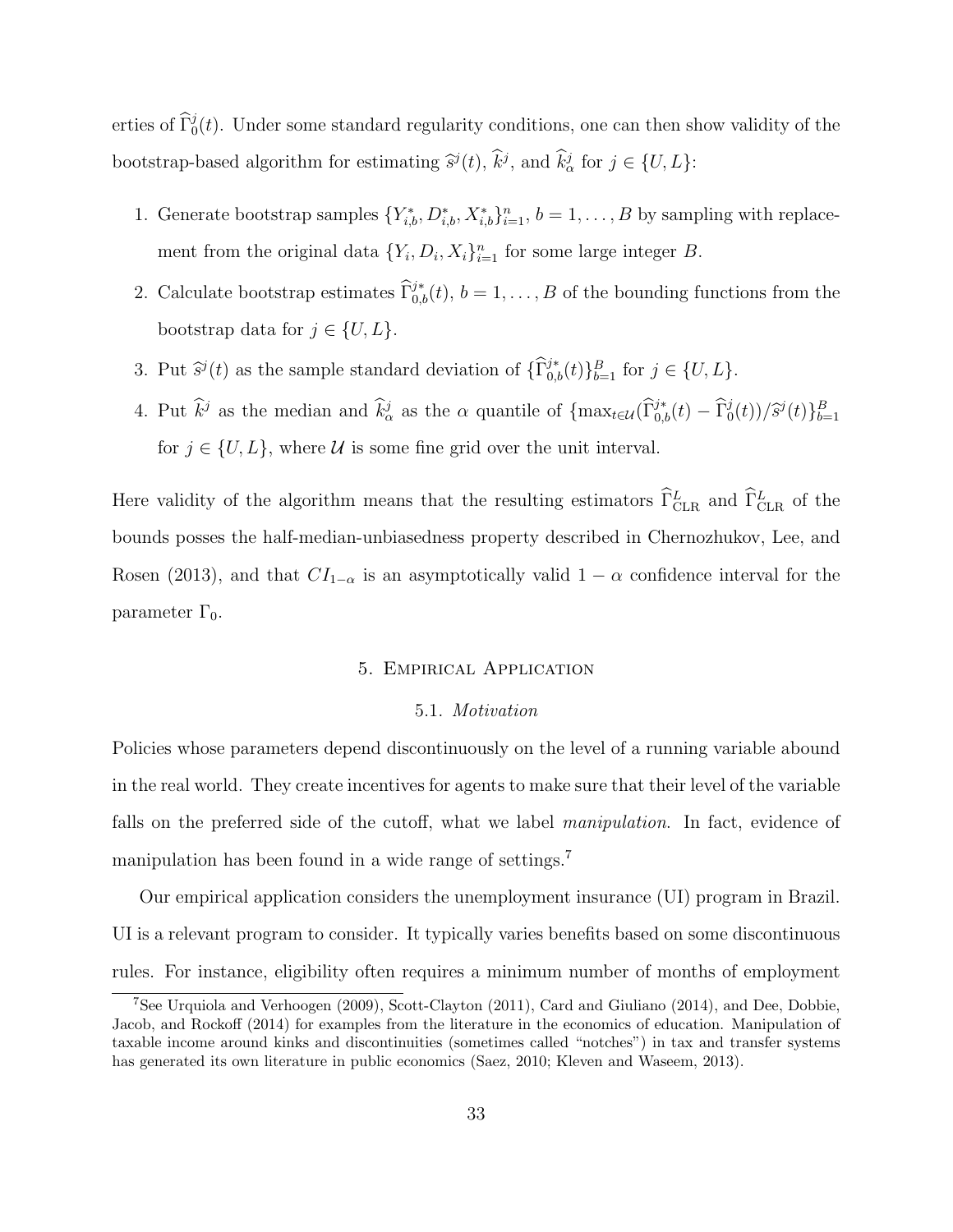prior to layoff. Workers have thus incentives to avoid being laid off prior to the cutoff, possibly postponing the timing of their layoff. Workers and firms have also higher incentives to terminate an employment relationship passed the eligibility cutoff, possibly increasing layoffs or bringing forward their timing. These incentives could lead to manipulation of the running variable, breaking down the point identification of the effects of UI eligibility at the cutoff. Such manipulation is particularly likely when firms do not internalize the externality that they impose on the UI budget when laying off a worker at a given time. This is the case for instance when UI benefits are not perfectly experienced-rated, i.e., when the level of the UI tax paid by the firm does not increase one-to-one with the benefits drawn by its workers. UI benefits are rarely perfectly experienced-rated in practice, even though theory suggests that it should (Blanchard and Tirole, 2006), and this is thought to significantly increase layoffs (e.g., Feldstein, 1976; Anderson and Meyer, 2000).

Brazil is also a relevant country to study. UI programs have been adopted or considered in a growing number of developing countries. A distinctive feature of their labor markets is the prevalence of both formal (registered) and informal (unregistered) workers. It is widely believed that the usual moral hazard problem with UI –the fact that UI distorts incentives to return to a formal job– may be more severe in a context of high informality because workers can work informally while drawing UI benefits. Yet, the existing evidence remains limited (Gerard and Gonzaga, 2014). Moreover, providing new evidence may be challenging because manipulation of UI eligibility may be more likely in a context of high informality.<sup>8</sup> The utility costs of being (reported as) laid off after the cutoff may be relatively low for some workers if they can work informally, possibly in the very same firm that they are supposedly being laid off from.

We use our new estimators below to bound the effects of UI eligibility on non-formal-

<sup>8</sup>Another example of manipulation for eligibility for a social program in a developing country, is Camacho and Conover (2011).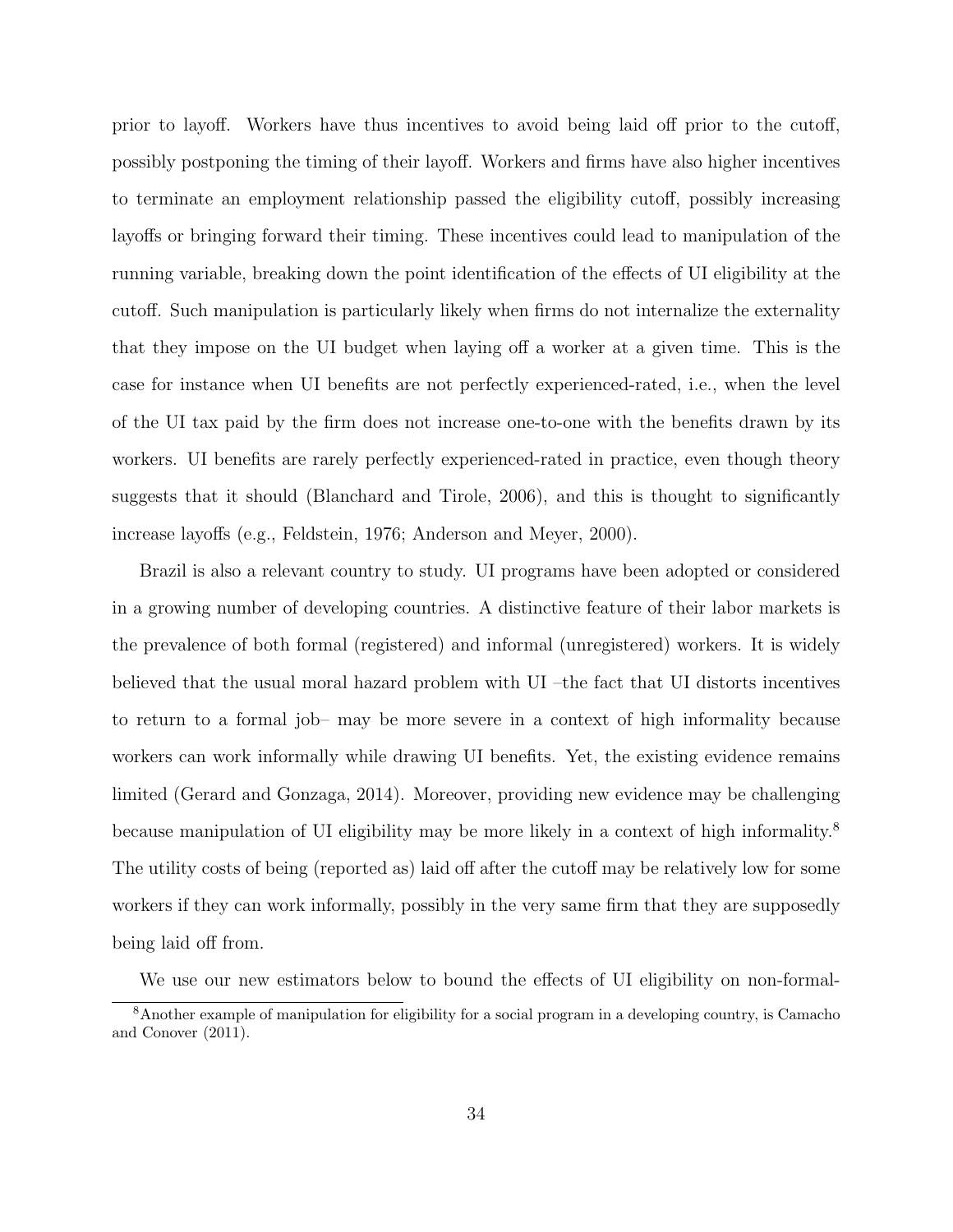employment duration (i.e., the time between two formal jobs) for non-manipulators at a specific eligibility cutoff. Our main purpose is to illustrate the applicability of our approach. However, the results are relevant for their own sake. Such a treatment effect is an important input to evalutate the optimal design of UI programs.<sup>9</sup> Moreover, non-manipulators would be those still laid off at the cutoff if firms (and workers) were not increasing layoffs or bringing forward their timing in response to UI eligilibity, for instance if UI benefits were fully experience-rated (as they should). Finally, the bounds have an economic interpretation. The lower bound for the impact on non–formal–employment duration captures the treatment effect under adverse selection: manipulators are assumed to stay longer without a formal job than non-manipulators. Conversely, the upper bound assumes advantageous selection: manipulators are assumed to be better able to find a new formal rapidly.

#### 5.2. Institutional Details and Data

In Brazil, a worker who is reported as involuntarily laid off from a private formal job is eligible for UI under two conditions. She must have at least six months of continuous job tenure at layoff. Additionally, there must be at least 16 months between the date of her layoff and the date of the last layoff after which she applied for and drew UI benefits. We focus on this second condition for our application.<sup>10</sup> Eligible workers can draw three, four, or five months of UI benefits if they have accumulated more than 6, 12, or 24 months of formal employment in the 36 months prior to layoff. Unfortunately, our data do not allow us to precisely construct a worker's accumulated tenure as measured by the UI agency around the 16-month cutoff.<sup>11</sup> The benefit level depends nonlinearly on the average wage in the three

<sup>9</sup>See for instance Baily (1978) and Chetty (2006). The literature typically refers to the effect on nonemployment duration because it considers countries where all jobs are assumed to be formal.

<sup>&</sup>lt;sup>10</sup>There is also evidence of manipulation around the six-month cutoff (Gerard and Gonzaga, 2014). However, the 16-month cutoff appears more arbitrary and thus less likely to coincide with other policy discontinuities. In contrast, six months of job tenure may be a salient milestone for evaluating employees' performance.

<sup>11</sup>This is explained in detail in Gerard and Gonzaga (2014).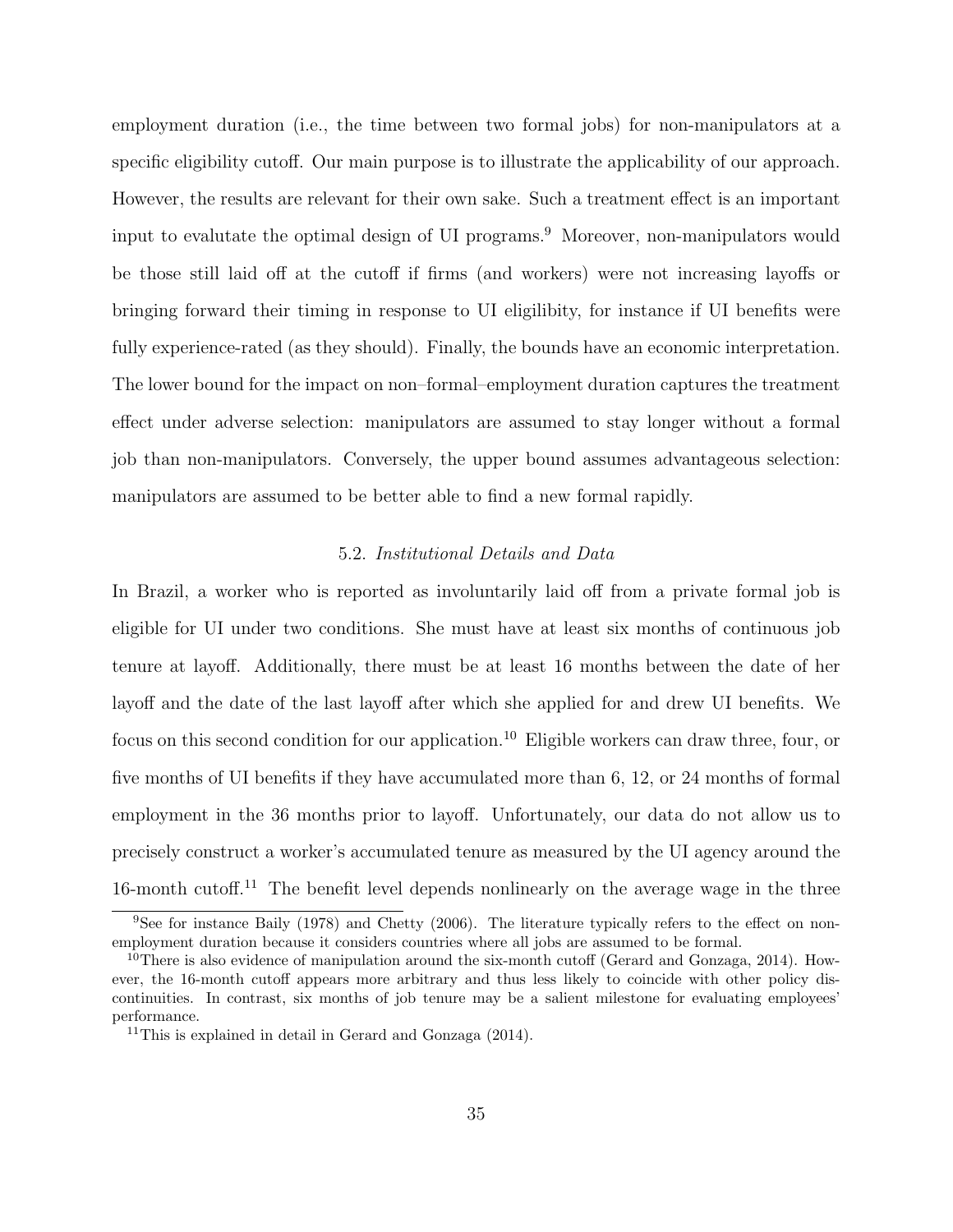months prior to layoff. The replacement rate is 100% at the bottom of the wage distribution but is already down to  $60\%$  for a worker who earned three times the minimum wage.<sup>12</sup> Finally, UI benefits are not experienced-rated in Brazil.

We exploit two administrative datasets. The first one is a longitudinal matched employeeemployer dataset covering by law the universe of formal employees. Importantly, the data include hiring and separation dates, and the reason for separation.<sup>13</sup> The second dataset is the registry of all UI payments. Individuals in both datasets are identified through the same ID number. We use data from 2002 to 2010. In 2009, there were about 40,300,000 formal employees and 625,650 new UI beneficiaries in each month. Combining the datasets, we know whether any displaced formal employee is eligible for UI, how many UI payments she draws, and when she is formally reemployed.

#### 5.3. Sample Selection

Our sample of analysis is constructed as follows. First, we consider all workers, 18 to 55 years old, who have lost a private full-time formal job and drawn UI benefits between 2002 and 2010. Workers who find a new formal job before exhausting their benefits are entitled to draw the remaining benefits following a new layoff in Brazil, even if it occured before the 16-month cutoff. We thus limit the sample to workers who exhausted their UI benefits (a large majority; Gerard and Gonzaga, 2014) such that the change in eligibility at the cutoff is sharp. To do so, we focus on workers who drew the maximum number of UI benefits (five). Second, we follow each worker in our sample until her first subsequent layoff. We keep workers who had more than six month of job tenure at layoff (other eligibility condition) and we focus on workers whose new layoff date falls within 120 days of the 16-month eligibility cutoff. Third, we drop workers whose first layoff date fell after the 29th of a month. The

<sup>12</sup>The full benefit schedule is provided in the Appendix.

<sup>&</sup>lt;sup>13</sup>Every year, firms must report workers formally employed during the previous calendar year. The data also include information on wage, tenure, age, race, gender, education, sector of activity, and establishment size and location.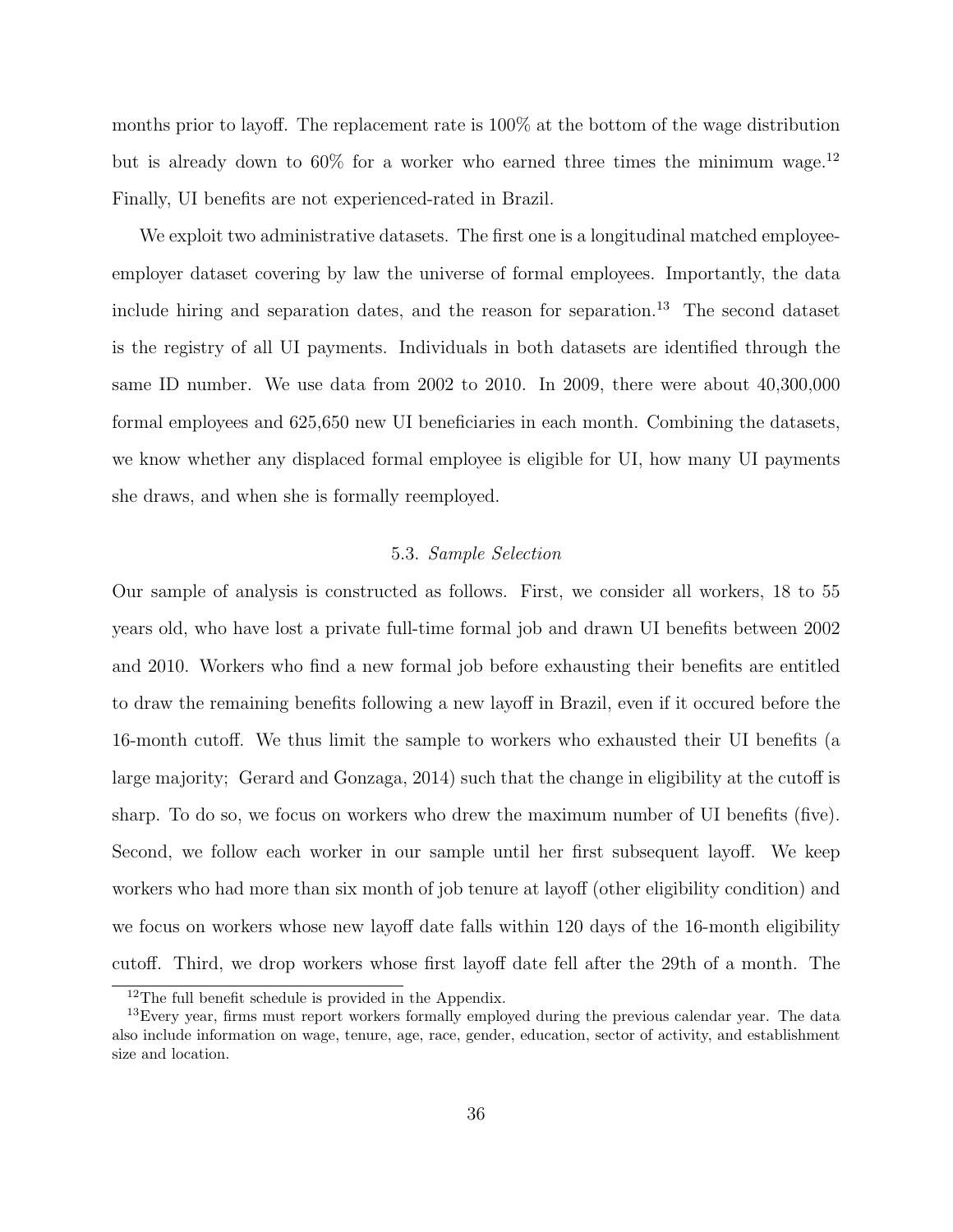policy rules create bunching at the 16-month cutoff even in absence of manipulation for workers laid off in the last few days of a month. This is because the relevant month, 16 months later, may not have more than 28, 29, or 30 days. For instance, all workers laid off between October 29th and October 31st in 2007 became eligible on February 28th, 2009. Finally, we follow workers for at least one year after the new layoff date. As a result, we drop workers laid off in 2010.

Our resulting sample of analysis consists of workers with a relatively high attachment to the labor force, a relatively high turnover rate, and a relatively high ability to find a new formal job rapidly.<sup>14</sup> Those are not the characteristics of the average formal employee or the average UI beneficiary in Brazil, but characteristics of workers for whom the 16-month cutoff may be binding.

### 5.4. Graphical Evidence

Figure 5.2 displays some patterns in our data graphically. Observations are aggregated by day between the layoff date and the eligibility cutoff date according to the 16-month rule. Panel A provides evidence of manipulation. The share of observations located to the right of the cutoff is higher than the share located to the left of the cutoff by about 10%. Panel B suggests that workers were at least partially aware of the eligibility rule, a likely condition for manipulation to take place. The share of workers applying for UI benefits is monotonically increasing on the left of the cutoff, but it discontinuously jumps from 40% to 80% at the cutoff. Panel C shows that the eligibility rule was enforced. The share of workers drawing some UI benefits is close to zero on the left of the cutoff, but it increases to 80% at the cutoff. Workers on the right of the cutoff drew on average 3.2 months of UI benefits

<sup>&</sup>lt;sup>14</sup>They were previously eligible for five months of UI, so they had accumulated 24 months of formal employment within a 36-month window. They were laid off twice in 16 months and they had accumulated at least six month of continuous tenure at layoff. Therefore, they found a job relatively quickly after their first layoff. Indeed, Gerard and Gonzaga (2014) document that about 50% of workers eligible for five months of UI benefits remain without a formal job one year after layoff.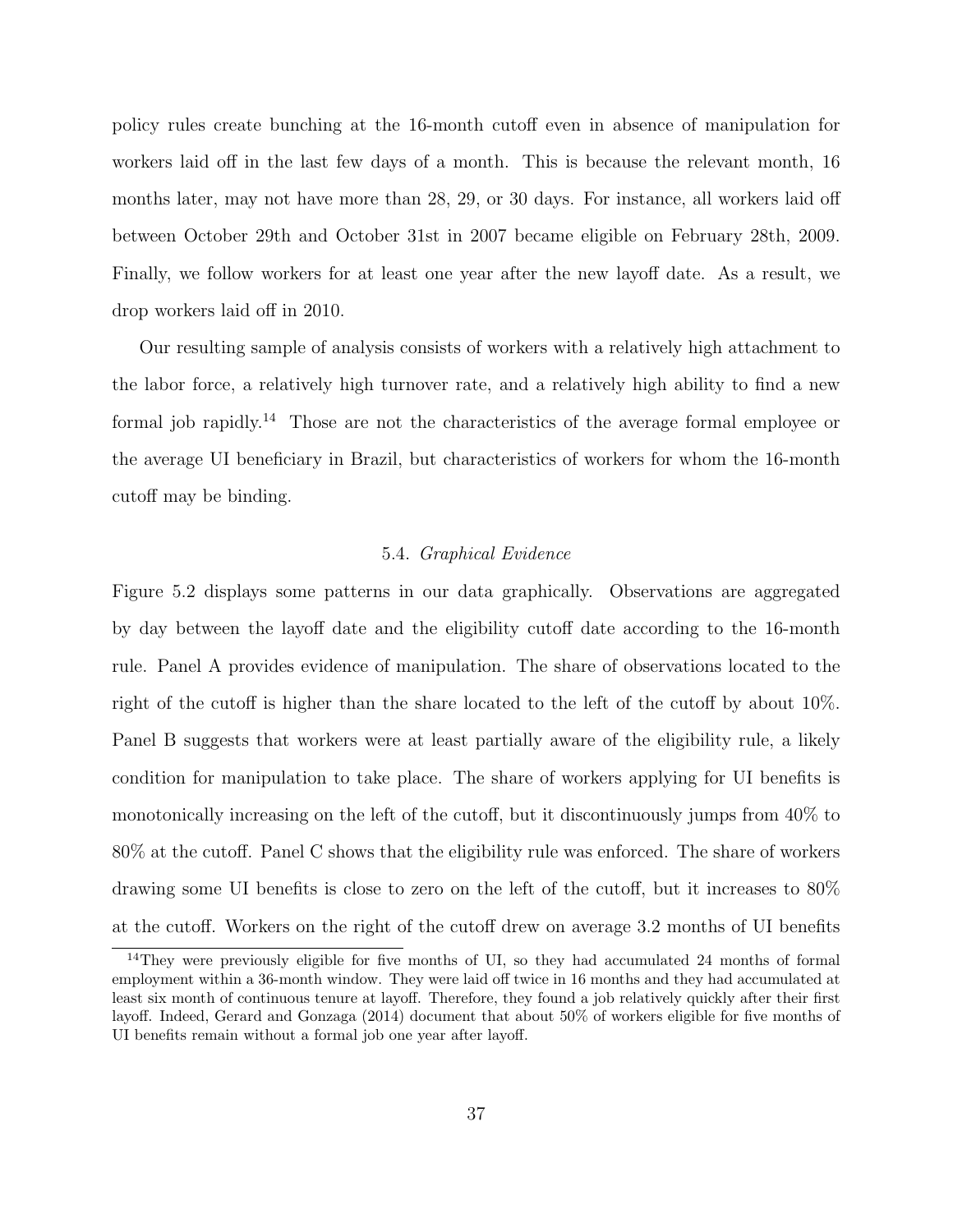(panel D), implying that UI takers drew on average four months of UI benefits (3.2/.8). Panel E displays the share of workers who remain without a formal job for at least one year after layoff. It increases discontinuously from 25% to 30% at the cutoff. Similarly, panel F shows a clear discontinuity in non-formal-employment duration (censored at one year), which increases from 170 days to 220 days at the cutoff.

The discontinuities in panels E and F could be due to a treatment effect. They could also be due to a selection effect. Workers on each side of the cutoff may have different potential outcomes in the presence of manipulation. Our new estimators allow us to bound treatment effects for non-manipulators, despite the possibility of sample selection.

# 5.5. Bounds

We implement our estimators for the outcome in panel F, non-formal-employment duration. We censor the outcome at one year such that we can measure it for all workers in our sample. The censoring also serves an illustrative purpose. The share of right censored observation is always larger than the estimated share of manipulators. Our lower bound thus always truncates a discrete outcome (whether an observation is censored or not), while our upper bound essentially truncates a continuous outcome (uncensored durations).<sup>15</sup> Results are presented in Table 1 for an edge kernel (Cheng, Fan, and Marron, 1997) and a bandwidth of ten days around the cutoff.<sup>16</sup> For the FRD case, we use a grid search to look for the infimum and supremum using 51 values for  $t \in [0, 1]$ . 95% confidence intervals are based on 500 bootstrap samples.

Table 1 shows that UI takeup increases by 75.5 percentage points at the cutoff, but that manipulators are estimated to account for 10.1% of observations on the right of the cutoff.

<sup>15</sup>We present the distribution of our outcome variable on the left and on the right of the cutoff in the Appendix.

<sup>16</sup>We do not have theoretical results on the optimal bandwidth for the estimation of our bounds. The optimal bandwidth for a naive RD design that does not take manipulation into account is 8.1 days using Imbens and Kalyanaraman (2012). Our estimates are similar if we use bandwidths of 30 or 50 days.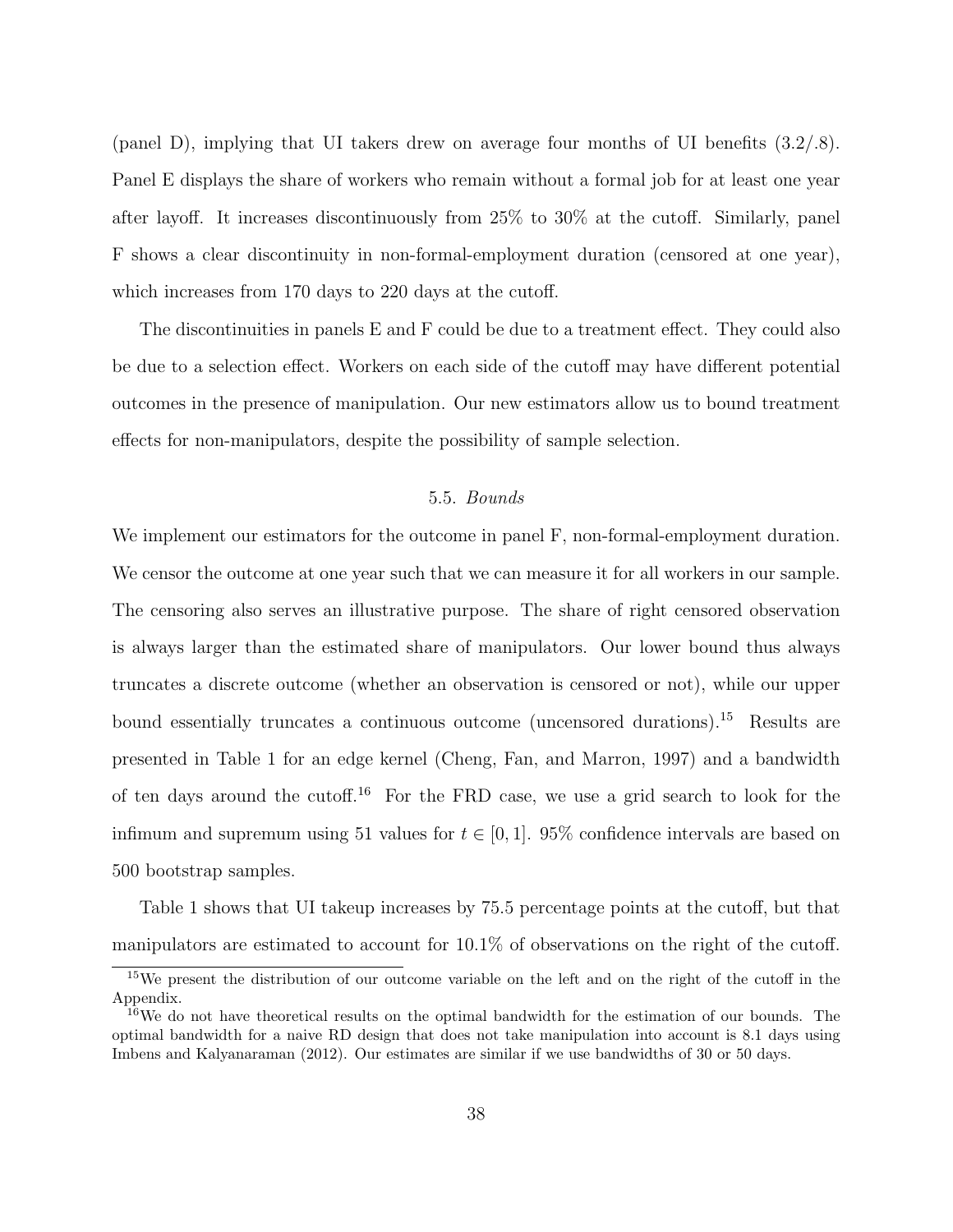

Figure 5.2: Graphical evidence for our empirical application

A naive RD design estimates a 49.1-day increase in non-formal-employment duration (ITT or reduced form) and a 65.1-day increase for UI takers (LATE). Those estimates, however,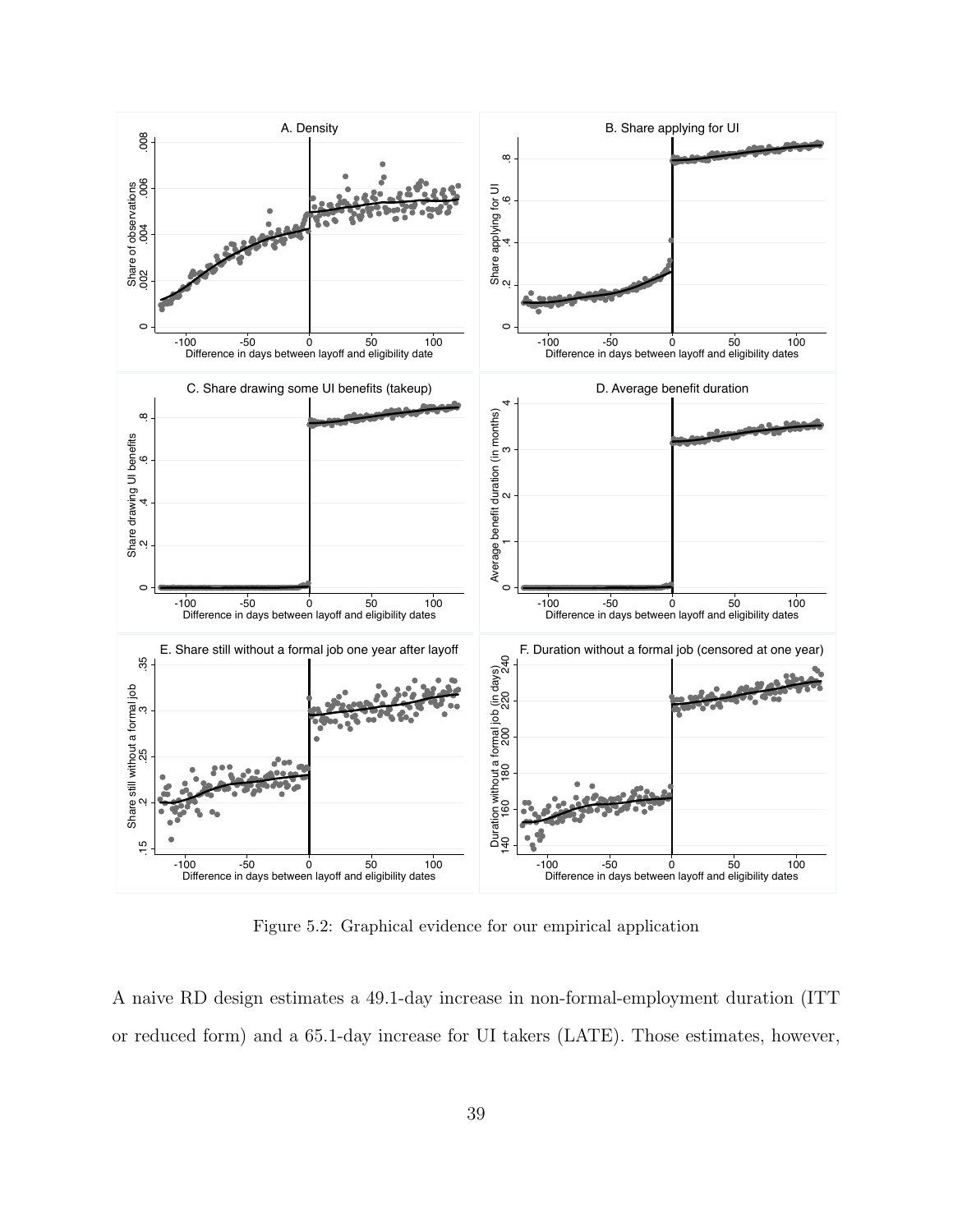confound treatment and selection effects. Table 1 thus also provides our bounds for the treatment effects, using SRD formulas (resp. FRD formulas) for the ITT estimates (resp. LATE estimates). The bounds are relatively large, which is not surprising given the extent of manipulation. Point estimates for the upper bounds are 72.6 days and 88.3 days for the ITT and LATE estimates, respectively. Point estimates for the lower bounds are 32.8 days (ITT) and 45.8 days (LATE). The bias correction that builds on Chernozhukov, Lee, and Rosen (2013) sharpens the lower bound (resp. the upper bound) for the LATE estimate by 15% (resp. 5%).

In sum, a naive RD design estimates an increase in censored duration of 28.8% at the eligibility cutoff. Our bounds imply that the magnitude of this estimate may be heavily affected by selection, but that the treatment effect for non-manipulators is an increase in censored duration of at least 15.5% (lower limit of the confidence interval). Therefore, granting UI eligibility at the existing cutoff would entail significant behavioral responses, and increase UI costs, even if UI benefits were fully experience-rated. Of course, this estimate is particular to the sample of workers for whom the cutoff may be binding. It must also be put in perspective with the welfare gains from providing these workers with additional insurance.<sup>17</sup>

#### 6. Conclusions

In this paper, we propose a partial identification approach to dealing with issue of potentially manipulated running variables in RD designs. We show that while the data are unable to uniquely pin down treatment effects if manipulation occurs, they are generally still informative in the sense that they imply bounds on the value of interesting causal parameters in both sharp and fuzzy RD designs. Our main contribution is to derive and explicitly characterize these bounds. We also propose methods to estimate our bounds in practice, and discuss how to construct confidence

<sup>&</sup>lt;sup>17</sup>The welfare gain is arguably lower for workers with high turnover rates, for whom layoff is an expected event.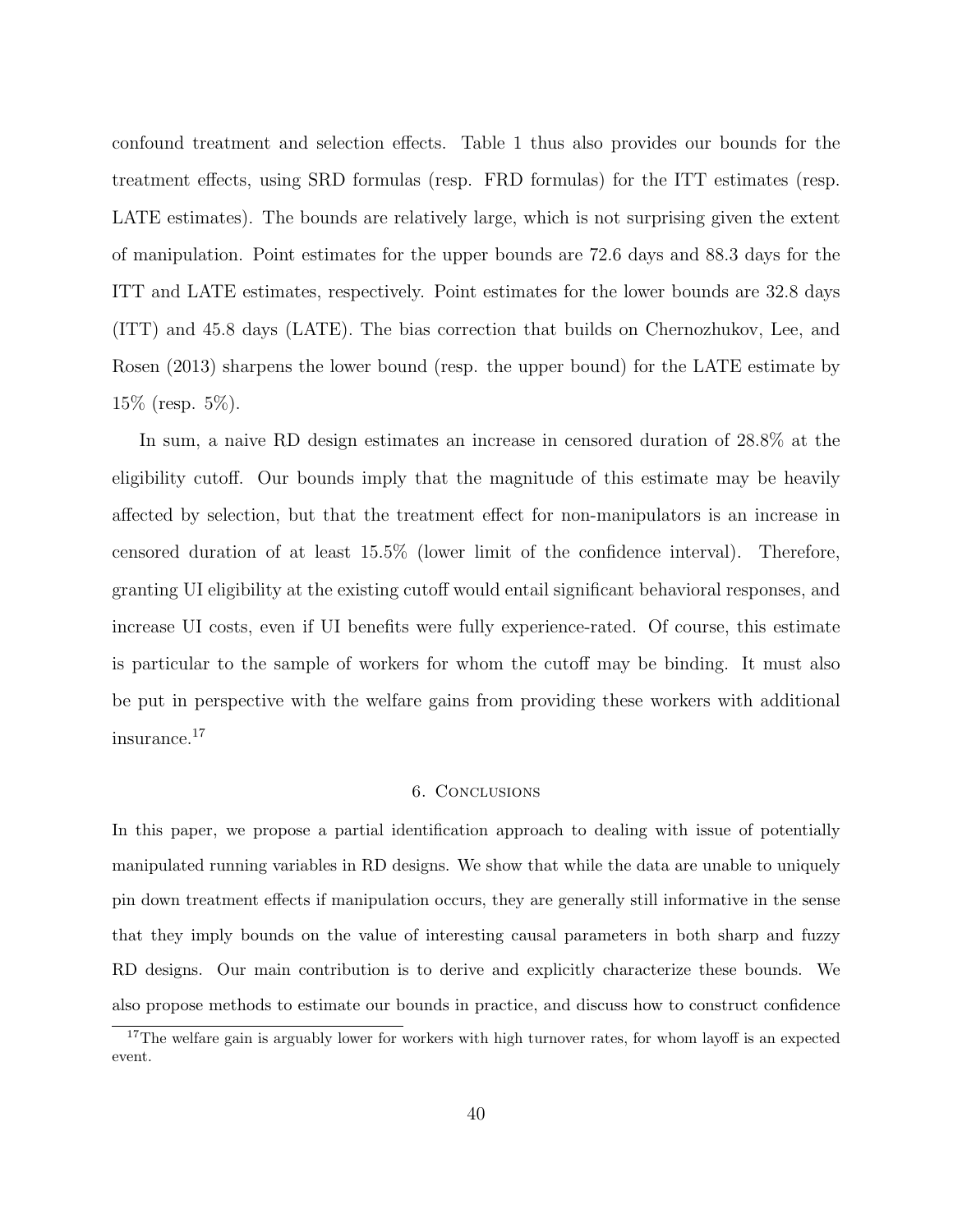| A. Key inputs for the estimation of the bounds                              |                                               |                                |                |
|-----------------------------------------------------------------------------|-----------------------------------------------|--------------------------------|----------------|
| Share of UI takers $(\widehat{\Psi})$                                       | .7553                                         | $CI_{.95}(\hat{\Psi})$ :       | [.7435, .767]  |
| Share of manipulators $(\hat{\tau})$                                        | .1014                                         | $CI_{.95}(\widehat{\tau}):$    | [.0704, .1324] |
| <b>B. ITT/SRD</b> estimates                                                 |                                               |                                |                |
| Naive treatment effect $(\widehat{\Delta})$                                 | 49.14                                         | $CI_{.95}(\widehat{\Delta})$ : | [44.07, 54.22] |
| Bounds on treatment effect $(\widehat{\Delta}_0^L, \widehat{\Delta}_0^U)$ : | 32.81, 72.63 $CI_{.95}(\widehat{\Delta}_0)$ : |                                | [26.35, 80.46] |
| C. LATE/FRD estimates                                                       |                                               |                                |                |
| Naive treatment effect $(\widehat{\Gamma})$                                 | 65.06                                         | $CI_{.95}(\widehat{\Gamma})$ : | [58.54, 71.59] |
| Bounds on treatment effect $(\widehat{\Gamma}_0^L, \widehat{\Gamma}_0^U)$   | 45.75, 88.32 $CI_{.95}(\hat{\Gamma}_0)$ :     |                                | [38.85, 96.68] |

Table 1: Results from our empirical application

Total number of observations within our bandwidth of 10 days around the cutoff: 42037. The counterfactual value of the outcome at the cutoff for non-manipulators  $(\hat{m}^-)$  was estimated at 170.4.

intervals for treatment effects that have good coverage properties. We recommend the use of such confidence intervals in applications irrespective of the outcome of McCrary's (2008) test for manipulation. The approach is illustrated with an application to the Brazilian unemployment insurance (UI) system.

#### A. Proofs of Identification Results

#### A.1. Proof of Lemma 1

Since the density of  $X$  is continuous around  $c$  among non-manipulators by Assumption 2, we have that  $f_{X|M=0}(c^-) = f_{X|M=0}(c^+),$  and therefore  $f_X(c^+) = (1 - \Pr(M=1)) f_{X|M=0}(c^-) +$  $Pr(M=1) f_{X|M=1}(c^+)$ . Since  $f_{X|M=1}(x) = 0$  for  $x < c$  by Assumption 3, we also have that  $f_X(c^-) = (1 - \Pr(M = 1)) f_{X|M=0}(c^-)$ . Hence  $(f_X(c^+) - f_X(c^-))/f_X(c^+) = f_{X|M=1}(c^+) \Pr(M =$  $1/f_X(c^+) = \tau$ , where the last equality follows from Bayes' Theorem.  $\Box$ 

### A.2. Proof of Theorem 1

By Assumption 3, we have that  $\mathbb{E}(Y_i \mid X_i = c^-) = \mathbb{E}(Y_i \mid X_i = c^-, M_i = 0)$ . Thus, we only need to show that  $\mathbb{E}(Y_i | X_i = c^+, Y_i \le Q_{Y|X} (1 - \tau | c^+))$  and  $\mathbb{E}(Y_i | X_i = c^+, Y_i \ge Q_{Y|X} (\tau | c^+))$  are sharp lower and upper bounds for  $\mathbb{E}(Y_i|X_i = c^+, M_i = 0)$ . This follows from Corollary 4.1 in Horowitz and Manski (1995) using the following two steps. First, by the total law of probability, we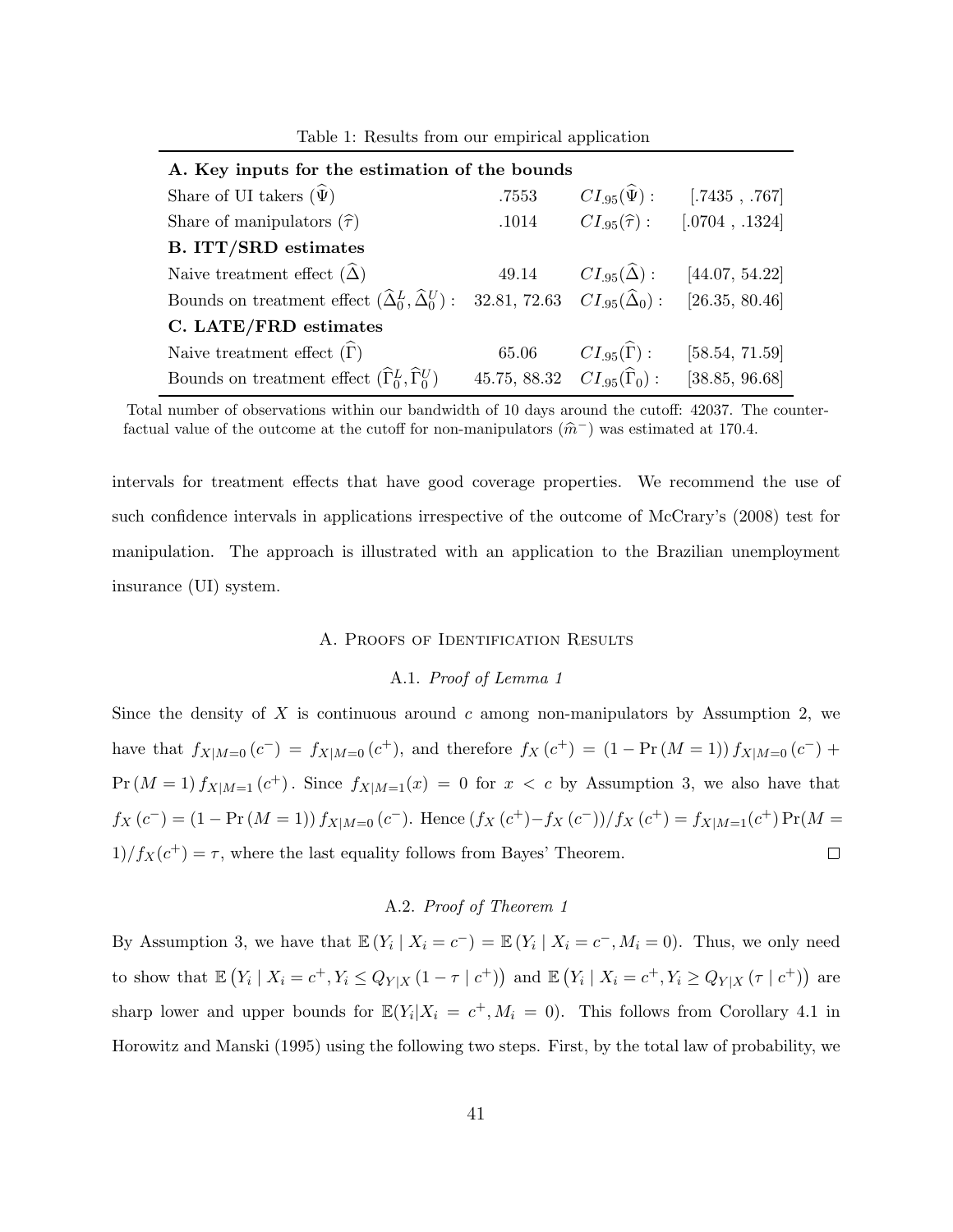can write  $F_{Y|X}(y|c^+) = (1 - \tau) F_{Y|X,M=0}(y|c^+) + \tau F_{Y|X,M=1}(y|c^+).$  Second, set  $Q = F_{Y|X}(y|c^+),$  $P_{11} = F_{Y|X,M=0}(y|c^+), P_{00} = F_{Y|X,M=1}(y|c^+), \text{ and } p = \tau \text{ in their notation.}$  $\Box$ 

#### A.3. Proof of Lemma 2

By Assumption 1(i) and the law of total probability, our model implies that  $\mathbb{E}(D_i|X_i = c^+)$ .  $(1 - \tau_1)/(1 - \tau) > \mathbb{E}(D_i | X_i = c^-)$  and  $\tau = \tau_1 \cdot \mathbb{E}(D_i | X_i = c^+) + \tau_0 \cdot (1 - \mathbb{E}(D_i | X_i = c^+))$ . By construction, any point  $(\tau_1, \tau_0) \notin \mathcal{T}$  is incompatible with at least one of these two restrictions. It thus remains to be shown that any point  $(\tau_1, \tau_0) \in \mathcal{T}$  is compatible with our model and the observed joint distribution of  $(Y, D, X)$ . Note that it suffices to consider the latter distribution for  $X \in (c - \epsilon, c + \epsilon)$  for some small  $\epsilon > 0$ , as our model has no implications for the distribution of observables outside that range. Let  $(\tilde{Y}(1), \tilde{Y}(0), \tilde{D}^1, \tilde{D}^0, \tilde{M}, \tilde{X})$  be a random vector taking values on the support of  $(Y(1), Y(0), D<sup>1</sup>, D<sup>0</sup>, M, X)$ , and define  $\tilde{D}$  and  $\tilde{Y}$  analogous to D and Y in our Section 2.1. We now construct a particular joint distribution of  $(\tilde{Y}(1), \tilde{Y}(0), \tilde{D}^1, \tilde{D}^0, \tilde{M}, \tilde{X})$ . For  $x \in (c - \epsilon, c + \epsilon)$ , let

$$
f_{\tilde{X}}(x) = f_X(x) \quad \text{and} \quad \Pr(\tilde{M} = 1 | \tilde{X} = x) = \begin{cases} 1 - f_X(c^-) / f_X(x) & \text{if } x \ge c \\ 0 & \text{if } x < c. \end{cases}
$$

Moreover, let

$$
\Pr(\tilde{D}^0 = 0, \tilde{D}^1 = 1 | \tilde{X} = x, \tilde{M} = 0) = \begin{cases} \Pr(D = 1 | X = x) \cdot \frac{1 - \tau_1}{1 - \tau} - \Pr(D = 1 | X = c^{-}) & \text{if } x \ge c \\ \Pr(D = 1 | X = c^{+}) \cdot \frac{1 - \tau_1}{1 - \tau} - \Pr(D = 1 | X = x) & \text{if } x < c \end{cases}
$$

$$
\Pr(\tilde{D}^0 = 1, \tilde{D}^1 = 1 | \tilde{X} = x, \tilde{M} = 0) = \begin{cases} \Pr(D = 1 | X = c^{-}) & \text{if } x \ge c \\ \Pr(D = 1 | X = x) & \text{if } x < c \end{cases}
$$

$$
\Pr(\tilde{D}^0 = 0, \tilde{D}^1 = 0 | \tilde{X} = x, \tilde{M} = 0) = 1 - \Pr(\tilde{D}^0 = 0, \tilde{D}^1 = 1 | \tilde{X} = x, \tilde{M} = 0)
$$

$$
-\Pr(\tilde{D}^0 = 1, \tilde{D}^1 = 1 | \tilde{X} = x, \tilde{M} = 0)
$$

 $Pr(\tilde{D}^0 = 1, \tilde{D}^1 = 0 | \tilde{X} = x, \tilde{M} = 0) = 0$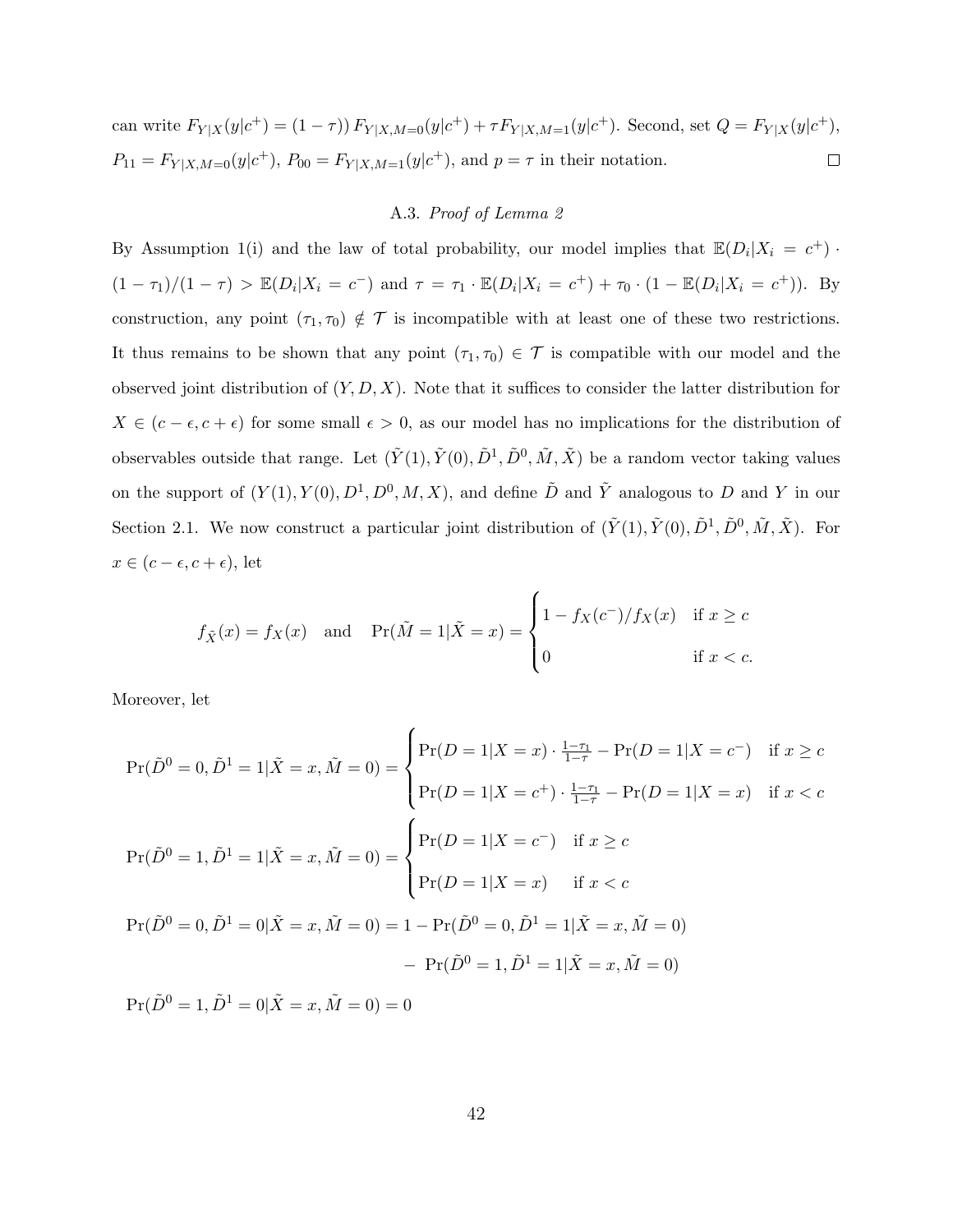and

$$
\Pr(\tilde{D}^0 = 0, \tilde{D}^1 = 1 | \tilde{X} = x, \tilde{M} = 1) = \begin{cases} \Pr(D = 1 | X = x) \cdot \frac{\tau_1}{\tau} - h(x) & \text{if } x \ge c \\ \Pr(D = 1 | X = c^+) \cdot \frac{\tau_1}{\tau} - h(c^+) & \text{if } x < c \end{cases}
$$
\n
$$
\Pr(\tilde{D}^0 = 1, \tilde{D}^1 = 1 | \tilde{X} = x, \tilde{M} = 1) = \begin{cases} h(x) & \text{if } x \ge c \\ h(c^+) & \text{if } x < c \end{cases}
$$
\n
$$
\Pr(\tilde{D}^0 = 0, \tilde{D}^1 = 0 | \tilde{X} = x, \tilde{M} = 1) = 1 - \Pr(\tilde{D}^0 = 0, \tilde{D}^1 = 1 | \tilde{X} = x, \tilde{M} = 1)
$$
\n
$$
-\Pr(\tilde{D}^0 = 1, \tilde{D}^1 = 1 | \tilde{X} = x, \tilde{M} = 1)
$$
\n
$$
\Pr(\tilde{D}^0 = 1, \tilde{D}^1 = 0 | \tilde{X} = x, \tilde{M} = 1) = 0
$$

where  $h(\cdot)$  is an arbitrary continuous function satisfying that  $0 \leq h(x) \Pr(D = 1 | X = x) \cdot \tau_1 / \tau$ . With these choices, the implied distribution of  $(\tilde{D}, \tilde{X})|\tilde{X} \in (c - \epsilon, c + \epsilon)$  is the same as that of  $(D, X)|X \in (c - \epsilon, c + \epsilon)$  for every  $(\tau_1, \tau_0) \in \mathcal{T}$ . It thus remains to be shown that one can construct a distribution of  $(\tilde{Y}(1), \tilde{Y}(0))$  given  $(\tilde{D}^1, \tilde{D}^0, \tilde{X}, \tilde{M})$  that is compatible with our assumptions and such that the distribution of  $\tilde{Y}$  given  $(\tilde{D}, \tilde{X})$  for  $\tilde{X} \in (c - \epsilon, c + \epsilon)$  is the same as the distribution of Y given  $(D, X)$  for  $X \in (c - \epsilon, c + \epsilon)$  for every  $(\tau_1, \tau_0) \in \mathcal{T}$ . But this is always possible because our model encompasses the setting in which the label "manipulator" is randomly assigned with probability  $\tau_d$  to units with treatment status d and running variable above the cutoff. Put differently, the conditional distribution of  $(Y(1), Y(0))$  given  $(D^1, D^0, X, M)$  implies no restrictions on the feasible values of  $\tau_1$  and  $\tau_0$ .  $\Box$ 

#### A.4. Proof of Theorem 2

If  $\tau_1$  and  $\tau_0$  are known, it follows along the lines of the main text that  $\Psi_0(\tau_1) = \Psi_0$ . Let us now show that  $\Delta_0^L(\tau_1, \tau_0)$  and  $\Delta_0^L(\tau_1, \tau_0)$  are sharp lower and upper bounds for  $\Delta_0$ . By Assumption 3,  $\mathbb{E}(Y_i | X_i = c^-) = \mathbb{E}(Y_i | X_i = c^-, M_i = 0)$ . Following the main text's argument, we thus only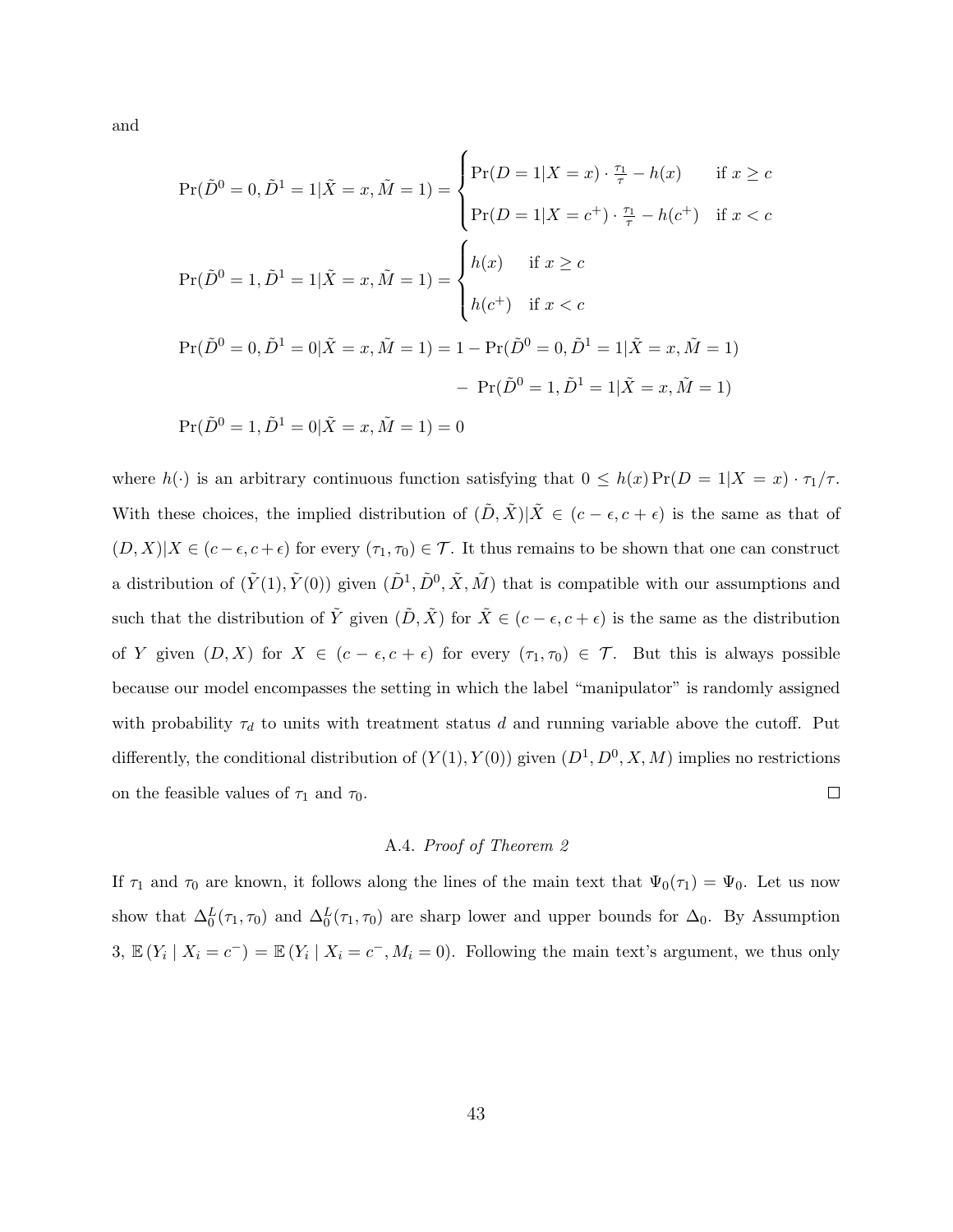need to show that

$$
\mathbb{E}(Y_i|X_i = c^+, Y_i \le Q_{Y|XD}(1 - \tau_1 \mid c^+, 1), D_i = 1) \cdot \frac{\Pr(D_i = 1 | X_i = c^+) \cdot (1 - \tau_1)}{1 - \tau} \n+ \mathbb{E}(Y_i | X_i = c^+, Y_i \le Q_{Y|XD}(1 - \tau_0 \mid c^+, 0), D_i = 0) \cdot \frac{\Pr(D_i = 0 | X_i = c^+) \cdot (1 - \tau_0)}{1 - \tau} \n\mathbb{E}(Y_i | X_i = c^+, Y_i \ge Q_{Y|XD}(\tau_1 \mid c^+, 1), D_i = 1) \cdot \frac{\Pr(D_i = 1 | X_i = c^+) \cdot (1 - \tau_1)}{1 - \tau} \n+ \mathbb{E}(Y_i | X_i = c^+, Y_i \ge Q_{Y|XD}(\tau_0 \mid c^+, 0), D_i = 0) \cdot \frac{\Pr(D_i = 0 | X_i = c^+) \cdot (1 - \tau_0)}{1 - \tau}
$$

are sharp lower and upper bounds for  $\mathbb{E}(Y_i|X_i = c^+, M_i = 0)$ . Using the same reasoning as in the proof of Theorem 1, we find that  $\mathbb{E}(Y_i|X_i = c^+, Y_i \le Q_{Y|XD}(1 - \tau_1 \mid c^+, 1), D_i = 1)$  and  $\mathbb{E}(Y_i|X_i = c^+, Y_i \le Q_{Y|XD}(1 - \tau_1 \mid c^+, 1), D_i = 1)$  $c^+, Y_i \leq Q_{Y|XD}(1-\tau_0 \mid c^+,0), D_i = 0)$  are sharp lower bounds for  $\mathbb{E}(Y_i | X_i = c^+, M_i = 0, D_i = 1)$ and  $\mathbb{E}(Y_i|X_i = c^+, M_i = 0, D_i = 0)$ . Similarly, we find that  $\mathbb{E}(Y_i|X_i = c^+, Y_i \ge Q_{Y|XD}(\tau_1 | \tau_1)$  $(c^+,1), D_i = 1$  and  $\mathbb{E}(Y_i | X_i = c^+, Y_i \ge Q_{Y|XD}(\tau_0 | c^+, 0), D_i = 0)$  are sharp upper bounds for  $\mathbb{E}(Y_i|X_i = c^+, M_i = 0, D_i = 1)$  and  $\mathbb{E}(Y_i|X_i = c^+, M_i = 0, D_i = 0)$ . Since  $\Psi_0(\tau_1) = \Psi_0$ , the result then follows by noting that the conditional bounds are simultaneously attainable since the expectations are over disjoint subsets of the sample space.

We have now shown that given knowledge of  $\tau_1$  and  $\tau_0$  the terms  $\Delta_0^L(\tau_1, \tau_0)/\Psi_0(\tau_1)$  and  $\Delta_0^U(\tau_1,\tau_0)/\Psi_0(\tau_1)$  are sharp lower and upper bounds for  $\Gamma_0$ . In general, we only know however that  $(\tau_1, \tau_0)$  is contained in the set T. Due to the sharpness result in Lemma 2, any element of T is a feasible candidate for the value of  $(\tau_1, \tau_0)$ . Thus, the bounds  $\Gamma_0^L$  and  $\Gamma_0^U$  are sharp.  $\Box$ 

# A.5. Proof of Corollary 1

The proof of part (a) follows the same steps as the proof of Lemma 2, noting that  $Pr(D_i = 1 |$  $X_i = c^+, M_i = 1$   $\geq$  Pr( $D_i = 1 \mid X_i = c^+, M_i = 0$ ) implies the additional restriction that  $\tau_1 \geq \tau$ . This follows from applying Bayes' Theorem to both sides of the inequality and rearranging terms. For part (b), it follows again from Bayes' Theorem that  $Pr(D_i = 1 | X_i = c^+, M_i = 1) = 1$  implies  $\tau_1 = \tau / \mathbb{E} (D_i | X_i^* = c^-)$ . In addition,  $Pr(D_i = 1 | X_i = c^+, M_i = 1) = 1$  implies that  $\tau_0 = 0$ .  $\Box$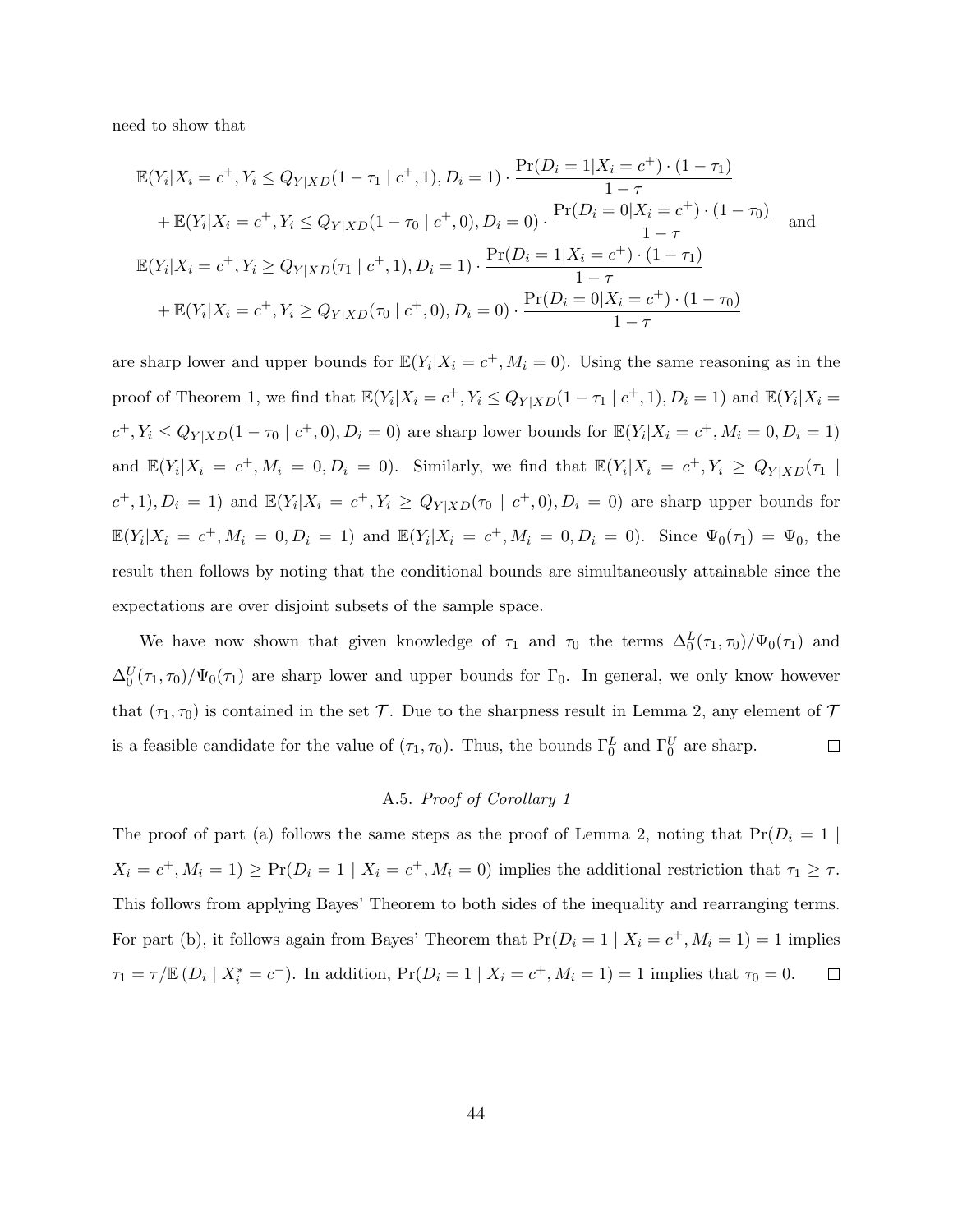B. Asymptotic Theory for the SRD Design.

In this Appendix, we derive the asymptotic properties of the estimates of the upper and lower bound on  $\Delta_0$  in the SRD design. We impose the following regularity conditions, which are mostly standard in the context of local polynomial estimation in an regression discontinuity context.

**Assumption B.1.** The data  $\{(Y_i, X_i, D_i)\}_{i=1}^n$  are an independent and identically distributed sample from the distribution of some random vector  $(Y, X, D)$ .

Assumption B.2. The density function  $f_X(x)$  of  $X_i$  is continuous, bounded, and bounded away from zero on on  $[c, c + M]$  and  $[c - M, c]$ , for some  $M > 0$ .

**Assumption B.3.** The functions  $\mathbb{E}(Y_i | X_i = x, Y_i \leq Q^+(\tau))$ ,  $\mathbb{E}(Y_i | X_i = x, Y_i \geq Q^+(1-\tau))$ ,  $Q_{Y|X}(\tau, x)$  and  $Q_{Y|X}(1 - \tau, x)$  are  $p + 1$  times continuously differentiable in x on  $[c, c + M]$ , and the function  $\mathbb{E}(Y_i|X_i=x)$  is  $p+1$  times continuously differentiable in x on  $[c-M,c]$ , for some  $M > 0$ .

Assumption B.4. The outcome Y has compact support, and  $f_{Y|X}(y, x)$  is continuous, bounded and bounded away from zero in y for  $x \in [c, c + M]$ .

**Assumption B.5.** The kernel function  $K$  is a symmetric, continuous probability density function with compact support, say  $[-1, 1]$ .

Assumption B.6. The bandwidth  $h = h(n)$  is such that  $nh^{2p+1} \to 0$  and  $nh \to \infty$  as  $n \to \infty$ .

Under these conditions, we have the following result.

Theorem B.1. Suppose that Assumptions B.1–B.6 hold. Then

$$
\sqrt{nh}\left(\frac{\widehat{\Delta}_0^L-\Delta_0^L}{\widehat{\Delta}_0^U-\Delta_0^U}\right)\stackrel{d}{\to} N(0,\Sigma),
$$

where  $\Sigma$  is a  $2 \times 2$  matrix described more explicitly in the proof in the Appendix.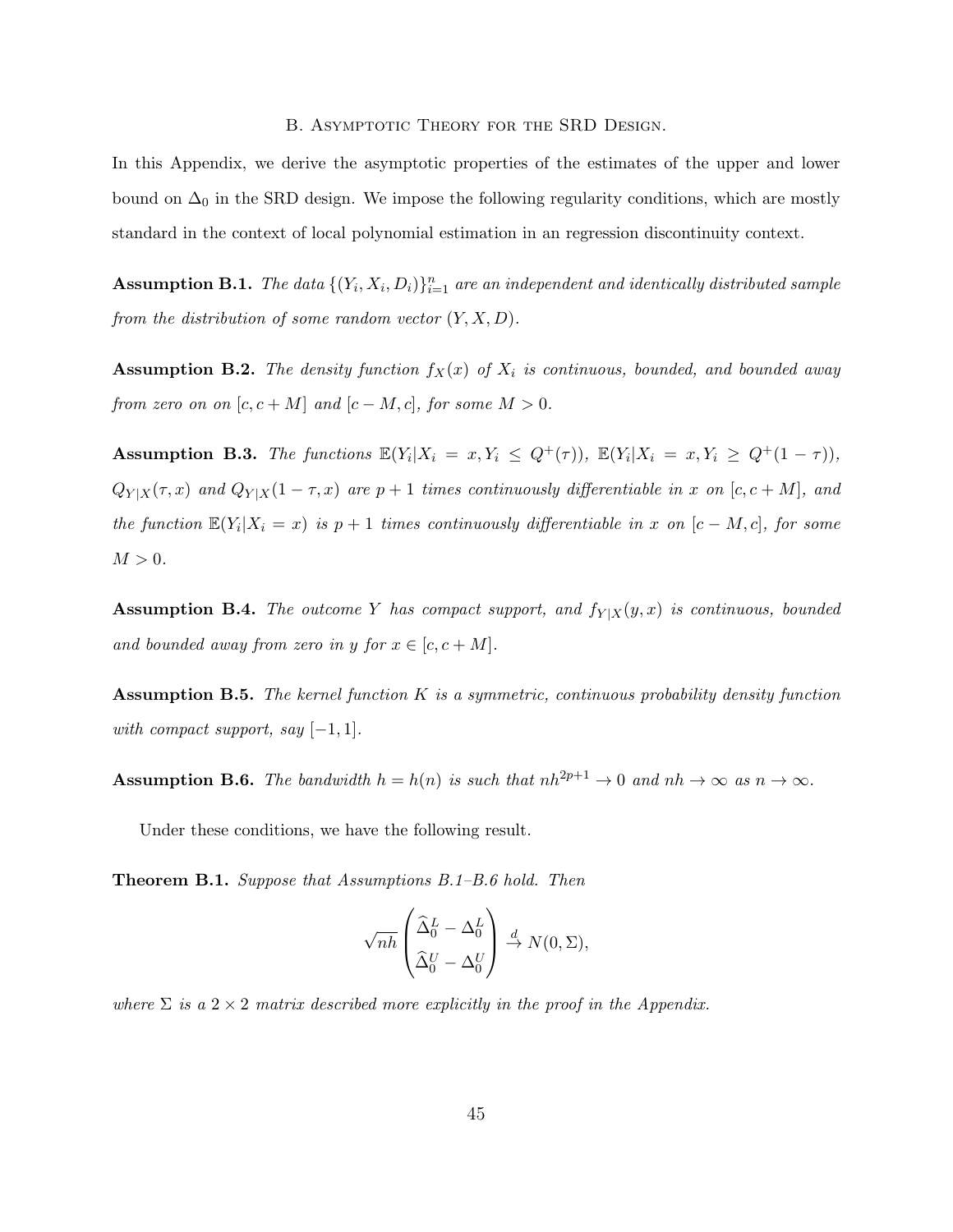Joint normality of the estimators of the upper and lower bound is an important condition for the results in Imbens and Manski (2004) to apply. To prove the theorem, we begin by defining the following shorthand notation for various derivatives:

$$
m_Q^{L+} = \partial_t \mathbb{E}(Y_i | X_i = c^+, Y_i \le t)|_{t = Q^+(r)}, \qquad m_\tau^{L+} = \partial_t \mathbb{E}(Y_i | X_i = c^+, Y_i \le Q^+(t))|_{t = \tau},
$$
  

$$
m_Q^{U+} = \partial_t \mathbb{E}(Y_i | X_i = c^+, Y_i \ge t)|_{t = Q^+(1-\tau)}, \qquad m_\tau^{U+} = \partial_t \mathbb{E}(Y_i | X_i = c^+, Y_i \ge Q^+(1-t))|_{t = \tau}.
$$

It will also be useful to define the following infeasible estimators of  $m^{L+}$  and  $m^{U+}$ , in which the true conditional quantile function is used to truncate the sample instead of the polynomial approximation:

$$
\widetilde{m}^{L+} = \mathbf{e}'_1 \operatorname*{argmin}_{\beta \in \mathbb{R}^{p+1}} \sum_{i=1}^n (Y_i - \pi_p (X_i - c)' \beta)^2 K_h (X_i - c) \mathbb{I} \{ X_i > c, Y_i \le Q_{Y|X}(\tau, X_i) \}
$$
  

$$
\widetilde{m}^{U+} = \mathbf{e}'_1 \operatorname*{argmin}_{\beta \in \mathbb{R}^{p+1}} \sum_{i=1}^n (Y_i - \pi_p (X_i - c)' \beta)^2 K_h (X_i - c) \mathbb{I} \{ X_i > c, Y_i \ge Q_{Y|X} (1 - \tau, X_i) \}
$$

Finally, with  $\mathbf{0} = (0,0,\ldots,0)$ ',  $\mathbf{1} = (1,1,\ldots,1)$ ' and  $\mathbf{h}_p = (1,h,h^2,\ldots,h^p)$ ', we define the matrix

$$
A \equiv \begin{pmatrix} 1 & 0 & \mathbf{1}' \cdot m_Q^{L+} & \mathbf{0}' & m_\tau^{L+} & -1 \\ 0 & 1 & \mathbf{0}' & \mathbf{1}' \cdot m_Q^{U+} & m_\tau^{U+} & -1 \end{pmatrix}
$$

and the following random vector of (scaled) intermediate estimators:

$$
\mathbf{v} \equiv \begin{pmatrix} \tilde{m}^{L+} - m^{L+} \\ \tilde{m}^{U+} - m^{U+} \\ \mathbf{h}_p^{\prime} \hat{Q}_{\nabla}^{+}(\tau) - \mathbf{h}_p^{\prime} Q_{\nabla}^{+}(\tau) \\ \mathbf{h}_p^{\prime} \hat{Q}_{\nabla}^{+}(1-\tau) - \mathbf{h}_p^{\prime} Q_{\nabla}^{+}(1-\tau) \\ \hat{\tau} - \tau \\ \hat{m}^{-} - m^{-} \end{pmatrix}
$$

.

The statement of the theorem then follows from Lemma B.1–B.2 below, with  $\Sigma = AVA'$  for A as defined above and  $V$  as given in Lemma B.1.

**Lemma B.1.** Suppose that Assumptions B.1–B.6 hold. Then  $\sqrt{nh} \cdot \mathbf{v} \stackrel{d}{\rightarrow} N(0, V)$  for some positive definite matrix  $V$ .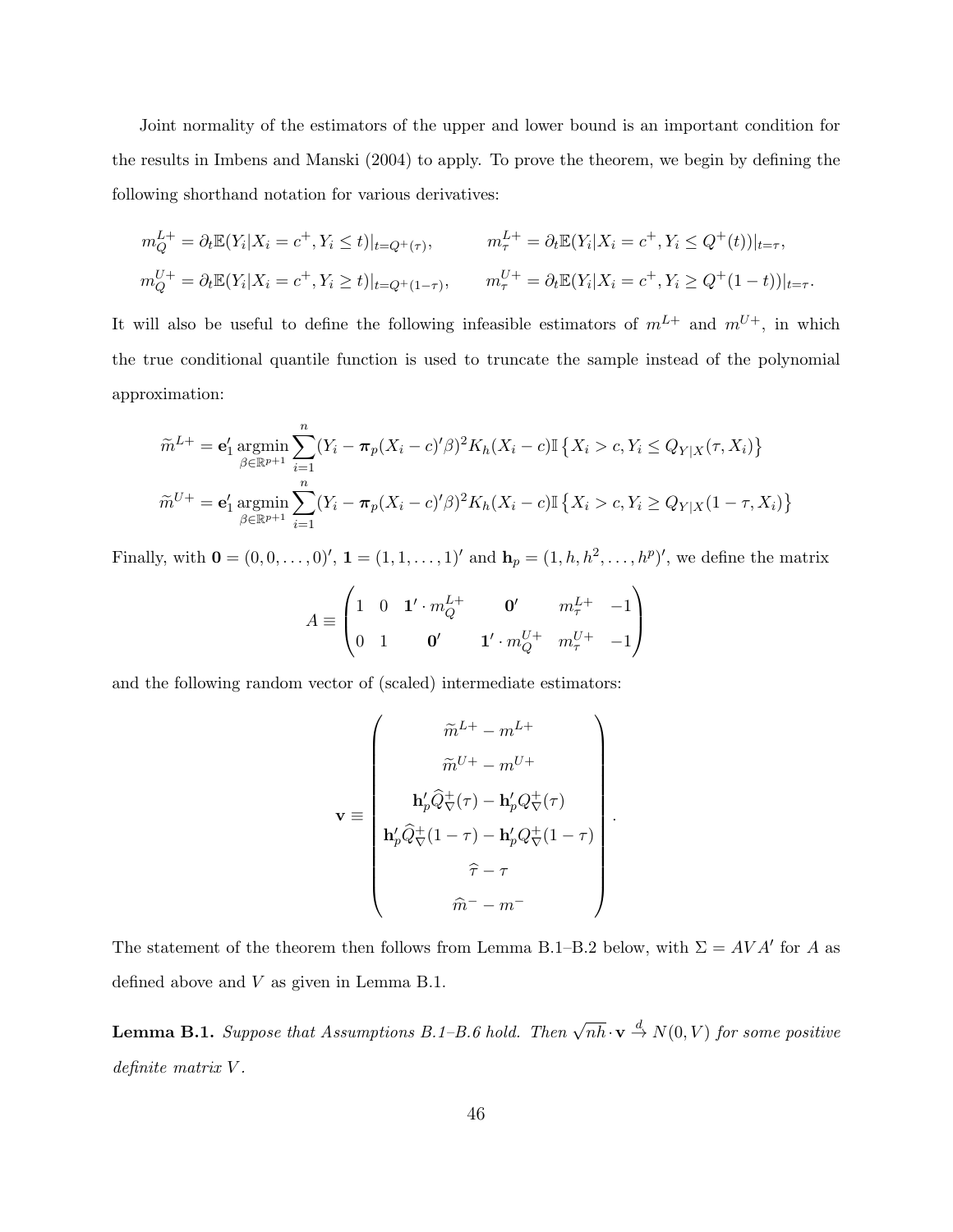Proof. (Sketch; the be completed) It follows from standard arguments that each component of the random vector v can be written as the sum of three terms: (i) a kernel-weighted sum of independent and identically distributed random variables that has mean zero and variance of order  $O((nh)^{-1})$ ; (ii) a deterministic bias term that is of order  $O(h^{p+1})$ ; and (iii) a remainder term that is  $o_P((nh)^{-1/2})+h^{p+1}$ . The result is then implied by the restrictions on h and p; and the multivariate version of Ljapunov's CLT. We do not give an explicit formula for every element of V as the related calculation are tedious but standard, and thus not very insightful.  $\Box$ 

**Lemma B.2.** Suppose that Assumptions B.1–B.6 hold. Then the estimators  $\widehat{m}^{L+}$  and  $\widehat{m}^{U+}$  satisfy the following stochastic decomposition:

$$
\hat{m}^{L+} = \tilde{m}^{L+} + m_{Q(\tau)}^{L+} \cdot \mathbf{h}_p'(\hat{Q}_{\nabla}^+(\tau) - Q_{\nabla}^+(\tau)) + m_{\tau}^{L+} \cdot (\hat{\tau} - \tau) + op((nh)^{-1/2}) + O(h^{p+1}) \quad and
$$
  

$$
\hat{m}^{U+} = \tilde{m}^{U+} + m_{Q(1-\tau)}^{U+} \cdot \mathbf{h}_p'(\hat{Q}_{\nabla}^+(1-\tau) - Q_{\nabla}^+(1-\tau)) + m_{\tau}^{U+} \cdot (\hat{\tau} - \tau) + op((nh)^{-1/2}) + O(h^{p+1}).
$$

Proof. (Sketch; the be completed) Follows from stochastic equicontinuity arguments.

#### C. Appendix tables and graphs

 $\Box$ 

We present here some supporting graphs. Figure C.3 displays the distribution of our outcome variable (duration without a formal job, censored at one year after layoff) on the left and on the right of the cutoff (10-day window around the cutoff). Figure C.4 displays the full schedule of the UI benefit level, which is a function of a beneficiary's average monthly wage in the three years prior to her layoff.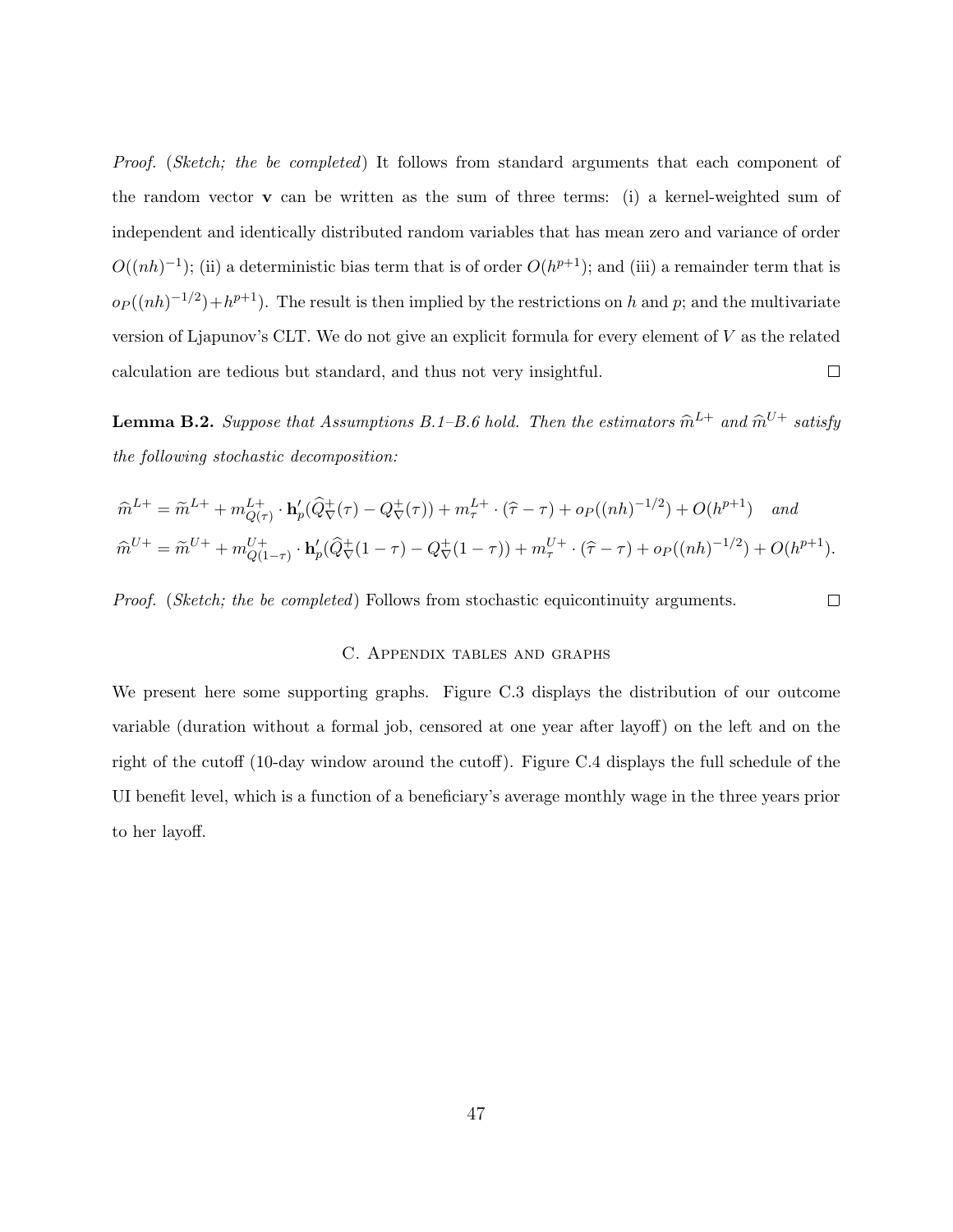

Figure C.3: Distribution of our outcome variable on each side of the cutoff

The figure displays the distribution of our outcome variable (duration without a formal job, censored at one year after layoff) on the left and on the right of the cutoff (10-day window on each side of the cutoff).



Figure C.4: Monthly UI benefit amount

The figure displays the relationship between a UI beneficiary's average monthly wage in the three months prior to her layoff and her monthly UI benefit level. All monetary values are indexed to the federal minimum wage, which changes every year. The replacement rate is 100% at the bottom of the wage distribution as the minimum benefit level is one minimum wage. The graph displays a slope of 0% until 1.25 minimum wages, then of 80% until 1.65 minimum wages, and finally of 50% until 2.75 minimum wages. The maximum benefit level is 1.87 minimum wages.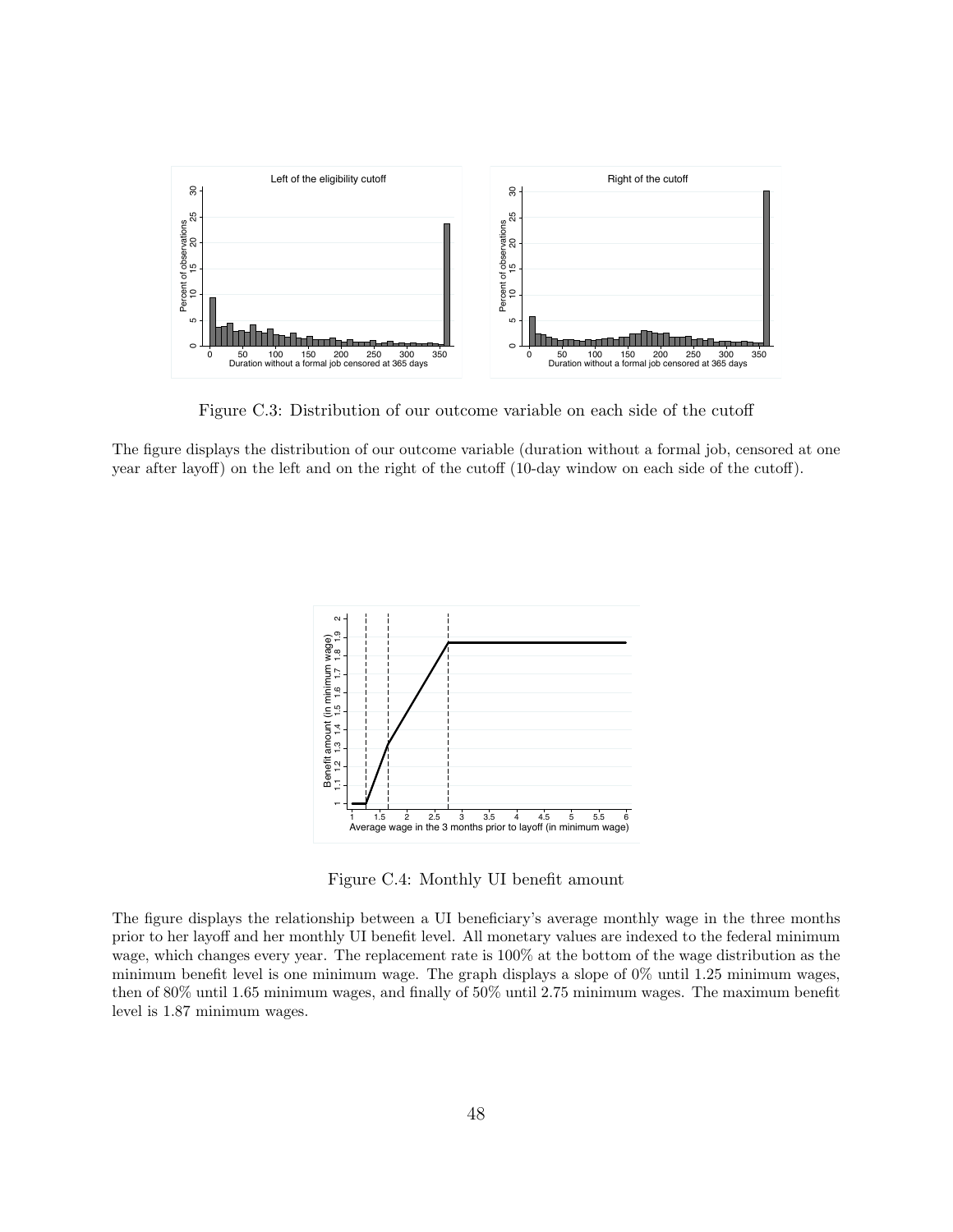#### **REFERENCES**

- ANDERSON, M., AND J. MAGRUDER (2012): "Learning from the Crowd: Regression Discontinuity Estimates of the Effects of an Online Review Database," Economic Journal, 122(563), 957–989.
- Anderson, P., and B. Meyer (2000): "The effects of the unemployment insurance payroll tax on wages, employment, claims and denials," Journal of Public Economics, 78, 81–106.
- ANDREWS, D., AND X. SHI (2013): "Inference Based on Conditional Moment Inequalities," *Econo*metrica,  $81(2)$ , 609–666.
- Andrews, D., and G. Soares (2010): "Inference for Parameters Defined by Moment Inequalities Using Generalized Moment Selection," Econometrica, 78(1), 119–157.
- Angrist, J., and M. Rokkanen (forthcoming): "Wanna Get Away: Regression Discontinuity Estimation of Exam School Effects Away from the Cutoff," Journal of the American Statistical Association.
- Baily, M. (1978): "Some Aspects of Optimal Unemployment Insurance," Journal of Public Economics, 10, 379–402.
- BAJARI, P., H. HONG, M. PARK, AND R. TOWN (2011): "Regression Discontinuity Designs with an Endogenous Forcing Variable and an Application to Contracting in Health Care," NBER Working Paper 17643.
- BLANCHARD, O., AND J. TIROLE (2006): "The Joint Design of Unemployment Insurance and Employment Protection: A First Pass," Journal of the European Economic Association, 6(1), 45–77.
- Blundell, R., A. Gosling, H. Ichimura, and C. Meghir (2007): "Changes in the Distribution of Male and Female Wages Accounting for Employment Composition Using Bounds," Econometrica, 75(2), 323–363.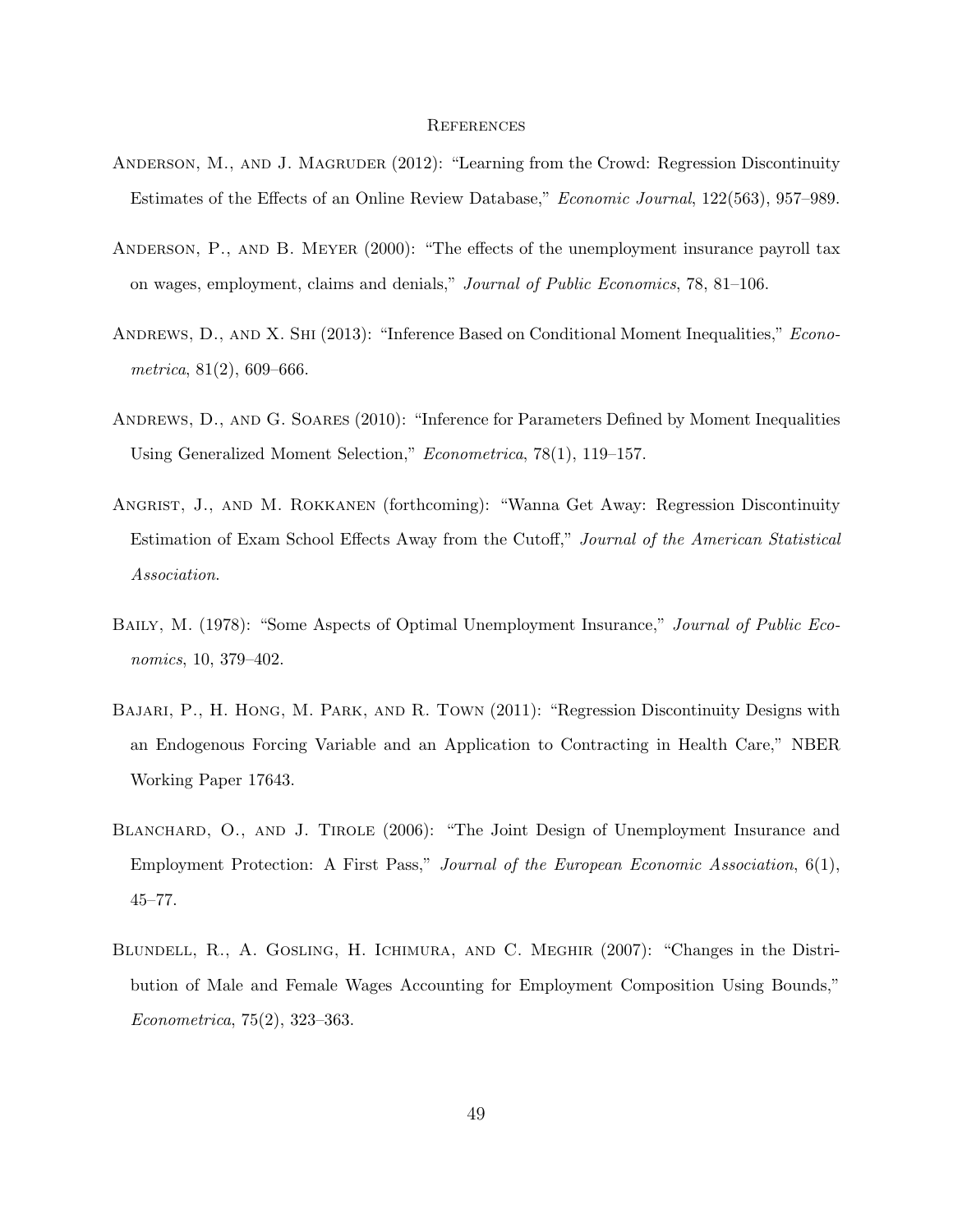- Calonico, S., M. Cattaneo, and R. Titiunik (2015): "Robust Nonparametric Confidence Intervals for Regression-Discontinuity Designs," Econometrica, 82(6), 2295–2326.
- Camacho, A., and E. Conover (2011): "Manipulation of Social Program Eligibility," American Economic Journal: Economic Policy, 3, 41–64.
- CARD, D., AND L. GIULIANO (2014): "Does Gifted Education Work? For Which Students?," NBER Working Paper 20453.
- Cattaneo, M. D., M. Jansson, and X. Ma (2015): "A Simple Local Polynomial Density Estimator with an Application to Manipulation Testing Supplemental Appendix," Working Paper.
- Chen, X., and C. Flores (2012): "Bounds on Treatment Effects in the Presence of Sample Selection and Noncompliance: The Wage Effects of Job Corps," Unpublished manuscript.
- Cheng, M.-Y. (1997): "A bandwidth selector for local linear density estimators," Annals of Statistics, 25(3), 1001–1013.
- CHENG, M.-Y., J. FAN, AND J. MARRON (1997): "On Automatic Boundary Corrections," Annals of Statistics, 25, 1691–1708.
- Chernozhukov, V., H. Hong, and E. Tamer (2007): "Estimation and Confidence Regions for Parameter Sets in Econometric Models," Econometrica, 75(5), 1243–1284.
- Chernozhukov, V., S. Lee, and A. Rosen (2013): "Intersection Bounds: estimation and inference," Econometrica, 81(2), 667–737.
- CHETTY, R. (2006): "A General Formula for the Optimal Level of Social Insurance," *Journal of* Public Economics, 90, 1879–1901.
- DAVIS, B., J. ENGBERG, D. EPPLE, H. SIEG, AND R. ZIMMER (2013): "Bounding the Impact of a Gifted Program On Student Retention using a Modified Regression Discontinuity Design," Unpublished manuscript.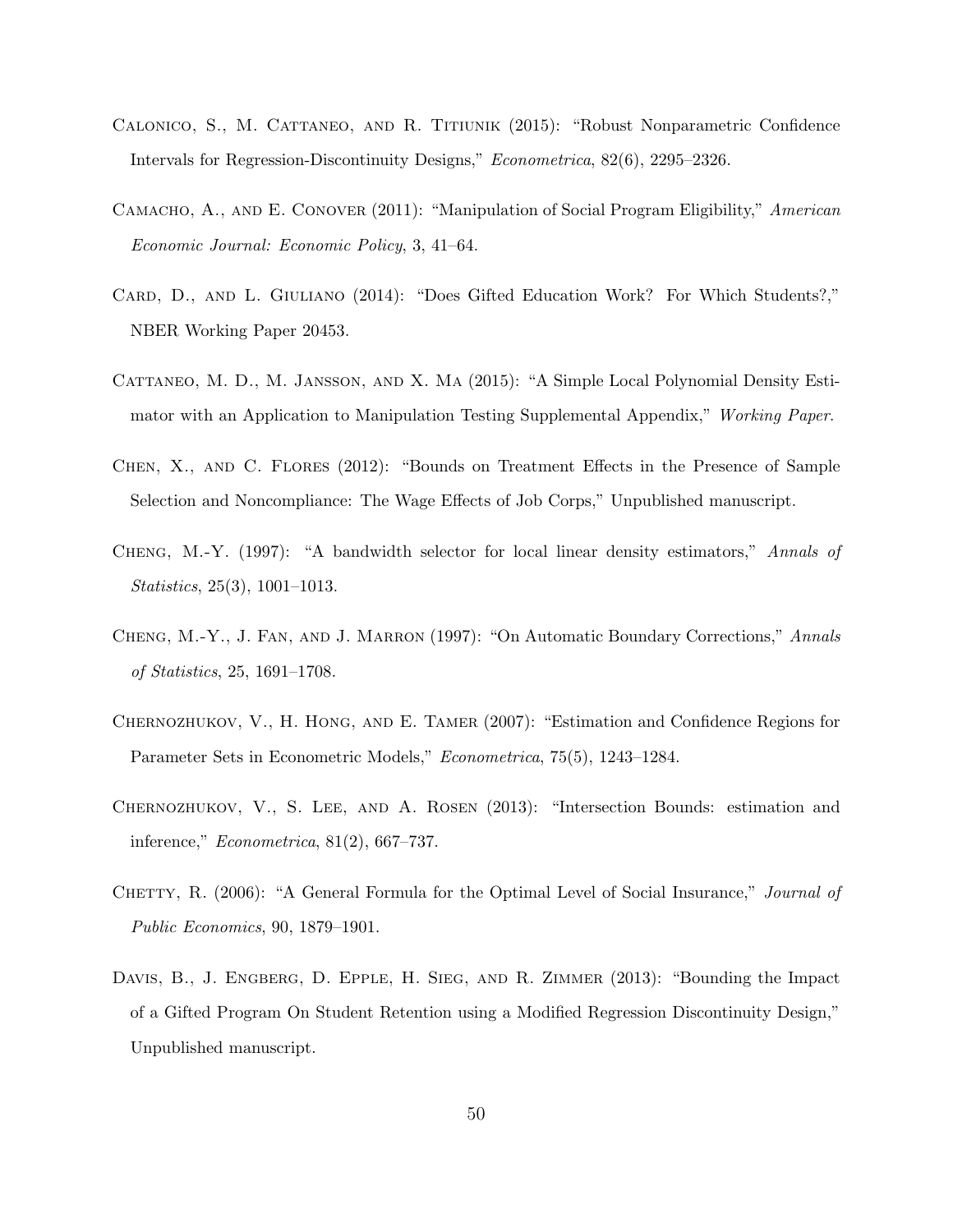- DEE, T., W. DOBBIE, B. JACOB, AND J. ROCKOFF (2014): "Rules and Discretion in the Evaluation of Students and Schools: The Case of the New York Regents Examinations," Unpublished manuscript.
- Dong, Y. (2015): "Regression Discontinuity Designs with Sample Selection," Unpublished manuscript.
- FAN, J., AND I. GIJBELS (1996): Local Polynomial Modelling and Its Applications. Chapman & Hall, London.
- FELDSTEIN, M. (1976): "Temporary Layoffs in the Theory of Unemployment," Journal of Political Economy, 84, 937–958.
- FRANDSEN, B. R., M. FRÖLICH, AND B. MELLY (2012): "Quantile treatment effects in the regression discontinuity design," Journal of Econometrics, 168(2), 382–395.
- Gerard, F., and G. Gonzaga (2014): "Informal Labor and the Efficiency Cost of Social Programs: Evidence from the Brazilian Unemployment Insurance Program," Mimeo, Columbia University.
- HAHN, J., P. TODD, AND W. VAN DER KLAAUW (2001): "Identification and Estimation of Treatment Effects with a Regression-Discontinuity Design," Econometrica, 69(1), 201–209.
- Horowitz, J., and C. Manski (1995): "Identification and Robustness with Contaminated and Corrupted Data," Econometrica, 63(2), 281–302.
- (2000): "Nonparametric Analysis of Randomized Experiments with Missing Covariate and Outcome Data," Journal of the American Statistical Association, 95(449), 77–84.
- IMBENS, G., AND J. ANGRIST (1994): "Identification and Estimation of Local Average Treatment Effects," Econometrica, 62(2), 467–475.
- IMBENS, G., AND K. KALYANARAMAN (2012): "Optimal Bandwidth Choice for the Regression Discontinuity Estimator," Review of Economic Studies, 79(3), 933-959.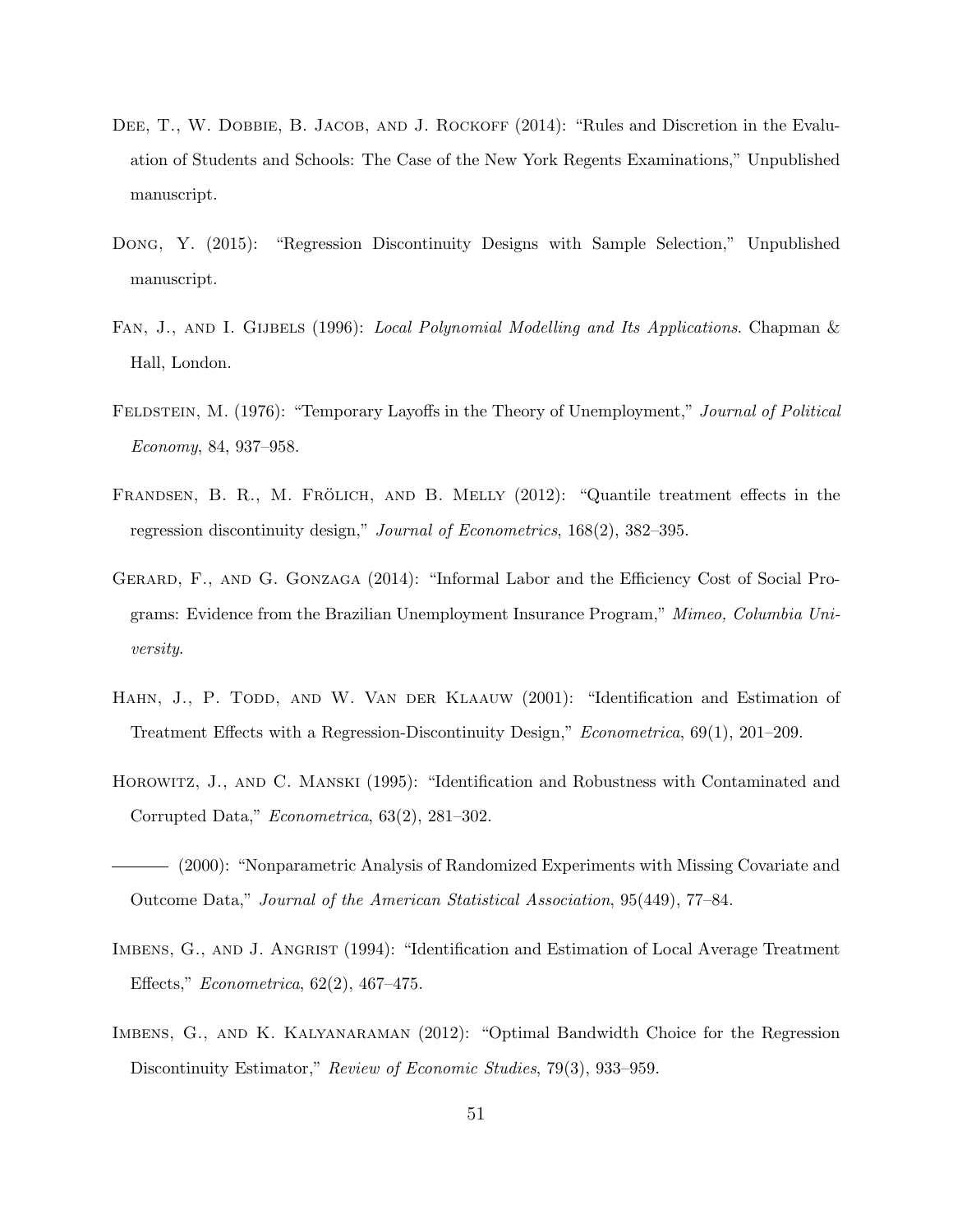- Imbens, G., and C. Manski (2004): "Confidence Intervals for Partially Identified Parameters," Econometrica, 72(6), 1845–1857.
- JONES, M. C. (1993): "Simple boundary correction for kernel density estimation," *Statistics and* Computing, 3(3), 135–146.
- Kim, B. M. (2012): "Do Developmental Mathematics Courses Develop the Mathematics?," Unpublished manuscript.
- Kleven, H., and M. Waseem (2013): "Using Notches to Uncover Optimization Frictions and Structural Elasticities: Theory and Evidence from Pakistan," Quarterly Journal of Economics, 128(2), 669–723.
- Koenker, R. (2005): Quantile Regression. Cambridge University Press.
- KOENKER, R., AND G. BASSETT (1978): "Regression Quantiles," *Econometrica*, pp. 33–50.
- Lee, D. (2009): "Training, Wages, and Sample Selection: Estimating Sharp Bounds on Treatment Effects," Review of Economic Studies, 76(3), 1071–1102.
- LEE, D., AND D. CARD (2008): "Regression Discontinuity Inference with Specification Error," Journal of Econometrics, 142(2), 655–674.
- LEE, D., AND T. LEMIEUX (2010): "Regression Discontinuity Designs in Economics," Journal of Economic Literature, 48, 281–355.
- LEJEUNE, M., AND P. SARDA (1992): "Smooth estimators of distribution and density functions," Computational Statistics & Data Analysis, 14(4), 457–471.
- Manski, C. (1990): "Nonparametric Bounds on Treatment Effects," American Economic Review: Papers and Proceedings, 80(2), 319–323.
- $-$  (1997): "Monotone Treatment response," *Econometrica*, 65(6), 1311–1334.